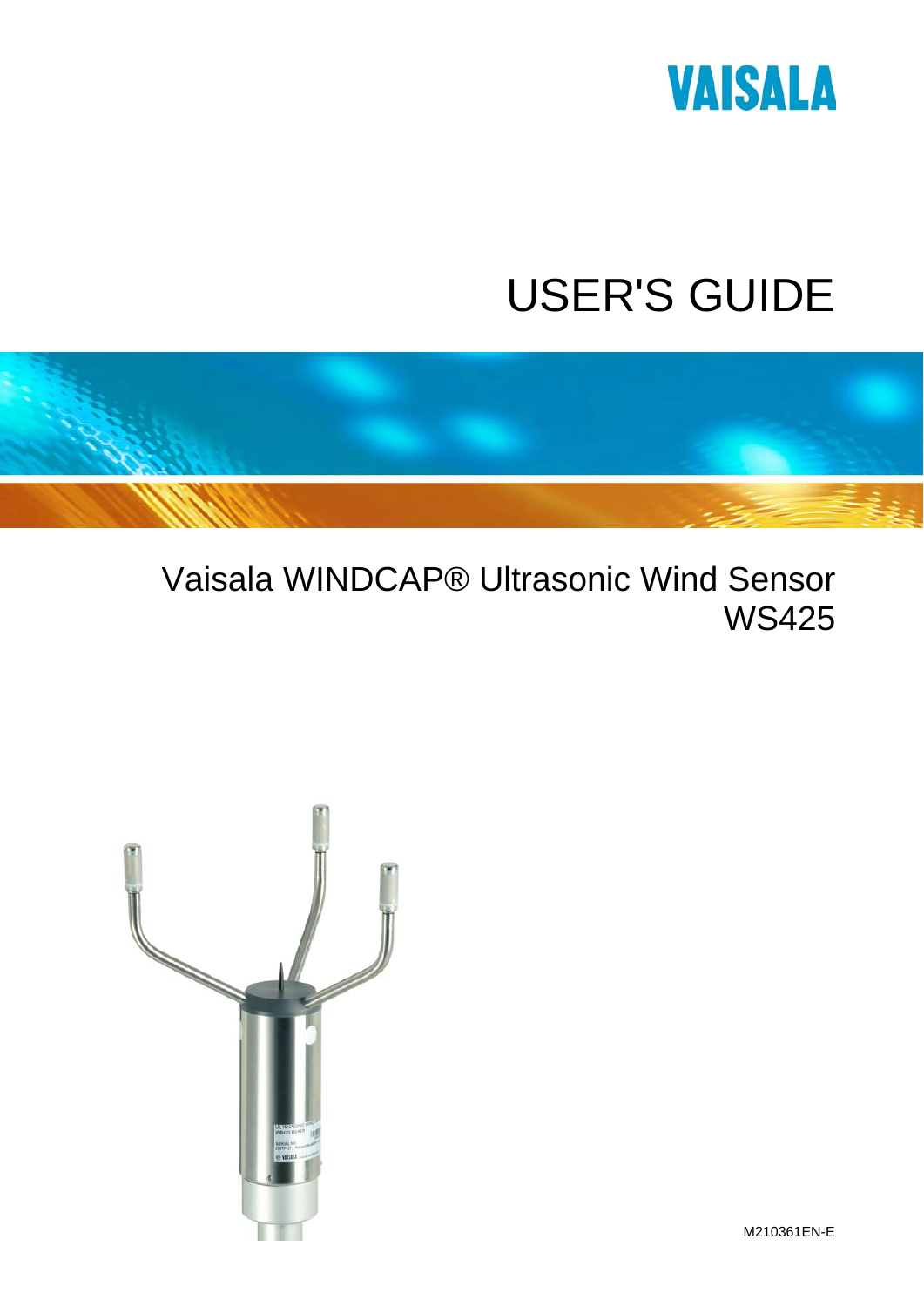#### PUBLISHED BY

FI-00421 Helsinki Finland

Vaisala Oyj Phone (int.): +358 9 8949 1 P.O. Box 26 Fax: +358 9 8949 2227

Visit our Internet pages at<http://www.vaisala.com/>

© Vaisala 2010

No part of this manual may be reproduced in any form or by any means, electronic or mechanical (including photocopying), nor may its contents be communicated to a third party without prior written permission of the copyright holder.

The contents are subject to change without prior notice.

Please observe that this manual does not create any legally binding obligations for Vaisala towards the customer or end user. All legally binding commitments and agreements are included exclusively in the applicable supply contract or Conditions of Sale.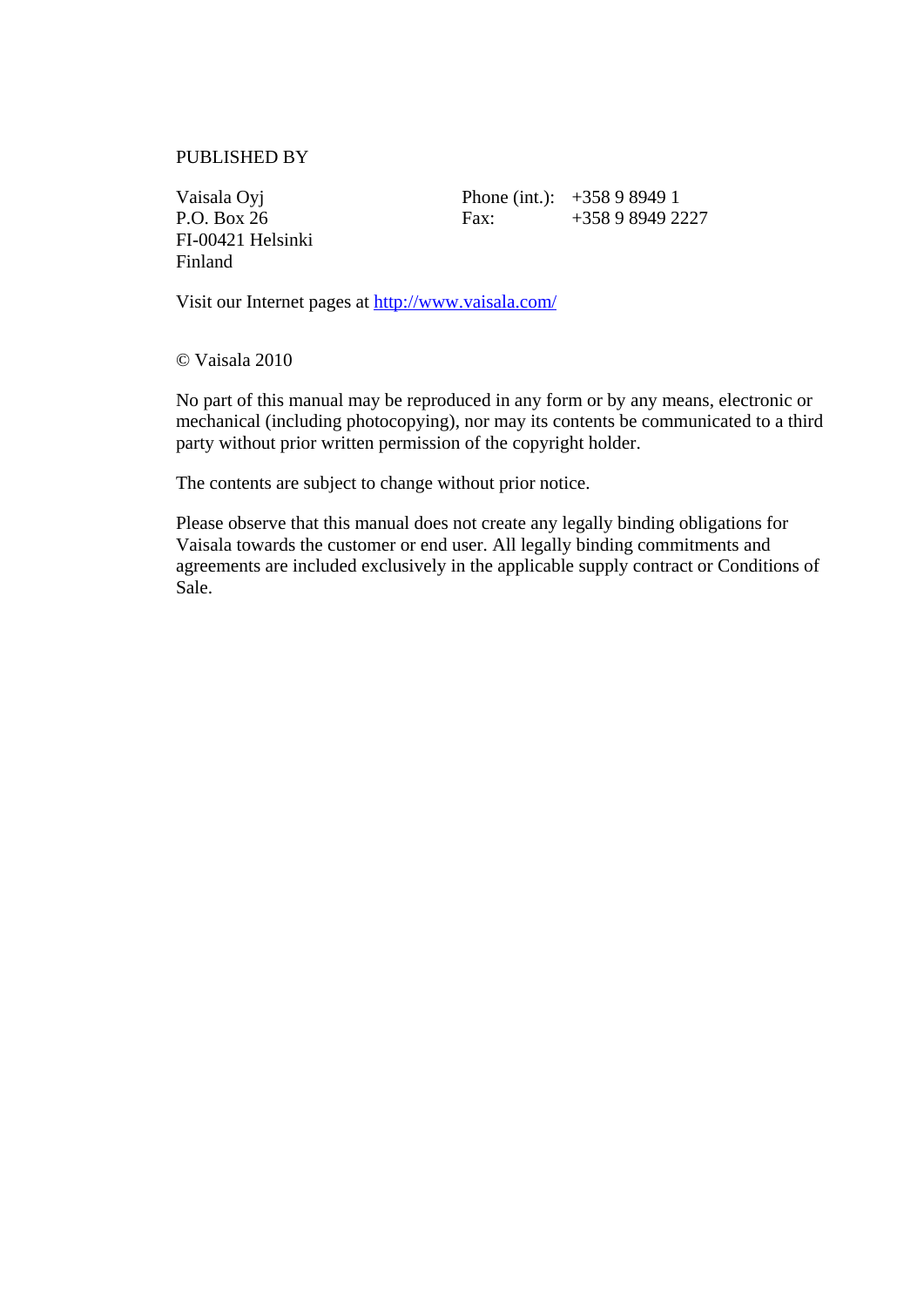# **Table of Contents**

#### CHAPTER 1

| EN55011 Class A Group 1 & EN50082-2 12                |
|-------------------------------------------------------|
| MIL-STD 810 Method 501 Process 1 12                   |
|                                                       |
|                                                       |
| Third-Party Testing (Field Tests Included) 13         |
| NWS ASOS Mechanical Wind Sensor Replacement  13       |
|                                                       |
|                                                       |
| CETIAT (Centre Technique des Industries Aéraulique et |
|                                                       |
|                                                       |
|                                                       |
|                                                       |

\_\_\_\_\_\_\_\_\_\_\_\_\_\_\_\_\_\_\_\_\_\_\_\_\_\_\_\_\_\_\_\_\_\_\_\_\_\_\_\_\_\_\_\_\_\_\_\_\_\_\_\_\_\_\_\_\_\_\_\_\_\_\_\_\_\_\_\_\_\_\_\_\_\_\_\_\_\_\_\_

#### CHAPTER 2

| Scalar Averaging of Wind Speed and Direction 18 |  |
|-------------------------------------------------|--|
| Vector Averaging of Wind Speed and Direction 19 |  |
|                                                 |  |
|                                                 |  |
|                                                 |  |

#### CHAPTER 3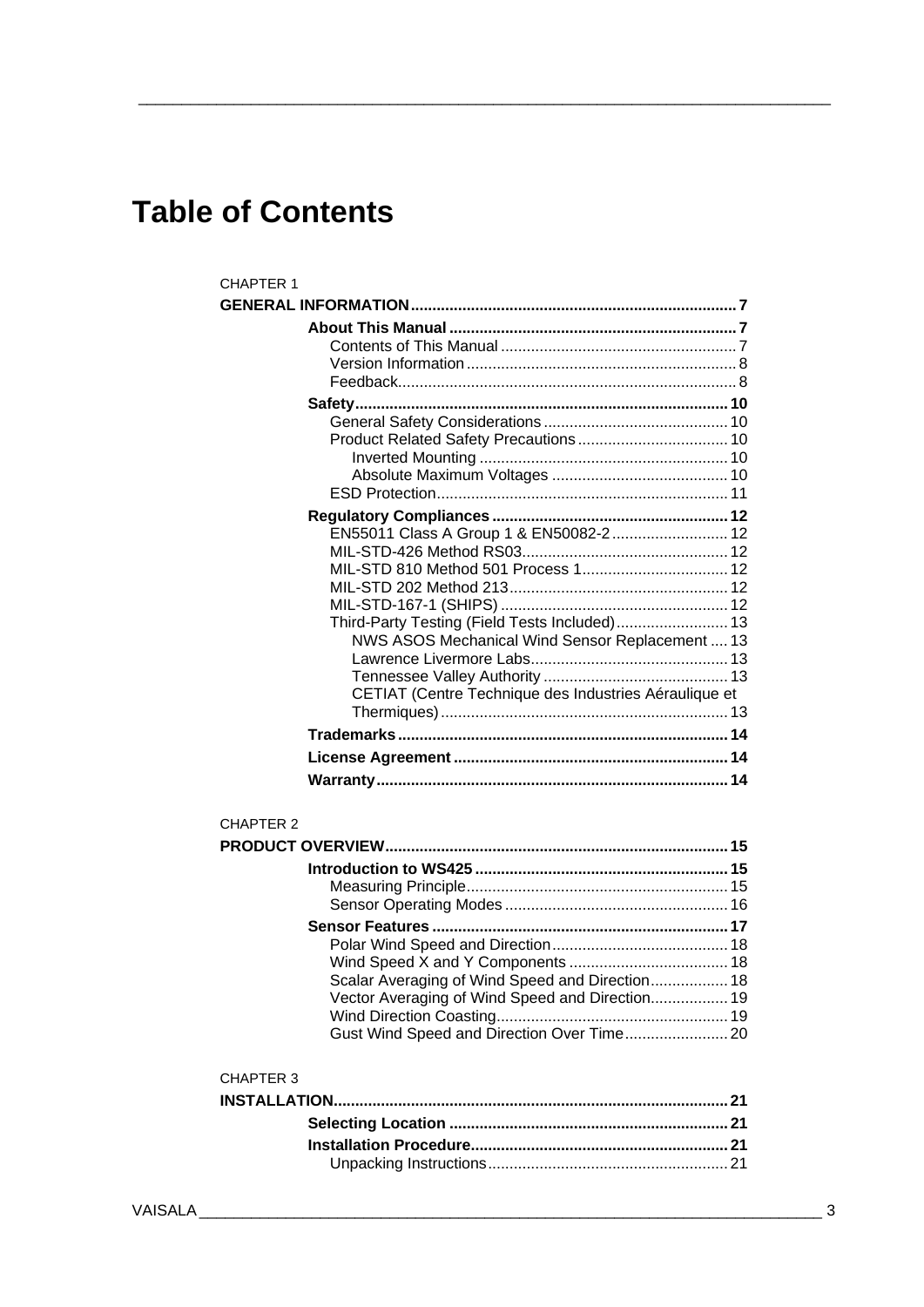|                                                    | 22 |
|----------------------------------------------------|----|
|                                                    |    |
| Default Settings of RS-232, RS-422, and RS-485 for |    |
|                                                    | 23 |
|                                                    | 26 |
| Mounting Procedure on a 1-inch IPS Vertical Pipe26 |    |
|                                                    |    |
|                                                    |    |
|                                                    |    |
|                                                    |    |
|                                                    | 31 |
|                                                    | 33 |
|                                                    | 33 |

#### CHAPTER 4

| Serial Mode Default Settings for the USA38 |
|--------------------------------------------|
| Serial Mode Default Settings for Europe39  |
|                                            |
|                                            |
|                                            |
|                                            |
|                                            |
|                                            |
| Measurement Unit Change Command Ux 43      |
|                                            |
|                                            |
|                                            |
|                                            |
|                                            |
|                                            |
|                                            |
|                                            |
|                                            |
|                                            |
|                                            |
|                                            |
|                                            |
|                                            |
|                                            |
|                                            |
|                                            |
|                                            |
|                                            |
|                                            |
|                                            |
|                                            |
|                                            |
|                                            |
|                                            |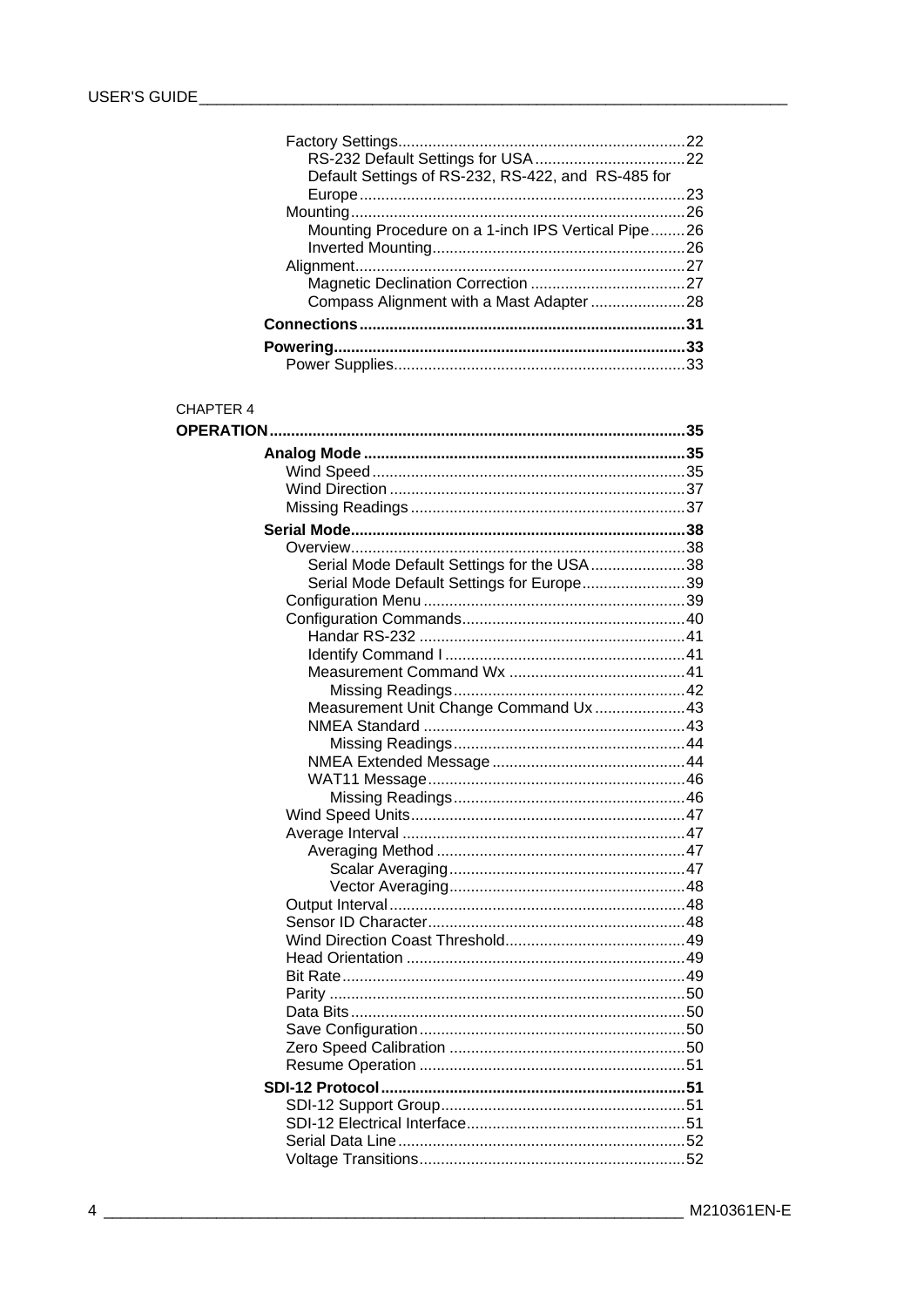|                   | Standard SDI-12 Commands Supported by WS425  55          |  |
|-------------------|----------------------------------------------------------|--|
|                   | Acknowledge Active Command (a!) 55                       |  |
|                   |                                                          |  |
|                   |                                                          |  |
|                   |                                                          |  |
|                   | Start Measurement Command (aM!)  58                      |  |
|                   |                                                          |  |
|                   |                                                          |  |
|                   | Vaisala-specific SDI-12 Commands Supported by WS425 62   |  |
|                   |                                                          |  |
|                   |                                                          |  |
|                   |                                                          |  |
|                   | Place Sensor in Submode B (aXQx;c.c;n;yyyy!) 64          |  |
|                   | Reset the Sensor to Submode A Command (aXS!)  65         |  |
|                   | Check Current Measurement Unit (aX*!)  65                |  |
|                   |                                                          |  |
|                   |                                                          |  |
|                   | Visual Inspection of WS425 Ultrasonic Wind Sensor 69     |  |
| <b>CHAPTER 6</b>  |                                                          |  |
|                   |                                                          |  |
|                   |                                                          |  |
|                   | Instructions for Opening a Serial Terminal Connection to |  |
|                   |                                                          |  |
|                   |                                                          |  |
|                   |                                                          |  |
|                   |                                                          |  |
|                   |                                                          |  |
| <b>CHAPTER 7</b>  |                                                          |  |
|                   |                                                          |  |
|                   |                                                          |  |
| <b>APPENDIX A</b> |                                                          |  |
|                   |                                                          |  |

\_\_\_\_\_\_\_\_\_\_\_\_\_\_\_\_\_\_\_\_\_\_\_\_\_\_\_\_\_\_\_\_\_\_\_\_\_\_\_\_\_\_\_\_\_\_\_\_\_\_\_\_\_\_\_\_\_\_\_\_\_\_\_\_\_\_\_\_\_\_\_\_\_\_\_\_\_\_\_\_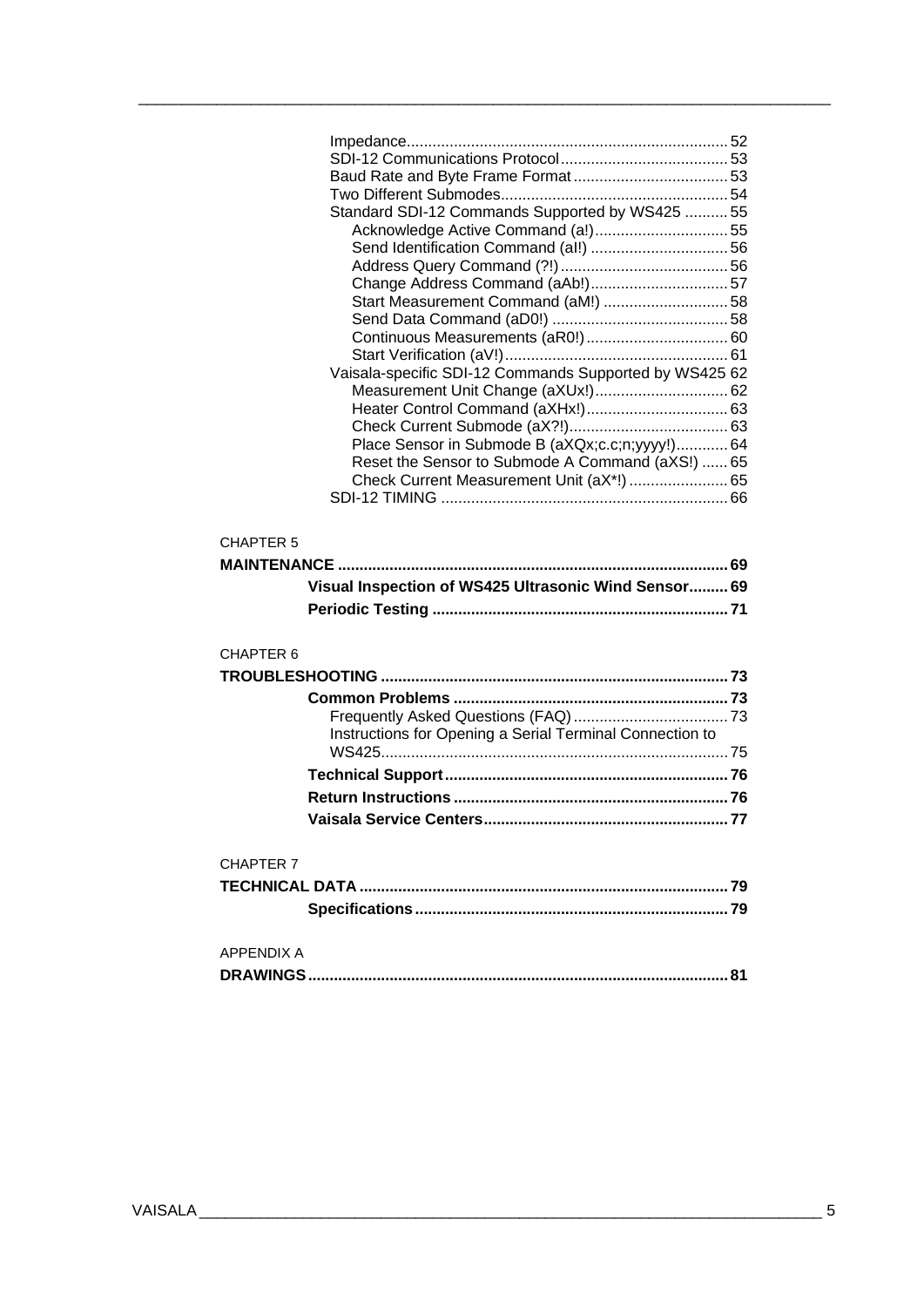# **List of Figures**

| Figure 1  | Different Wind Speed and Direction Presentations 18 |  |
|-----------|-----------------------------------------------------|--|
| Figure 2  |                                                     |  |
| Figure 3  |                                                     |  |
| Figure 4  |                                                     |  |
| Figure 5  |                                                     |  |
| Figure 6  | Correctly Aligned WS425 Ultrasonic Wind Sensor      |  |
| Figure 7  |                                                     |  |
| Figure 8  |                                                     |  |
| Figure 9  |                                                     |  |
| Figure 10 |                                                     |  |
| Figure 11 |                                                     |  |
| Figure 12 |                                                     |  |
| Figure 13 |                                                     |  |
| Figure 14 |                                                     |  |
| Figure 15 |                                                     |  |
| Figure 16 |                                                     |  |
| Figure 17 |                                                     |  |
|           |                                                     |  |

# **List of Tables**

| Table 1  |                                                        |  |
|----------|--------------------------------------------------------|--|
| Table 2  | Sensor Ordering Options vs. Supported Data Outputs9    |  |
| Table 3  |                                                        |  |
| Table 4  |                                                        |  |
| Table 5  |                                                        |  |
| Table 6  |                                                        |  |
| Table 7  | Gust Wind Speed and Direction Over Averaging Time20    |  |
| Table 8  |                                                        |  |
| Table 9  |                                                        |  |
| Table 10 | The RS-232 19-character Fixed Length Output Message 42 |  |
| Table 11 |                                                        |  |
| Table 12 |                                                        |  |
| Table 13 |                                                        |  |
| Table 14 |                                                        |  |
| Table 15 |                                                        |  |
| Table 16 |                                                        |  |
|          |                                                        |  |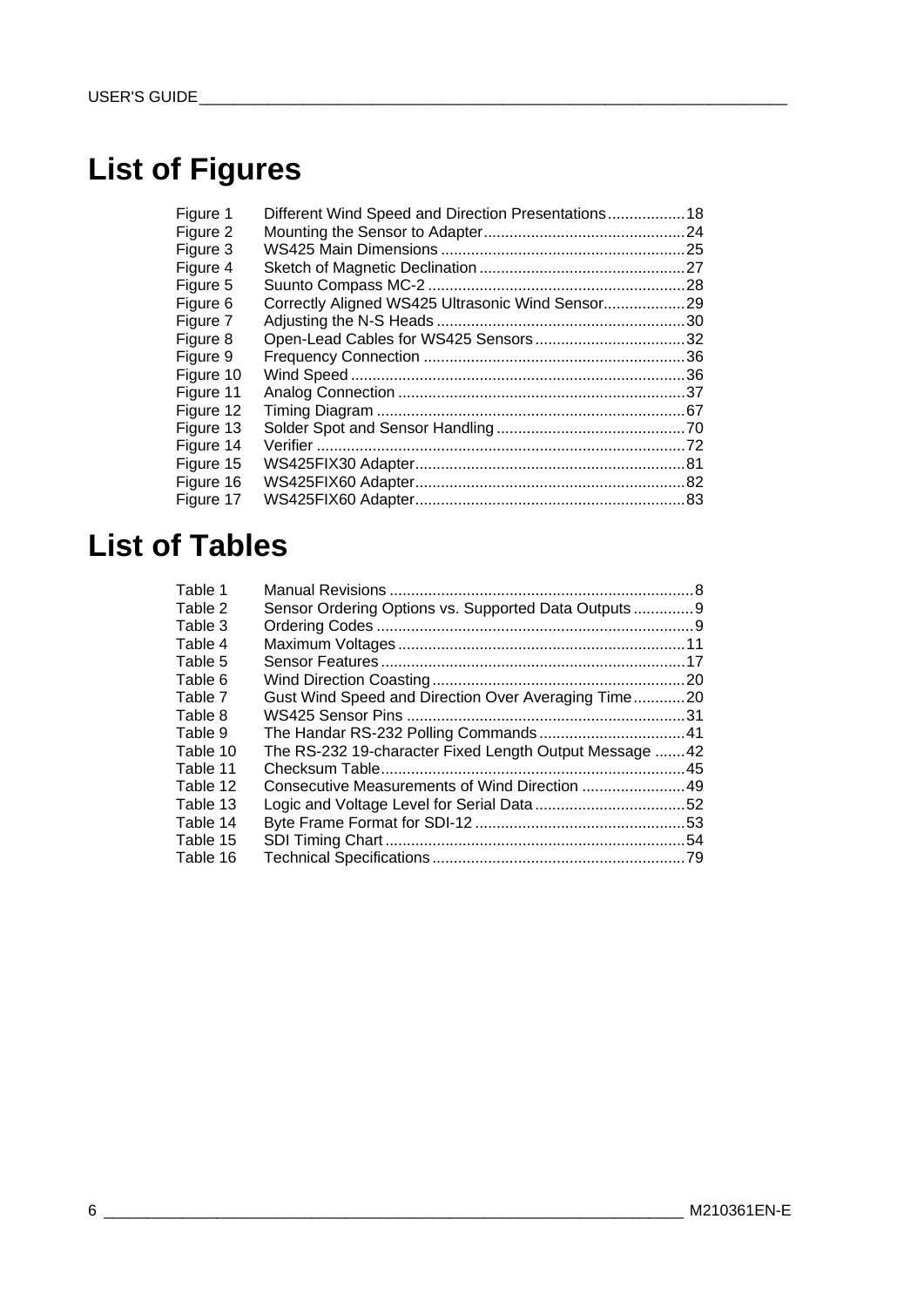# <span id="page-6-3"></span><span id="page-6-0"></span>CHAPTER 1 **GENERAL INFORMATION**

This chapter provides general notes for the product.

## <span id="page-6-4"></span><span id="page-6-2"></span><span id="page-6-1"></span>**About This Manual**

This manual provides information for installing, operating, and maintaining the WS425 Ultrasonic Wind Sensors.

### **Contents of This Manual**

This manual consists of the following chapters:

- [Chapter 1,](#page-6-3) [General Information,](#page-6-0) [provides general notes for the](#page-6-4)  [product.](#page-6-4)
- [Chapter 2,](#page-14-3) [Product Overview](#page-14-0), [describes the features of the WS425](#page-14-4)  [Ultrasonic Wind Sensors.](#page-14-4)
- [Chapter 3,](#page-20-4) [Installation,](#page-20-0) [provides you with information that is intended](#page-20-5)  [to help you install this product.](#page-20-5)
- [Chapter 4,](#page-34-3) [Operation,](#page-34-0) [explains the operation and programming of](#page-34-4)  [WS425.](#page-34-4)
- [Chapter 5,](#page-68-2) [Maintenance,](#page-68-0) [provides you with general maintenance](#page-68-3)  [information.](#page-68-3)
- [Chapter 6,](#page-72-3) [Troubleshooting,](#page-72-0) [provides you information on common](#page-72-4)  [problems.](#page-72-4)
- [Chapter 7,](#page-78-3) [Technical Data,](#page-78-0) [gives the technical data on the product.](#page-78-4)
- [Appendix A,](#page-80-2) [Drawings](#page-80-0), includes detailed pictures of the adapters.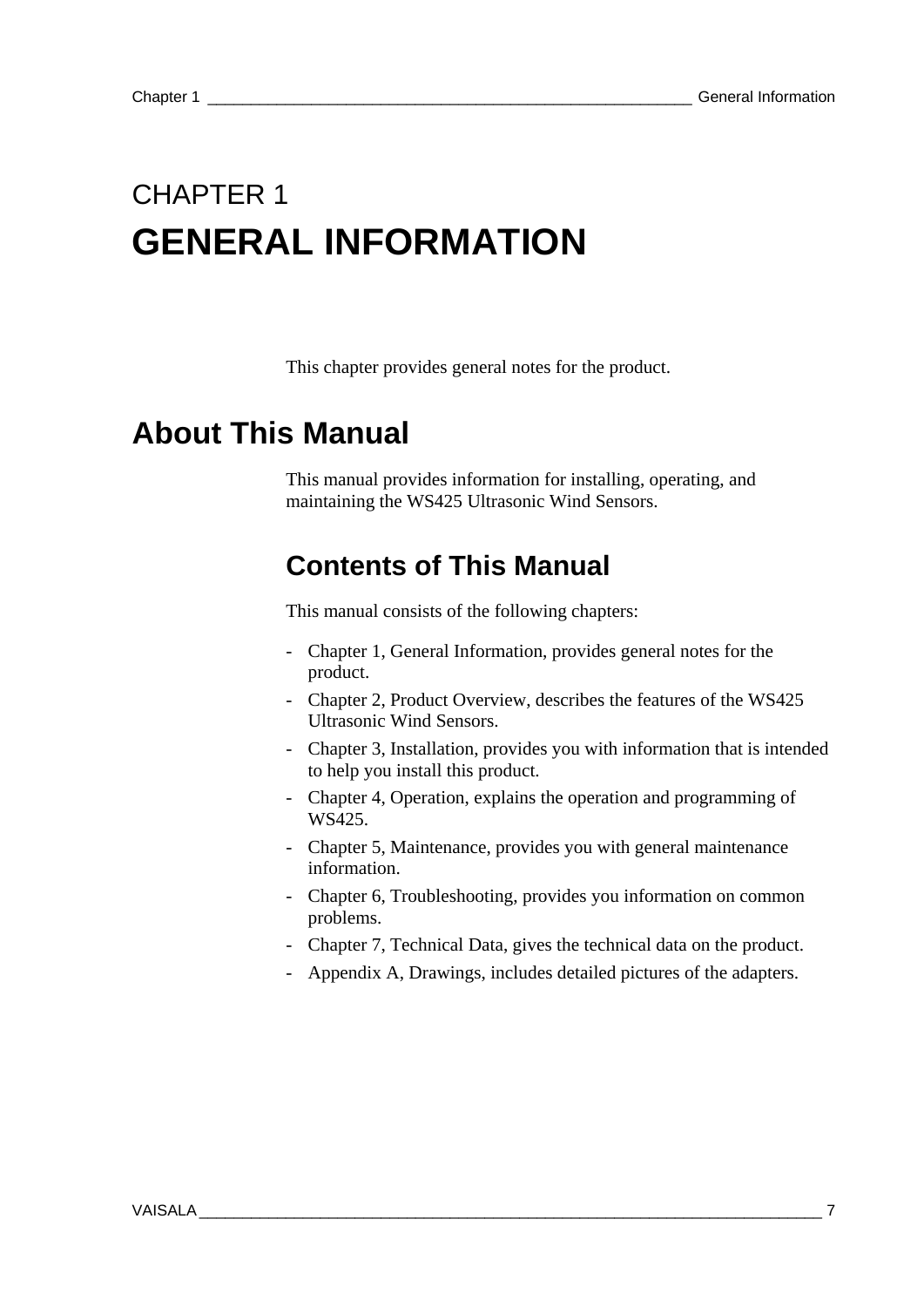### <span id="page-7-0"></span>**Version Information**

| Manual Revisions                                     |
|------------------------------------------------------|
| <b>Description</b>                                   |
| Applicable to Models WAS425A and WAS425AH            |
| Firmware versions 1.04.                              |
| Previous version of the manual.                      |
| Corrections to Table 8, Figure 11, and to the        |
| measurement range of the wind speed in the           |
| technical data.                                      |
| Corrections to Table 3, Figure 8, Table 11, and      |
| Chapter 5, Maintenance, section Visual Inspection of |
| WS425 Ultrasonic Wind Sensor added.                  |
| Updated power requirements. New section on           |
| mounting the sensor upside down.                     |
| Correction to salt spray test: MIL-STD-810 Method    |
| 509.                                                 |
|                                                      |

#### <span id="page-7-2"></span>**Table 1** Manual **Revision**

### <span id="page-7-1"></span>**Feedback**

Vaisala Documentation Team welcomes your comments and suggestions on the quality and usefulness of this publication. If you find errors or have other suggestions for improvement, please indicate the chapter, section, and page number. You can send comments to us by e-mail: [manuals@vaisala.com](mailto:manuals@vaisala.com)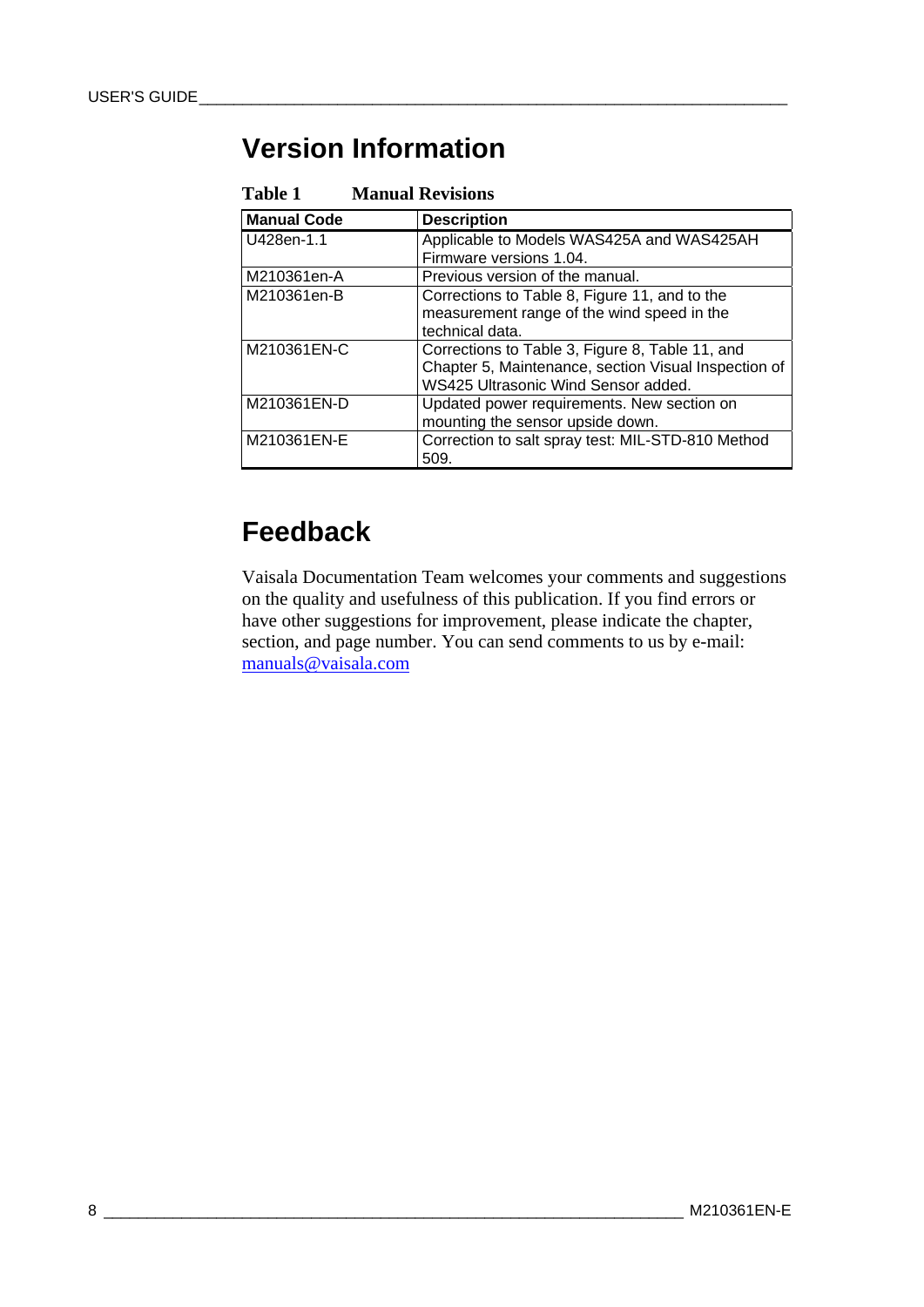<span id="page-8-0"></span>

| <b>Sensor Ordering Options</b> | <b>Sensor Cable</b> | <b>Supported Operating</b><br><b>Modes</b> | <b>Supported Data Outputs</b> |
|--------------------------------|---------------------|--------------------------------------------|-------------------------------|
| WS425 x 1  (Analog/            | SDI-12 cable        | SDI-12 submode A                           | SDI-12 standard               |
| SDI-12/RS-232USA)              |                     | SDI-12 submode B                           | commands                      |
|                                | Analog cable        | Analog mode                                | WS [Hz] 0  65                 |
|                                |                     |                                            | WS [V] 0  1                   |
|                                |                     |                                            | WD [V] 0  Vref                |
|                                | RS-232 cable        | Serial mode with wind                      | RS-232                        |
|                                |                     | speed unit $=$ miles per                   | NMEA message                  |
|                                |                     | hour                                       | Vaisala WATT 11 message       |
|                                |                     |                                            | Vaisala Handar message        |
| WS425 x 2  (RS-232/            | RS-232 cable        | Serial mode with wind                      | RS-232                        |
| RS-485/RS-422                  |                     | speed unit = meters per                    | NMEA message                  |
|                                |                     | second                                     | Vaisala WATT 11 message       |
|                                |                     |                                            | Vaisala Handar message        |
|                                | RS-422/             |                                            | RS-422                        |
|                                | RS-485 cable        |                                            | NMEA message                  |
|                                |                     |                                            | Vaisala WATT 11 message       |
|                                |                     |                                            | Vaisala Handar message        |
|                                |                     |                                            | RS-485                        |
|                                |                     |                                            | NMEA message                  |
|                                |                     |                                            | Vaisala WATT 11 message       |
|                                |                     |                                            | Vaisala Handar message        |

**Table 2 Sensor Ordering Options vs. Supported Data Outputs** 

#### **Table 3 Ordering Codes**

<span id="page-8-1"></span>

| Old code                | New code     |   |                |   |   |   |
|-------------------------|--------------|---|----------------|---|---|---|
| 425A                    | <b>WS425</b> | A | 1              | A | 1 | B |
| 425AH                   | WS425        | B | 1              | A | 1 | B |
| 425S                    | WS425        | A | 1              | A | 1 | B |
| 425SH                   | WS425        | B | 1              | A | 1 | B |
| WAS425A and WAS425A-C   | WS425        | A | $\overline{2}$ | A | 2 | B |
| WAS425AH and WAS425AH-C | WS425        | B | 2              | A | 2 | B |
| WAS425S and WAS425S-C   | WS425        | A | $\overline{2}$ | A | 2 | B |
| WAS425SH and WAS425SH-C | WS425        | B | 2              | A | 2 | B |
| 425T                    | WS425        | B | 3              | A | 4 | A |
| 425T-1                  | WS425        | B | 4              | A | 2 | B |
| 425L                    | WS425        | A | 5              | A | 1 | A |
| 425SAMS                 | WS425        | C | 1              | A | 1 | A |
| 425AHW-1                | WS425        | Е | 6              | A | 1 | A |
| 425NWS                  | <b>WS425</b> | D | $\overline{7}$ | A | 1 | A |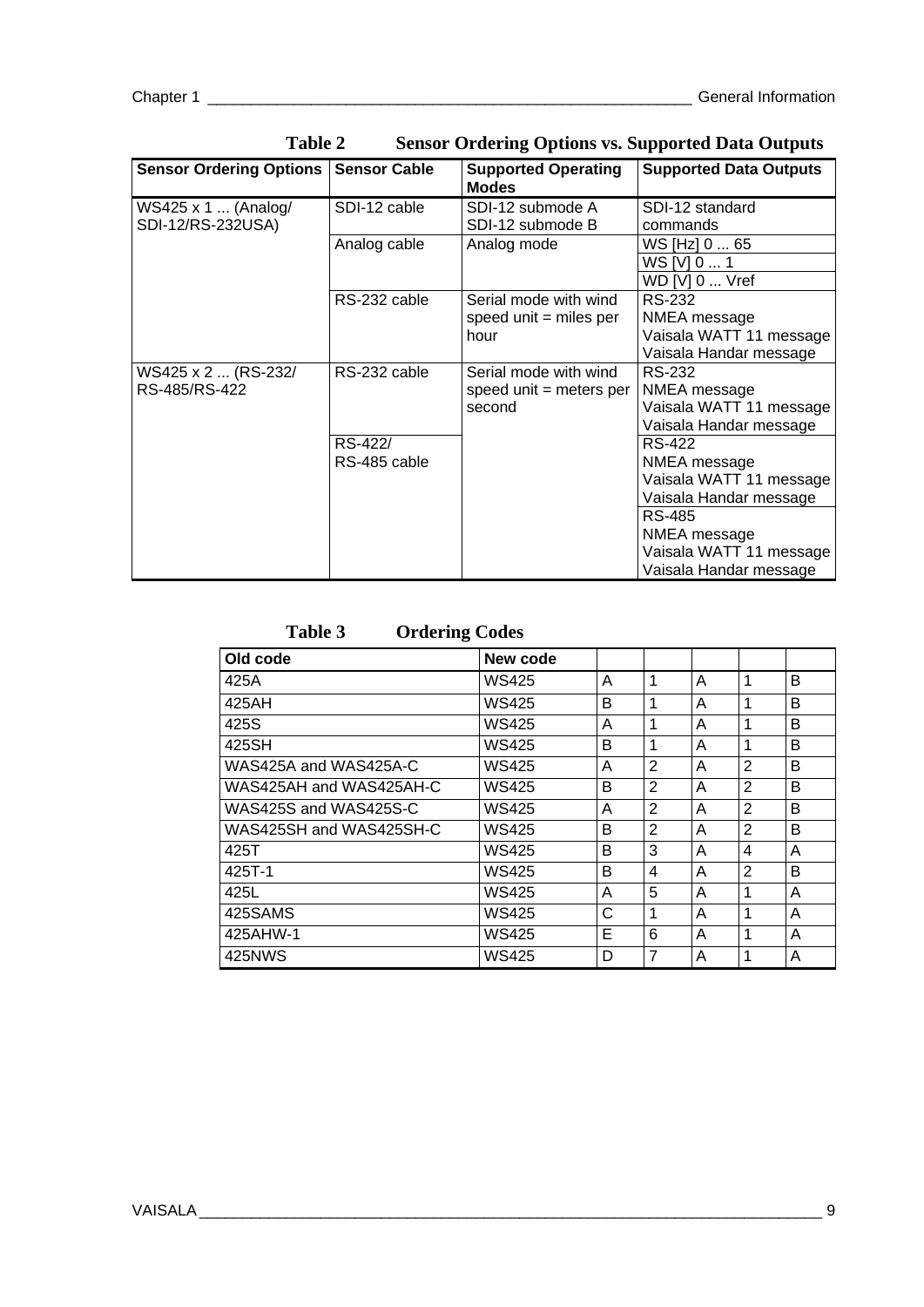# <span id="page-9-1"></span><span id="page-9-0"></span>**Safety**

### **General Safety Considerations**

Throughout the manual, important safety considerations are highlighted as follows:

| <b>WARNING</b> | Warning alerts you to a serious hazard. If you do not read and follow<br>instructions very carefully at this point, there is a risk of injury or even<br>death. |
|----------------|-----------------------------------------------------------------------------------------------------------------------------------------------------------------|
|                |                                                                                                                                                                 |

| <b>CAUTION</b> | Caution warns you of a potential hazard. If you do not read and follow |
|----------------|------------------------------------------------------------------------|
|                | instructions carefully at this point, the product could be damaged or  |
|                | important data could be lost.                                          |

<span id="page-9-2"></span>**NOTE** Note highlights important information on using the product.

### **Product Related Safety Precautions**

#### **Inverted Mounting**

<span id="page-9-4"></span><span id="page-9-3"></span>**WARNING** Do not install the WS425 upside down in an airport application.

#### **Absolute Maximum Voltages**

The absolute maximum voltages that may be applied to WS425 sensor are listed in [Table 4 on pag](#page-10-1)e 11. The following limits do not damage the sensor but they are not operational limits.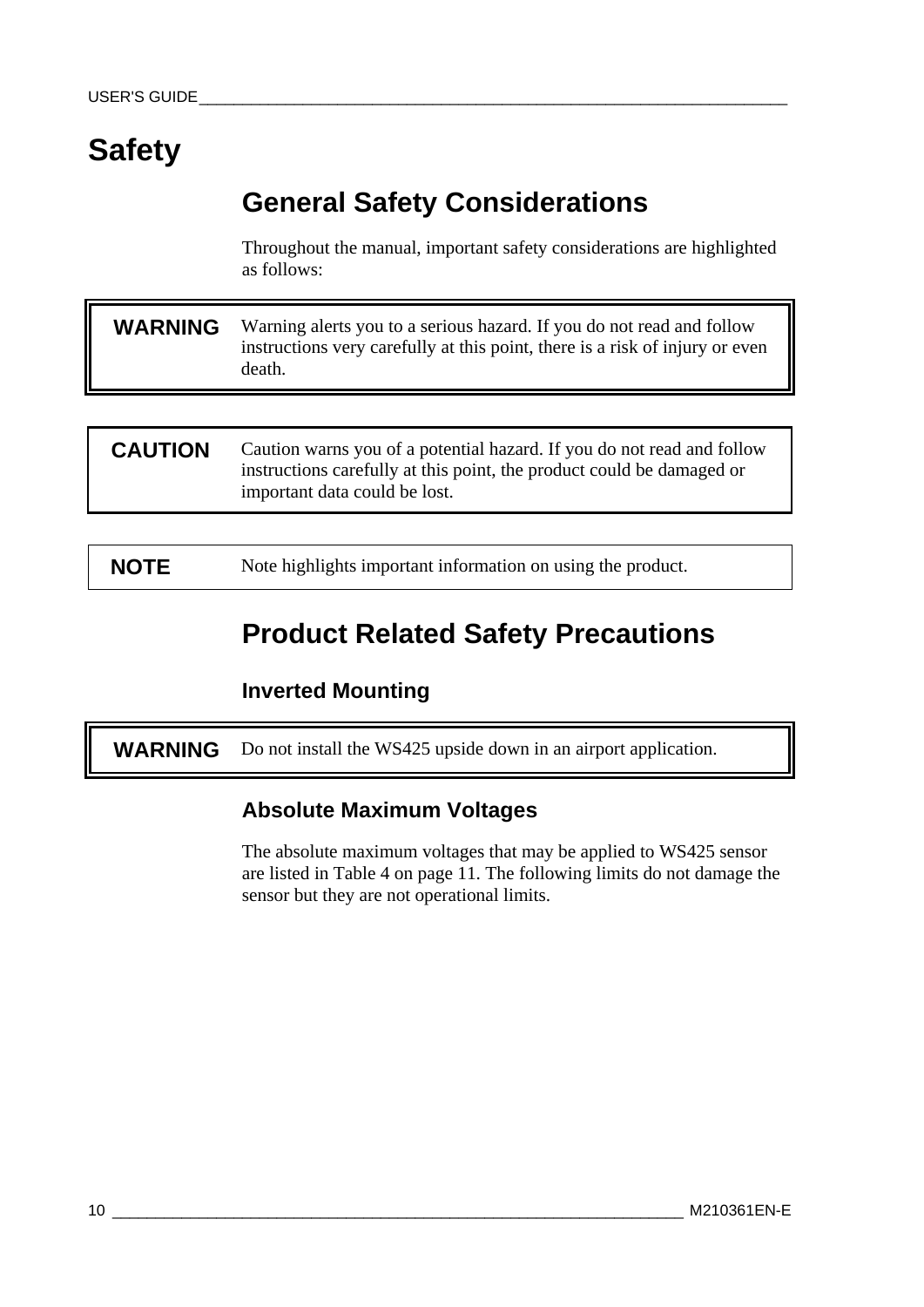<span id="page-10-1"></span>

| Pin            | Min. volts | Max. volts | <b>Ordering Options</b> |                       |  |  |
|----------------|------------|------------|-------------------------|-----------------------|--|--|
|                |            |            | WS425 x 2               | WS425 x 1             |  |  |
| 1              |            |            | Ground                  | Ground                |  |  |
| $\overline{2}$ |            |            | Ground                  | Ground                |  |  |
| 3              |            |            | Ground                  | Ground                |  |  |
| 4              |            |            | N/C                     | N/C                   |  |  |
| 5              | $-0.3$     | 5.3        | Jumper                  | Jumper                |  |  |
| 6              | $-0.3$     | 5.3        | Jumper                  | Jumper                |  |  |
| 7              |            |            | Ground                  | Ground                |  |  |
| 8              |            |            | Ground                  | Ground                |  |  |
| 9              | $-12.0$    | 20.0       | <b>Digital Output</b>   | <b>Digital Output</b> |  |  |
| 10             | $-12.0$    | 20.0       | Digital Input           | Digital Input         |  |  |
| 11             | $-0.5$     | 18.0       | $+12$ V Power           | $+12$ V Power         |  |  |
| 12             | $-0.5$     | 5.3        | <b>Digital Output</b>   | Analog Input          |  |  |
| 13             | $-10.0$    | 12.0       | N/C                     | Analog Output         |  |  |
| 14             | $-10.0$    | 12.0       | Digital Input           | Analog Output         |  |  |
| 15             | $-0.5$     | 5.3        | N/C                     | Analog Output         |  |  |
| 16             | $-5.0$     | 42.0       | <b>Heater Power</b>     | <b>Heater Power</b>   |  |  |

**Table 4 Maximum Voltages** 

#### <span id="page-10-0"></span>**ESD Protection**

Electrostatic Discharge (ESD) can cause immediate or latent damage to electronic circuits. Vaisala products are adequately protected against ESD for their intended use. However, it is possible to damage the product by delivering electrostatic discharges when touching, removing, or inserting any objects inside the equipment housing.

To make sure you are not delivering high static voltages yourself:

- Handle ESD sensitive components on a properly grounded and protected ESD workbench. When this is not possible, ground yourself to the equipment chassis before touching the boards. Ground yourself with a wrist strap and a resistive connection cord. When neither of the above is possible, touch a conductive part of the equipment chassis with your other hand before touching the boards.
- Always hold the boards by the edges and avoid touching the component contacts.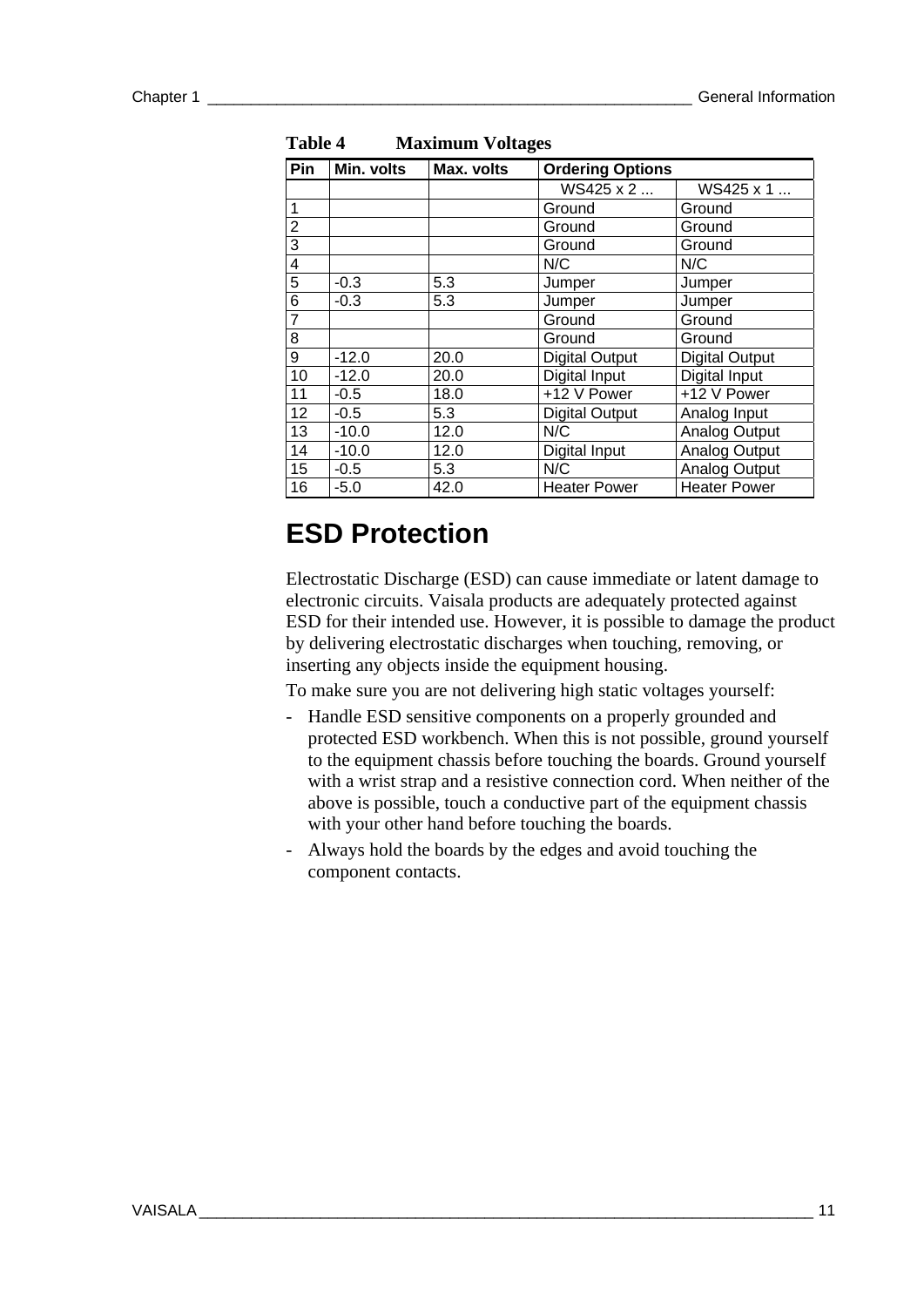## <span id="page-11-1"></span><span id="page-11-0"></span>**Regulatory Compliances**

The Vaisala WS425 Ultrasonic Wind Sensor has been tested to fulfill the following regulatory compliances. Also mentioned here are some thirdparty tests that involved field testing of the sensor.

## **EN55011 Class A Group 1 & EN50082-2**

- Radiated emissions
- Conducted emission
- Electrostatic discharge
- Radiated susceptibility
- Conducted susceptibility
- Electrical task transient burst surge
- Magnetic susceptibility
- Voltage dips & interrupts

### <span id="page-11-2"></span>**MIL-STD-426 Method RS03**

- Electromagnetic compatibility

#### <span id="page-11-3"></span>**MIL-STD 810 Method 509**

- Salt spray test

#### <span id="page-11-4"></span>**MIL-STD 202 Method 213**

- Mechanical shock

#### <span id="page-11-5"></span>**MIL-STD-167-1 (SHIPS)**

- Mechanical vibration test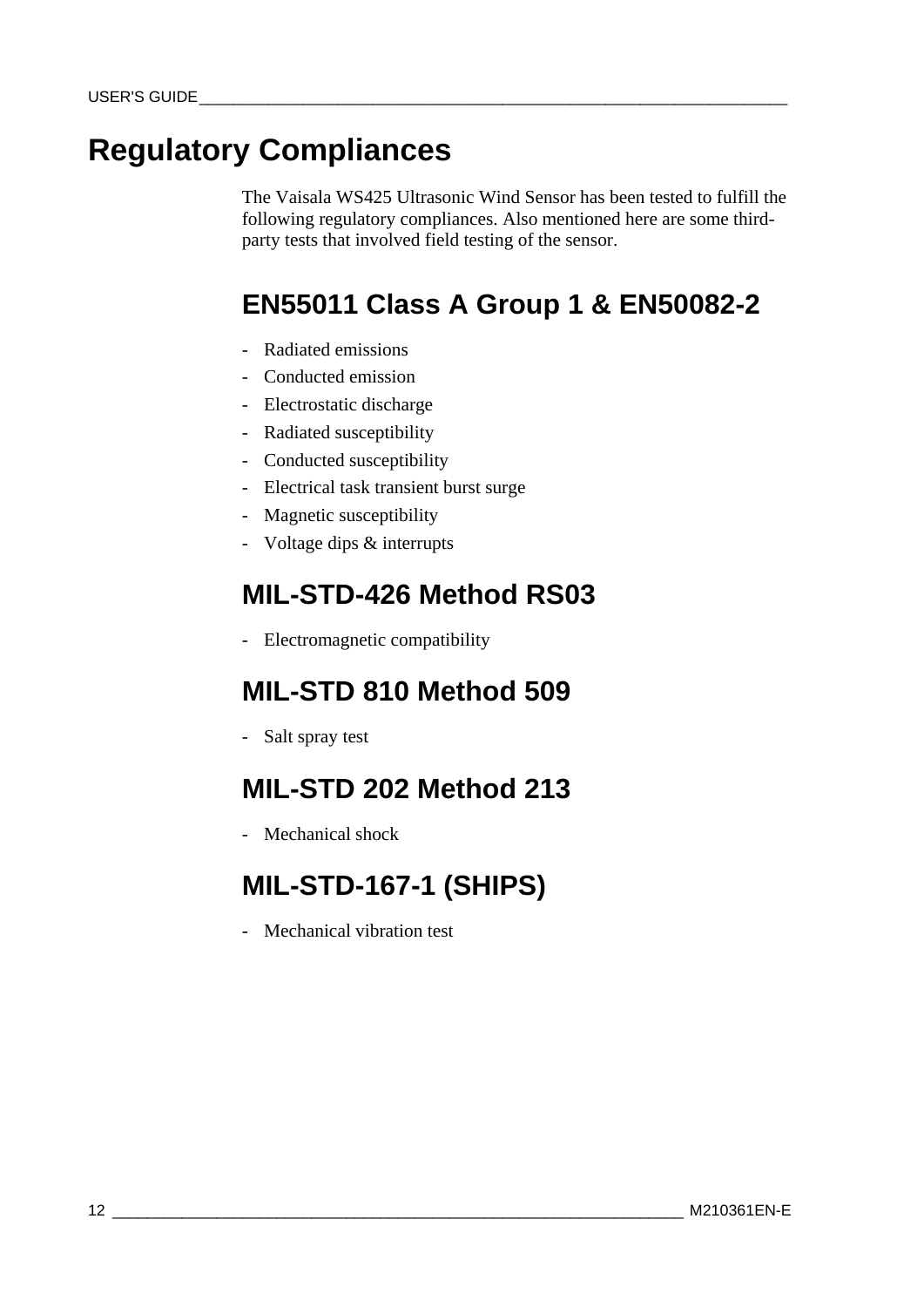### <span id="page-12-0"></span>**Third-Party Testing (Field Tests Included)**

#### <span id="page-12-1"></span>**NWS ASOS Mechanical Wind Sensor Replacement**

Vaisala has participated in a three-year test program conducted by the U.S. National Weather Service ASOS Program group. The NWS has conducted a variety of tests including wind tunnel tests from 0 to 120 knots and field tests in various locations.

#### <span id="page-12-2"></span>**Lawrence Livermore Labs**

Lawrence Livermore Labs tested the sensor independently and Grank Gouveia and Ron Baskett have published a paper titled Evaluation of a New Sonic Anemometer for Routing Monitoring and Emergency Response Applications. A second paper titled Comparison of In-Situ Data from the Handar Sonic Anemometer and the Met One Cup and Vane [AMS proceedings of the 10th symposium on Meteorological Observations and Instrumentation] published by Frank Gouveia and Thomas Lockhart.

#### <span id="page-12-3"></span>**Tennessee Valley Authority**

The TVA conducted comparative field tests of mechanical cup and vane sensors versus the Vaisala WS425 Ultrasonic Wind Sensor. The results were published in the AMS conference in 2001 by authors Kenneth G. Wastrack and Doyle E. Pittman et al.

#### <span id="page-12-4"></span>**CETIAT (Centre Technique des Industries Aéraulique et Thermiques)**

CETIAT has evaluated the accuracy of the WS425 Ultrasonic Wind Sensor in a wind tunnel against a laser Doppler anemometer (LDA) reference sensor.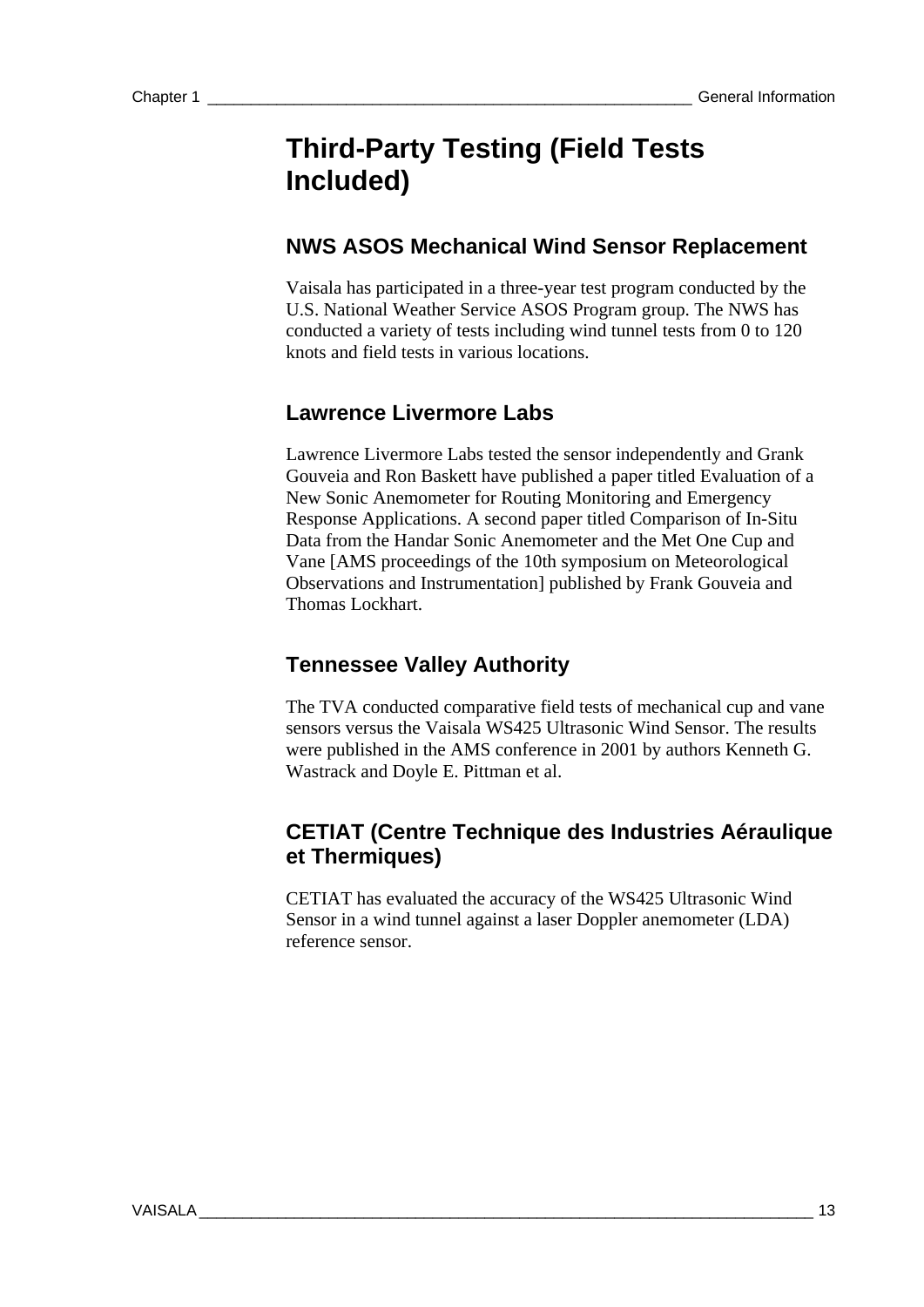### <span id="page-13-0"></span>**Trademarks**

Vaisala WINDCAP® is a registered trademark of Vaisala Oyj.

Windows® is a registered trademark of Microsoft Corporation in the United States and/or other countries.

### <span id="page-13-1"></span>**License Agreement**

All rights to any software are held by Vaisala or third parties. The customer is allowed to use the software only to the extent that is provided by the applicable supply contract or Software License Agreement.

### <span id="page-13-2"></span>**Warranty**

For certain products Vaisala normally gives a limited one-year warranty. Please observe that any such warranty may not be valid in case of damage due to normal wear and tear, exceptional operating conditions, negligent handling or installation, or unauthorized modifications. Please see the applicable supply contract or Conditions of Sale for details of the warranty for each product.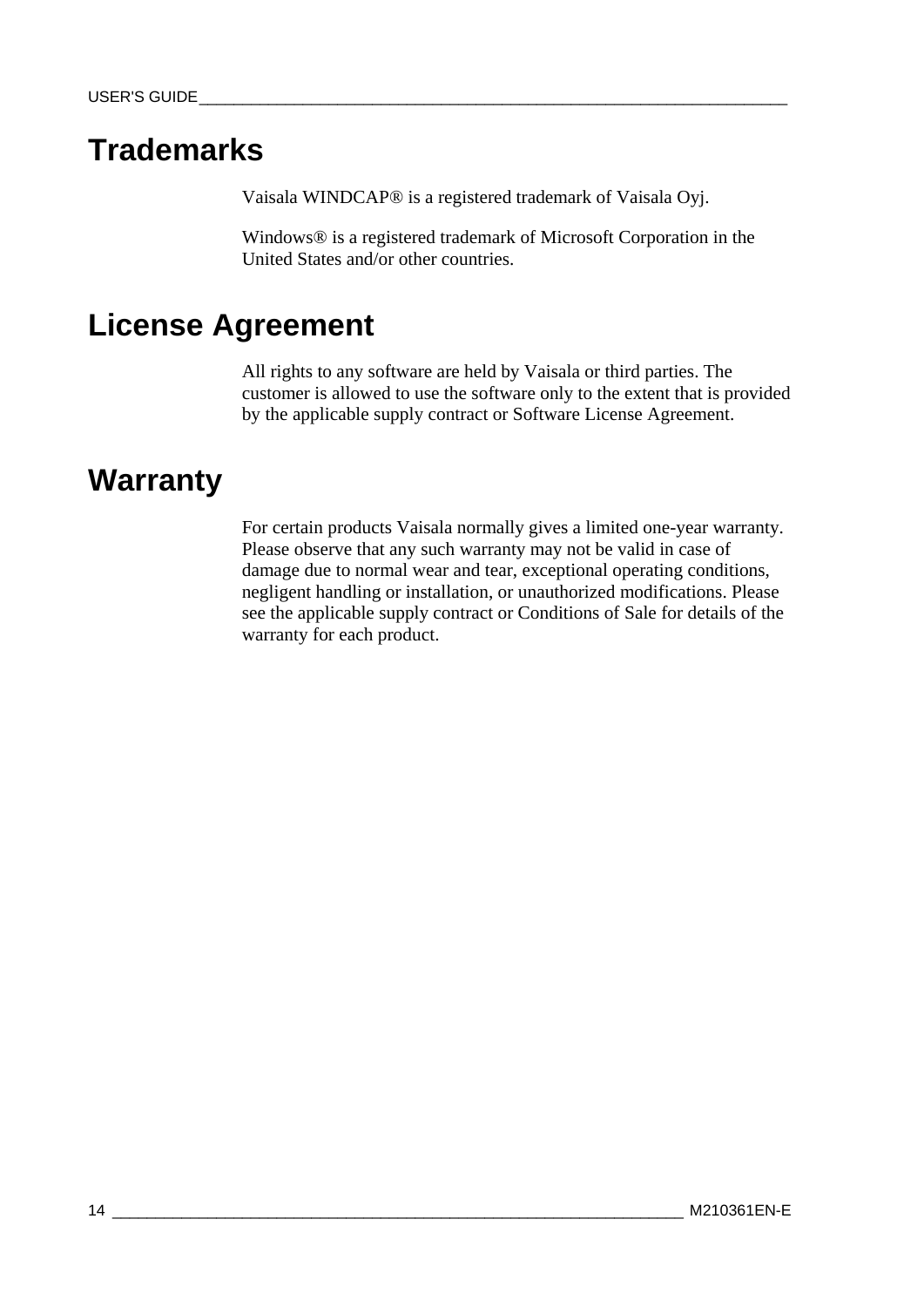# <span id="page-14-3"></span><span id="page-14-0"></span>CHAPTER 2 **PRODUCT OVERVIEW**

This chapter describes the features of the WS425 Ultrasonic Wind Sensors.

#### <span id="page-14-4"></span><span id="page-14-2"></span><span id="page-14-1"></span>**Introduction to WS425**

#### **Measuring Principle**

The WS425 Ultrasonic Wind Sensor has an on-board microcontroller that captures and processes data and performs serial communications.

The wind sensor has an array of three equally spaced ultrasonic transducers on a horizontal plane. The sensor measures transit time, the time that it takes the ultrasound to travel from one transducer to another. The transit time is measured in both directions.

The transit time depends on the wind velocity along the ultrasonic path. For zero wind velocity, both the forward and reverse transit times are the same. With wind along the sound path, the up-wind transit time increases and the down-wind transit time decreases.

The microprocessor of the microcontroller calculates the wind speed from the transit times using the following formula:

$$
V_{\rm w} = 0.5 \cdot L \cdot (1/t_{\rm f} - 1/t_{\rm r})
$$

where:

| $V_{w}$ |          | $=$ Wind velocity                          |
|---------|----------|--------------------------------------------|
| L       | $\equiv$ | The distance between two transducers       |
| tғ      | $=$ $-$  | The transit time in the forward direction  |
| t.      | $=$ $-$  | The transit time in the reverse direction. |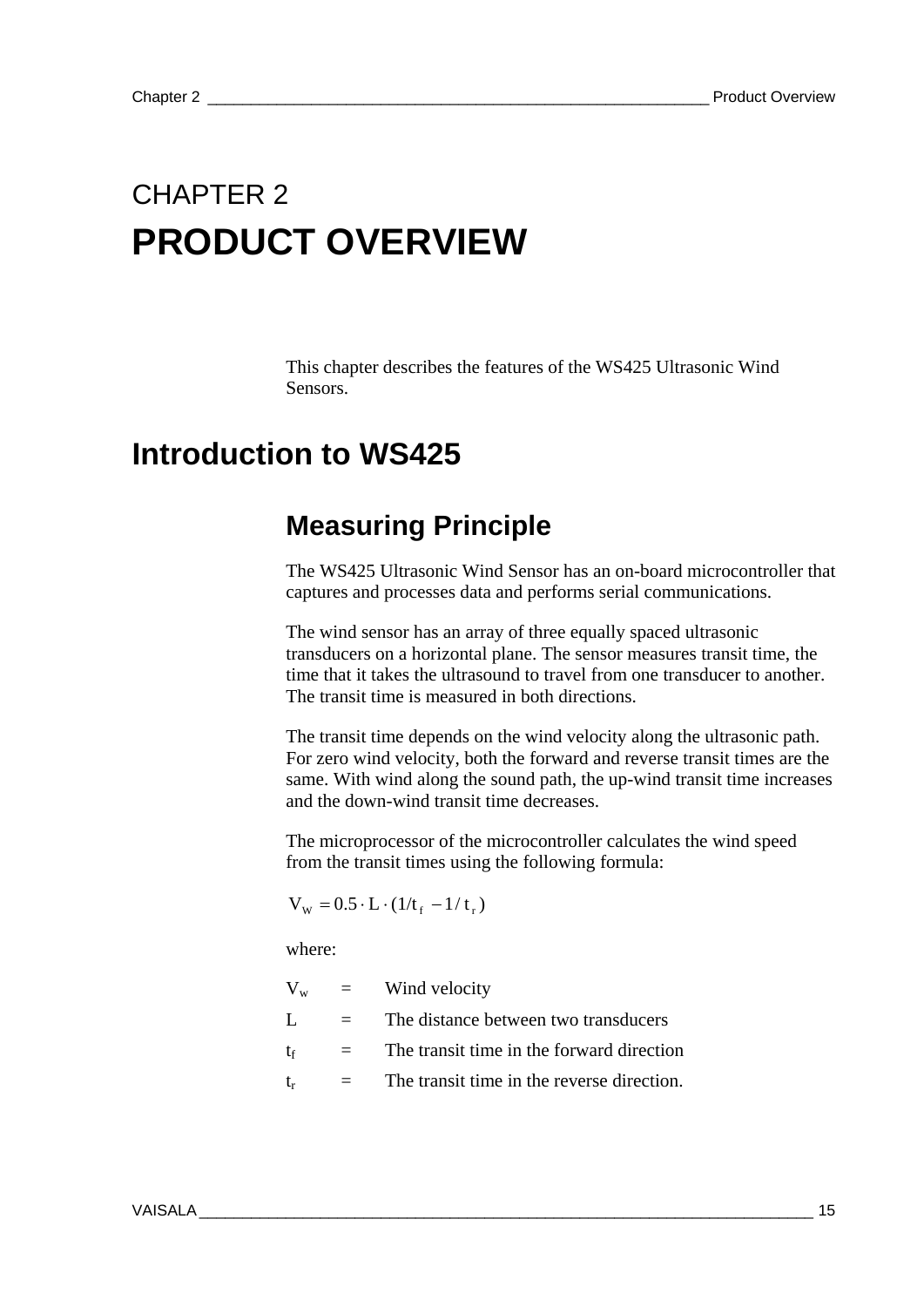Measuring the six transmit times allows wind velocity to be calculated for each of the three ultrasonic paths, which are offset to each other by 120°. The calculated wind speeds are independent of altitude, temperature, and humidity because they cancel out with the six measurements even though the velocity of sound affects individual transit times.

Incorrect readings may occur when a large raindrop or ice pellet hits a transducer. They are eliminated by a proprietary signal processing technique. The wind velocity that is most affected by turbulence error is eliminated so that wind speed and wind direction are calculated from the best two vectors.

### <span id="page-15-0"></span>**Sensor Operating Modes**

There are four modes of operation that give different information:

- Analog
- SDI-12 mode A
- SDI-12 mode B
- Serial mode RS-232/422/485

Only one of these modes can be operated at a time. The sensor must be ordered according to the desired mode of operation.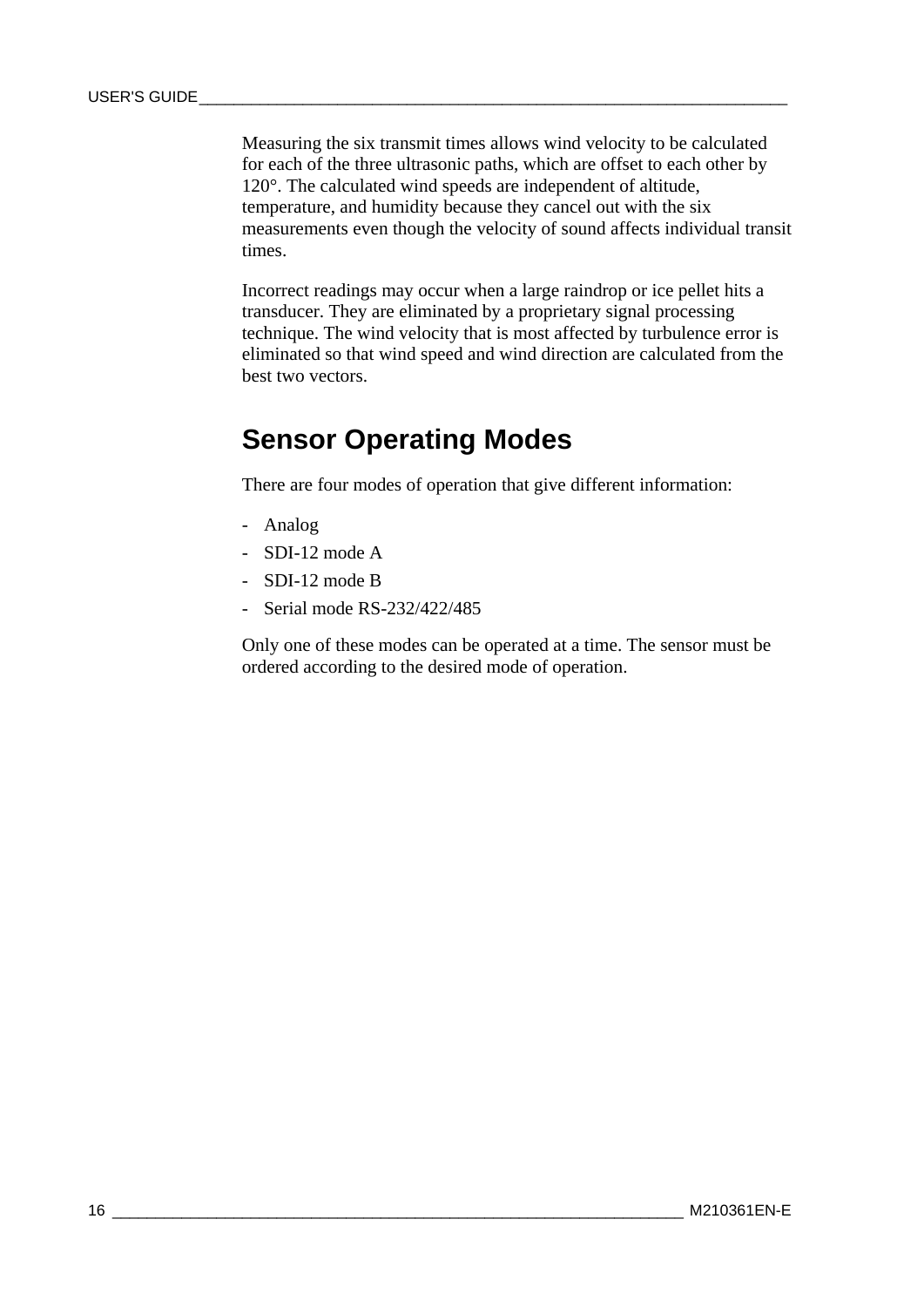### <span id="page-16-0"></span>**Sensor Features**

Some of the sensor features depend on the WS425 operating mode. [Table](#page-16-1)  [5 below](#page-16-1) outlines where the features are available.

<span id="page-16-1"></span>

| <b>Sensor Feature</b>                                   | <b>Operating Mode</b>          |                                |                              |                              |  |  |  |  |
|---------------------------------------------------------|--------------------------------|--------------------------------|------------------------------|------------------------------|--|--|--|--|
|                                                         | <b>Serial</b>                  | Analog                         | <b>SDI-12</b><br>submode A   | <b>SDI-12</b><br>submode B   |  |  |  |  |
| Polar wind speed and<br>direction                       | Yes                            | Yes                            | Yes                          | Yes                          |  |  |  |  |
| Wind speed x and y<br>components                        | <b>No</b>                      | <b>No</b>                      | Yes                          | Yes                          |  |  |  |  |
| Scalar averaging of wind<br>speed and direction         | 1 s <sub></sub> 9 s            | <b>No</b>                      | <b>No</b>                    | 3s1h                         |  |  |  |  |
| Vector averaging of wind<br>speed and direction         | 1 s <sub></sub> 9 s            | <b>No</b>                      | <b>No</b>                    | 3s1h                         |  |  |  |  |
| Wind direction coasting                                 | Yes                            | <b>No</b>                      | <b>No</b>                    | Yes                          |  |  |  |  |
| Wind direction reversible<br>for upside down mounting   | Yes                            | <b>No</b>                      | <b>No</b>                    | <b>No</b>                    |  |  |  |  |
| Enable/disable heater<br>command                        | No                             | <b>No</b>                      | Yes                          | Yes                          |  |  |  |  |
| Selectable wind speed unit                              | Yes                            | <b>No</b>                      | Yes                          | Yes                          |  |  |  |  |
| Gust wind speed and<br>direction over averaging<br>time | Calculate from<br>instant data | Calculate from<br>instant data | Yes                          | Yes                          |  |  |  |  |
| Low-current standby<br>(sensor sleep)                   | No                             | <b>No</b>                      | $0.2 \text{ mA} @$<br>12 VDC | $7.7 \text{ mA} @$<br>12 VDC |  |  |  |  |
| Current with 1 Hz<br>measurement                        | 18 mA@<br>12 VDC               | 12 mA@<br>12 VDC               | 7.7 mA@<br>12 VDC            | $12 \text{ mA} @$<br>12 VDC  |  |  |  |  |
| Data acquisition by polling                             | Yes                            | <b>No</b>                      | Yes                          | Yes                          |  |  |  |  |
| Continuous data<br>transmission                         | 1  9 s interval                | Yes                            | No.                          | No                           |  |  |  |  |

**Table 5 Sensor Features**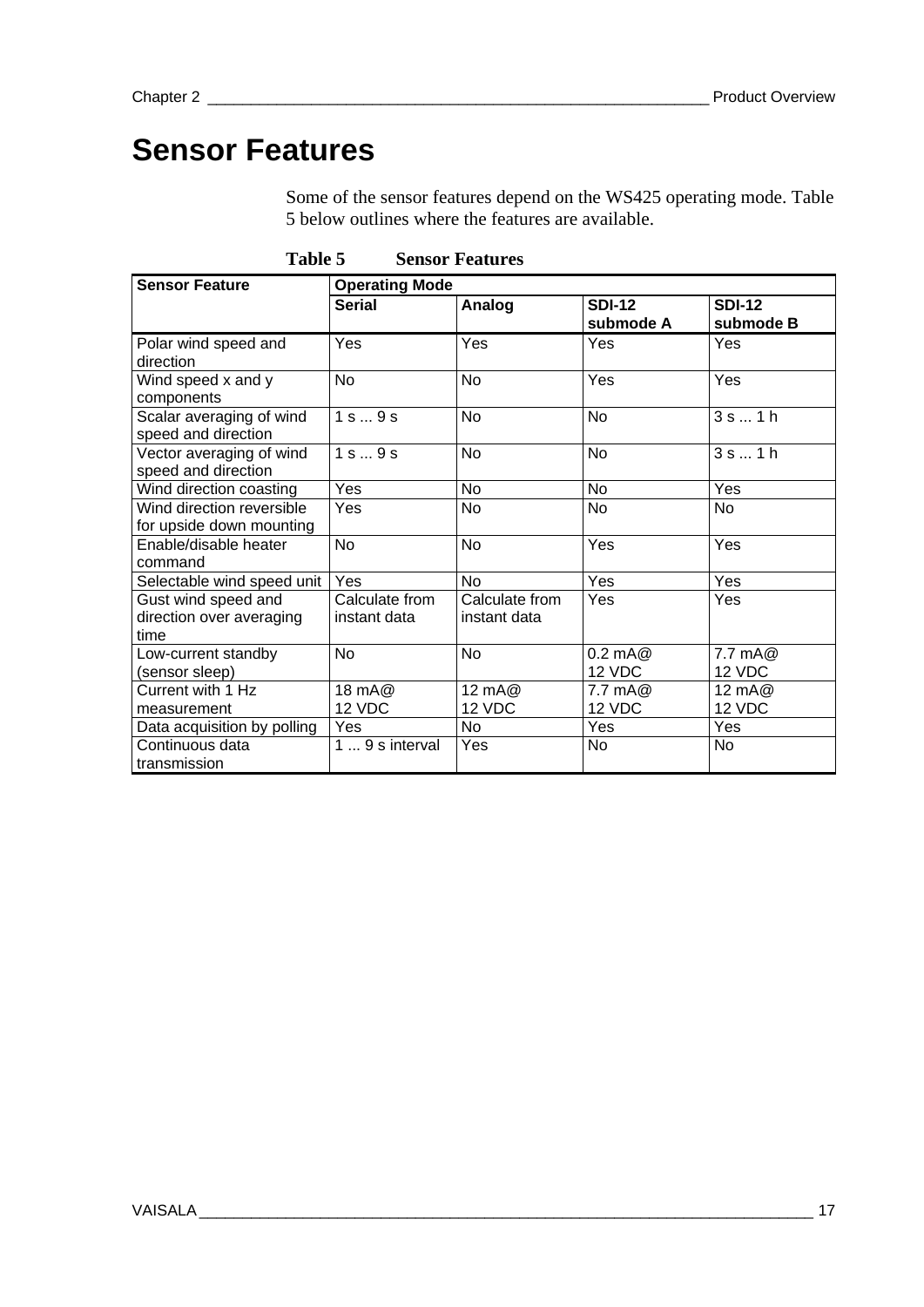### <span id="page-17-0"></span>**Polar Wind Speed and Direction**

The wind speed (WS) is represented as a scalar speed in selected units (m/s, kt, mph, km/h). The wind direction (WD) is expressed in degrees  $(°)$ .



<span id="page-17-3"></span>**Figure 1 Different Wind Speed and Direction Presentations** 

#### <span id="page-17-1"></span>**Wind Speed X and Y Components**

The wind speed (x, y) is represented as two scalar speeds, one parallel to the N-S direction (x) and the other (y) parallel to the W-E direction The speed unit may be m/s, kt, mph, or km/h.

 $x = WS \times cos (WD)$ 

 $y = WS \times \sin (WD)$ 

#### <span id="page-17-2"></span>**Scalar Averaging of Wind Speed and Direction**

The scalar average of wind speed and wind direction is available in both SDI-12 submode B and serial modes. The time between each consecutive wind speed and wind direction measurement is one second. Each wind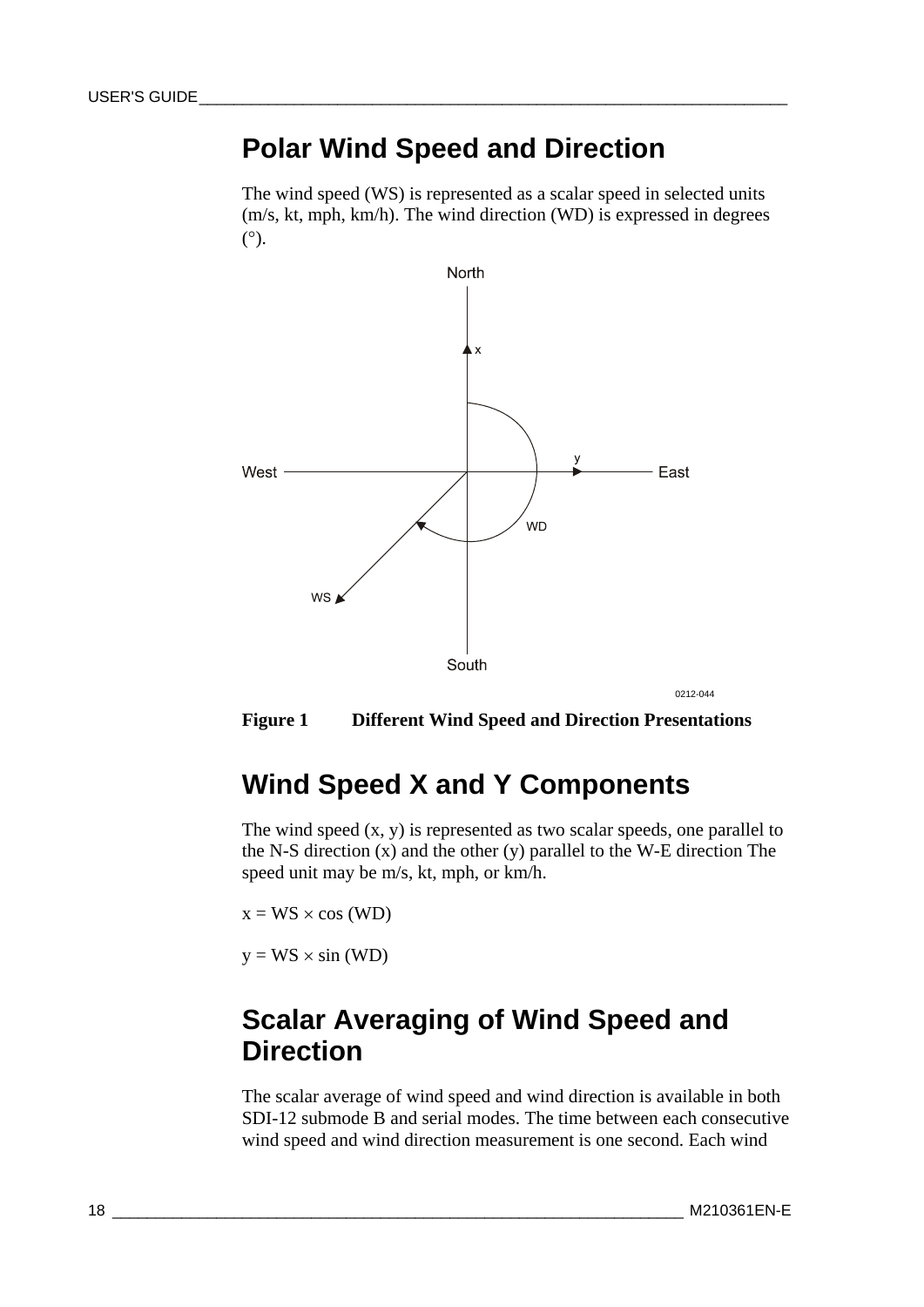speed measurement taken over the preceding averaging interval is summed and the sum is then divided by the number of measurements.

The sensor computes the true running average. If the Data Acquisition System requests data before the initial averaging interval completes, the sensor returns the best possible running average.

In SDI-12 submode B, the average is determined over the averaging interval specified, which ranges from three seconds to one hour.

In RS-232 mode, the average is determined over the averaging interval specified, which ranges from one to nine seconds.

Wind direction is a circular function with a discontinuity at north, where 360 degrees is equal to zero degrees. For example:

 $359^{\circ} + 5^{\circ} = +4^{\circ}$  $0^{\circ} - 5^{\circ} = 355^{\circ}$ 

The microprocessor translates the circular function to a linear function so that  $359^{\circ} + 5^{\circ}$  is translated to  $364^{\circ}$ . Also,  $0^{\circ}$  -  $5^{\circ}$  translated to  $355^{\circ}$ . This way the wind direction average stays representative of the true situation even if individual samples occur in both sides of the zero direction.

#### <span id="page-18-0"></span>**Vector Averaging of Wind Speed and Direction**

The vector average is available in SDI-12 submode B and serial mode. Each x velocity and y velocity measurement over the averaging interval is added and then divided by the number of measurements. The resultant average x velocity and average y velocity are converted to polar direction and magnitude, returning as the average direction in degrees and speed in the chosen units. The average is determined over the specified averaging interval (0 ... 9 s for serial mode,

3 s ... 1 h for SDI-12 submode B). The sensor computes a true running average. If the DAS requests data before the initial averaging interval completes, the sensor returns the best possible running average. The averaging calculation uses the direction coast speed.

#### <span id="page-18-1"></span>**Wind Direction Coasting**

At very low wind speeds, the measured wind direction is meaningless. Therefore, you can specify a direction coast speed. When the measured wind speed drops below the direction coast speed, the calculations use the last wind direction that occurred while the wind speed was at or above the direction coast speed to the average wind direction. You can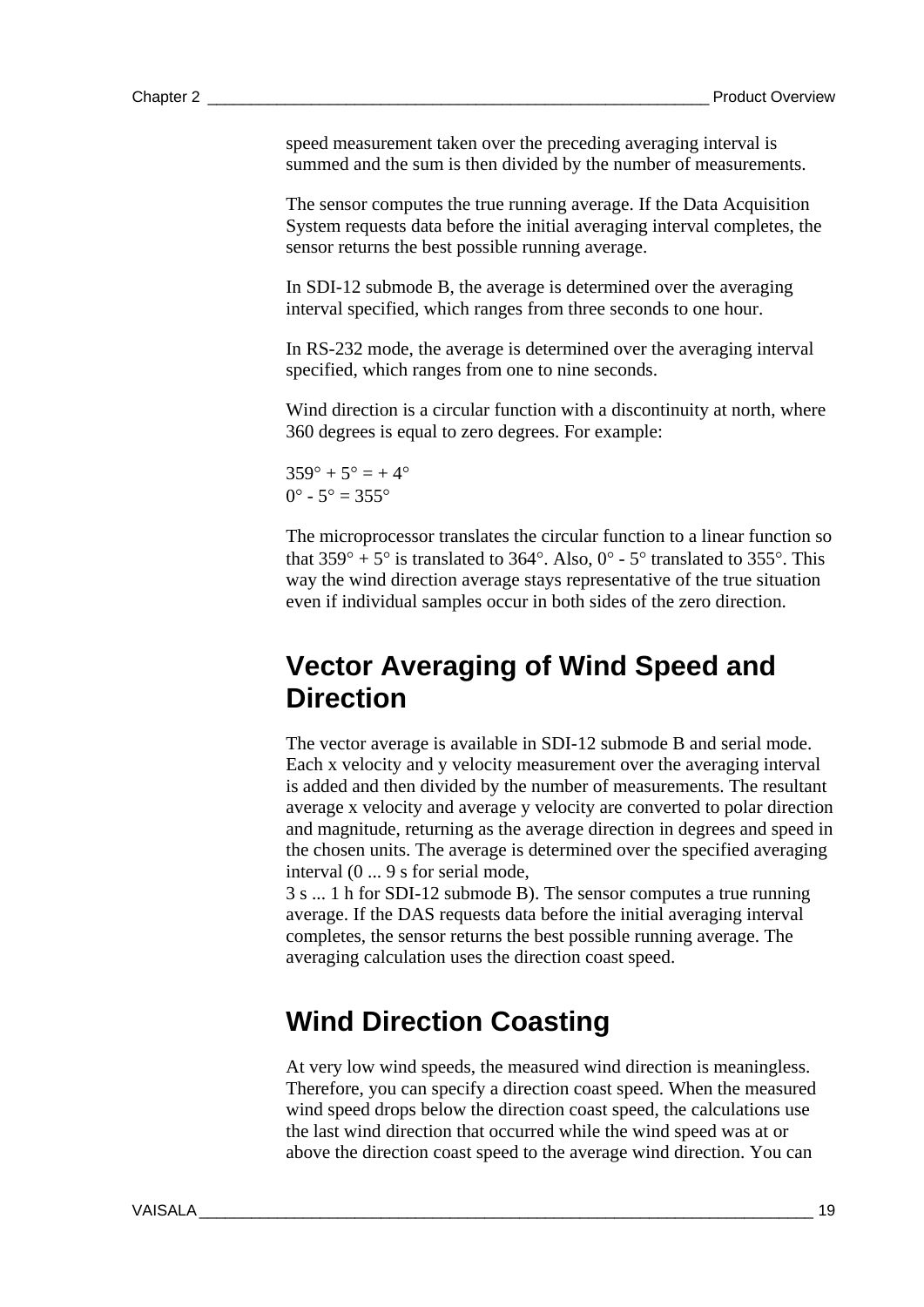specify a direction coast speed between 0.0 and 9.9 units of measurement. Use 0.0 if coasting is not required.

For example, making the direction coast speed  $= 2.0$ . The consecutive measurements are presented in [Table 6 below](#page-19-1).

<span id="page-19-1"></span>

| <b>Measured Wind Speed   Measured Wind</b> | <b>Direction</b> | <b>Wind Direction Used</b><br>for Averaging |
|--------------------------------------------|------------------|---------------------------------------------|
| 3.5                                        | 350              | 350                                         |
| $\overline{2.5}$                           | 340              | 340                                         |
| 2.2                                        | 340              | 340                                         |
| 1.9                                        | 175              | 340 (coasting)                              |
| 1.2                                        | 045              | 340 (coasting)                              |
| 2 <sub>1</sub>                             | 345              | 345                                         |

**Table 6 Wind Direction Coasting** 

#### <span id="page-19-0"></span>**Gust Wind Speed and Direction Over Time**

The gust wind speed and direction are available in SDI-12 submode B. It is the highest wind speed and direction recorded during the averaging interval. The gust averaging count can be specified, which is the number of measurements (one measurement each second) average to produce the gust values for speed and direction. It has a range of one to nine counts. As a gust averaging count is specified as one, the reported wind gust is the highest instantaneous reading. An example of a gust averaging count of five will follow. In this example of 14 measurements shown in [Table 7](#page-19-2) [below](#page-19-2), measurement 13 has the highest instantaneous wind gust reading.

<span id="page-19-2"></span>

|                                                       |   |                          |                          |     |      | $- - - - - - -$ |      |      |      |      |      |      |      |        |
|-------------------------------------------------------|---|--------------------------|--------------------------|-----|------|-----------------|------|------|------|------|------|------|------|--------|
| Measurement                                           |   | 2                        | 3                        | 4   | 5    | 6               |      | 8    | 9    | 10   | 11   | 12   | 13   | 14     |
| Wind speed                                            | 8 |                          | 6                        | 3   | 5    | 3               | 4    | 9    | 8    |      | 6    | 10   | 12   | 11     |
| Highest sum of 5                                      |   | -                        | $\overline{\phantom{0}}$ | -   | 29   | 29              | 29   | 29   | 29   | 31   | 34   | 40   | 43   | 46     |
| Gust averaging<br>sum of last 5                       |   |                          |                          |     | [29] | [24]            | [21] | [24] | [29] | [31] | [34] | [40] | [43] | $[46]$ |
| Gust wind speed<br>(sum of highest<br>5) divided by 5 |   | $\overline{\phantom{0}}$ | $\overline{\phantom{0}}$ |     | 5.8  | 5.8             | 5.8  | 5.8  | 5.8  | 6.2  | 6.8  | 8.0  | 8.6  | 9.2    |
| Sum of all wind<br>speed                              | 8 | 15                       | 21                       | 24  | 29   | 32              | 36   | 45   | 53   | 60   | 66   | 76   | 88   | 99     |
| Average wind<br>speed                                 | 8 | 7.5                      | 7.0                      | 6.0 | 5.8  | 5.3             | 5.1  | 5.6  | 5.9  | 6.0  | 6.0  | 6.3  | 6.8  | 7.1    |

**Table 7 Gust Wind Speed and Direction Over Averaging Time**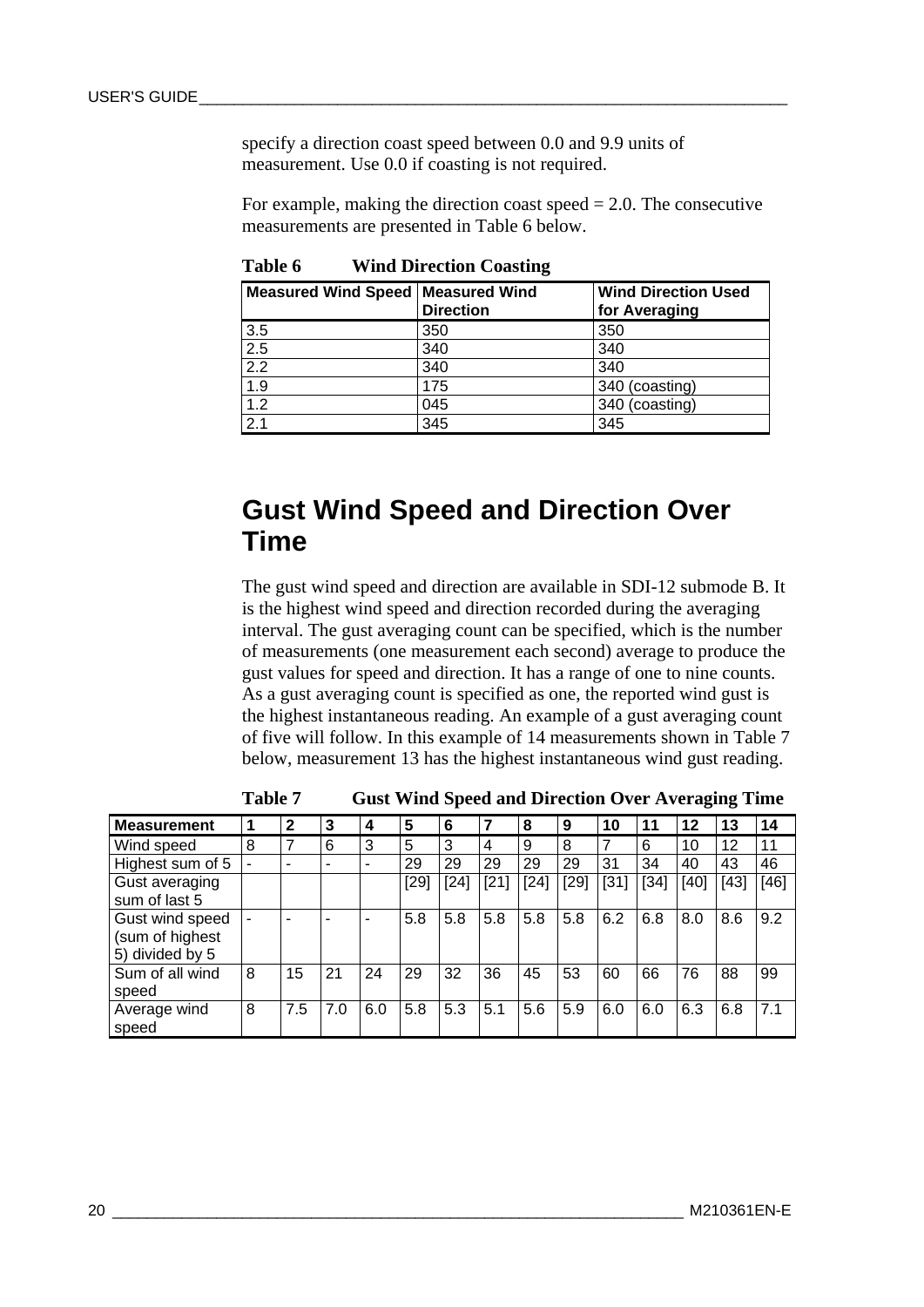# <span id="page-20-4"></span><span id="page-20-0"></span>CHAPTER 3 **INSTALLATION**

This chapter provides you with information that is intended to help you install this product.

### <span id="page-20-5"></span><span id="page-20-1"></span>**Selecting Location**

WS425 Ultrasonic Wind Sensor should be installed in a location that is free from turbulence caused by nearby objects, such as trees or buildings. Ideally, the sensor should be higher than any other object within the horizontal radius of 300 m.

**WARNING** To protect personnel (and the wind sensor), a lightning rod must be installed with the tip at least one meter above the wind sensor. The rod must be properly grounded, compliant with all local applicable safety regulations.

### <span id="page-20-3"></span><span id="page-20-2"></span>**Installation Procedure**

### **Unpacking Instructions**

The ultrasonic wind sensor comes in a custom shipping container. The sensor must be removed from the container carefully. It is important to save the container and all the foam packing for future transporting or shipping.

The sensor comes with a Hex-socket bolt and a grooved bolt to be used in mounting.

**CAUTION** Never move the WS425 Ultrasonic Wind Sensor until it is in its custom shipping container. Otherwise, the warranty will become void.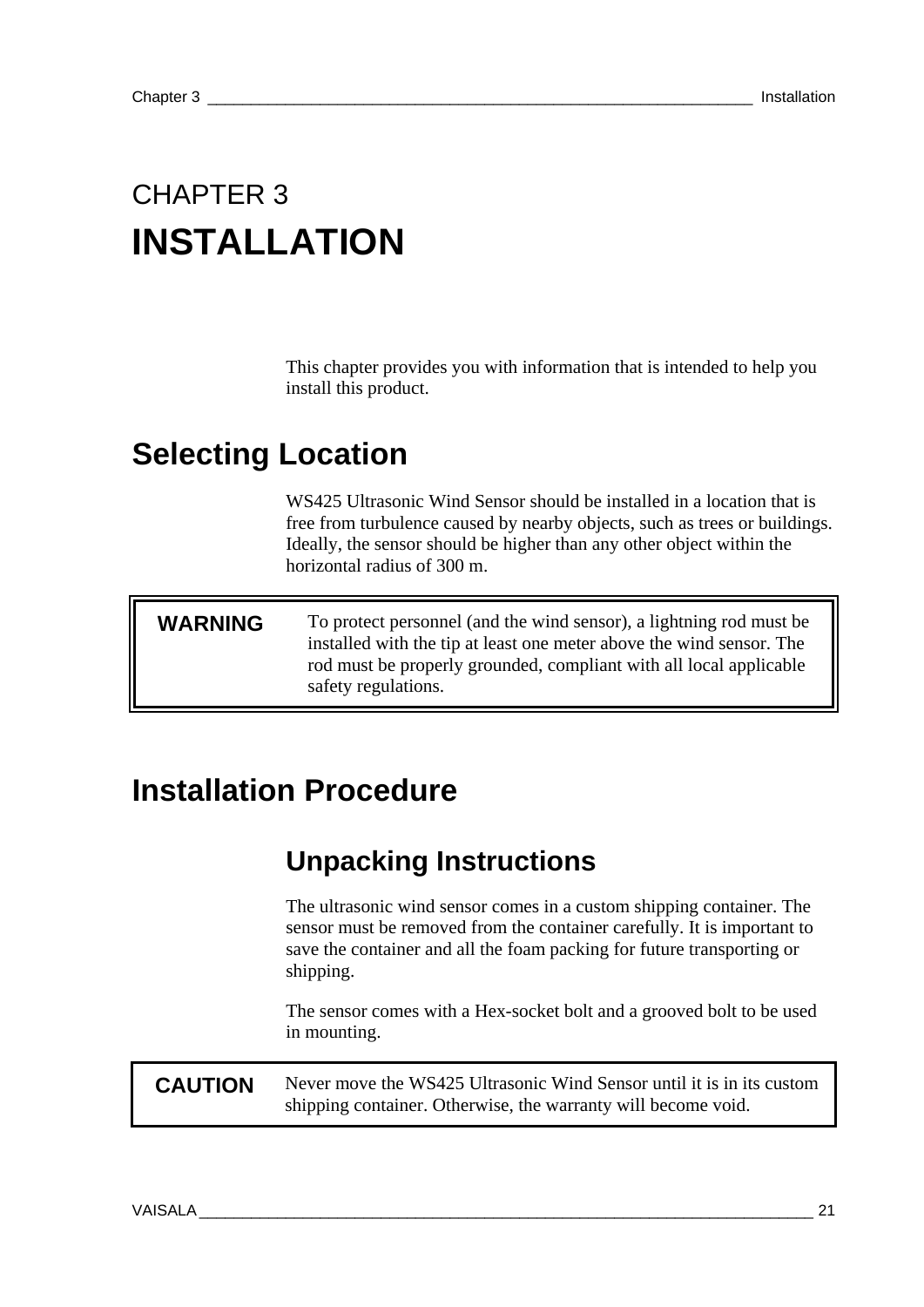#### <span id="page-21-0"></span>**CAUTION** A transducer is located at the top of each of the three arms. Be careful not to damage any of the transducers. Dropping the sensor can break or damage the transducer or the arms will bend and they cannot be realigned. Damage can also be caused if the transducers are twisted (the transducers are not screwed into the arms).

### **Factory Settings**

There are two different factory settings available for WS425 if a serial RS-232 protocol is used. For RS-485 and RS-422 protocols, only a single factory configuration is available.

The factory settings are for firmware version v6.12 unless indicated otherwise.

#### <span id="page-21-1"></span>**RS-232 Default Settings for USA**

| <b>Operation Mode:</b>                        | Handar RS-232 |
|-----------------------------------------------|---------------|
| Wind Speed Units:                             | Miles/Hour    |
| Average Interval (seconds):                   |               |
| <b>Averaging Method:</b>                      | Scalar        |
| Output Interval (seconds, 0 for polled):      |               |
| Sensor ID Character:                          | А             |
| Wind Direction Coast Threshold (speed units): | 0.0           |
| Head Orientation:                             | Up            |
| Baud Rate:                                    | 2400b         |
| Parity:                                       | None          |
| Data Bits:                                    | 8             |
| Save Configuration                            |               |
| Do Zero Speed Calibration                     |               |
| <b>Resume Operation</b>                       |               |

| <b>NOTE</b> | These default settings are delivered with product ordering options x1xxx |
|-------------|--------------------------------------------------------------------------|
|             | (for example, $WS425 A1A2A$ , where the number 1 refers to the default   |
|             | settings).                                                               |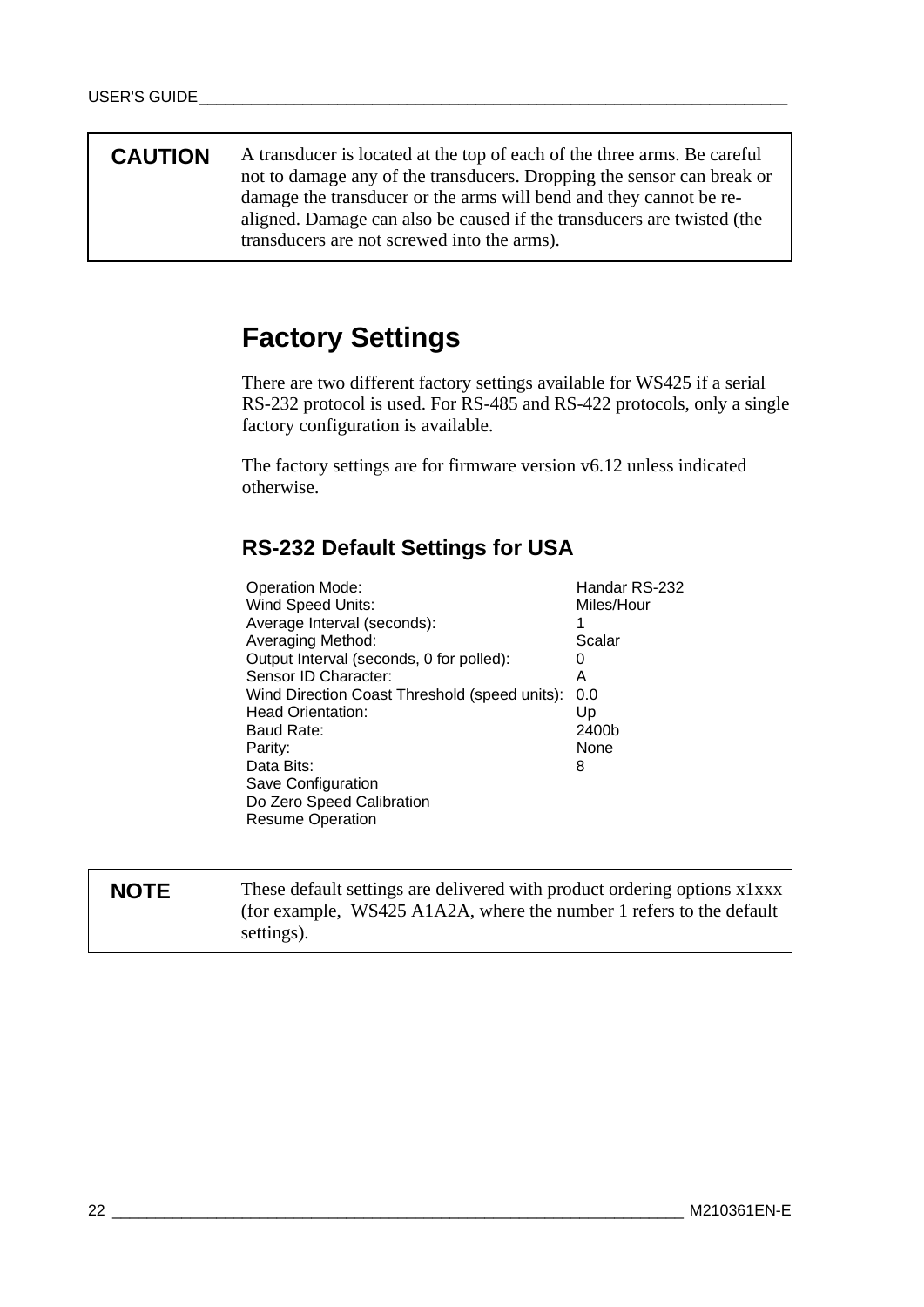#### <span id="page-22-0"></span>**Default Settings of RS-232, RS-422, and RS-485 for Europe**

| <b>Operation Mode:</b>                        | <b>NMEA Extended</b> |
|-----------------------------------------------|----------------------|
| Wind Speed Units:                             | Meters/Second        |
| Average Interval (seconds):                   | 3                    |
| Averaging Method:                             | Scalar               |
| Output Interval (seconds, 0 for polled):      |                      |
| Sensor ID Character:                          | Α                    |
| Wind Direction Coast Threshold (speed units): | $0.0*$               |
| Head Orientation:                             | Up                   |
| Baud Rate:                                    | 9600b                |
| Parity:                                       | None                 |
| Data Bits:                                    | 8                    |

\* 0.2 in sensors that are delivered to airport applications

**NOTE** These default settings are delivered with product ordering options x2xxx (for example, WS425 A2A1A, where the number 2 refers to the default settings.)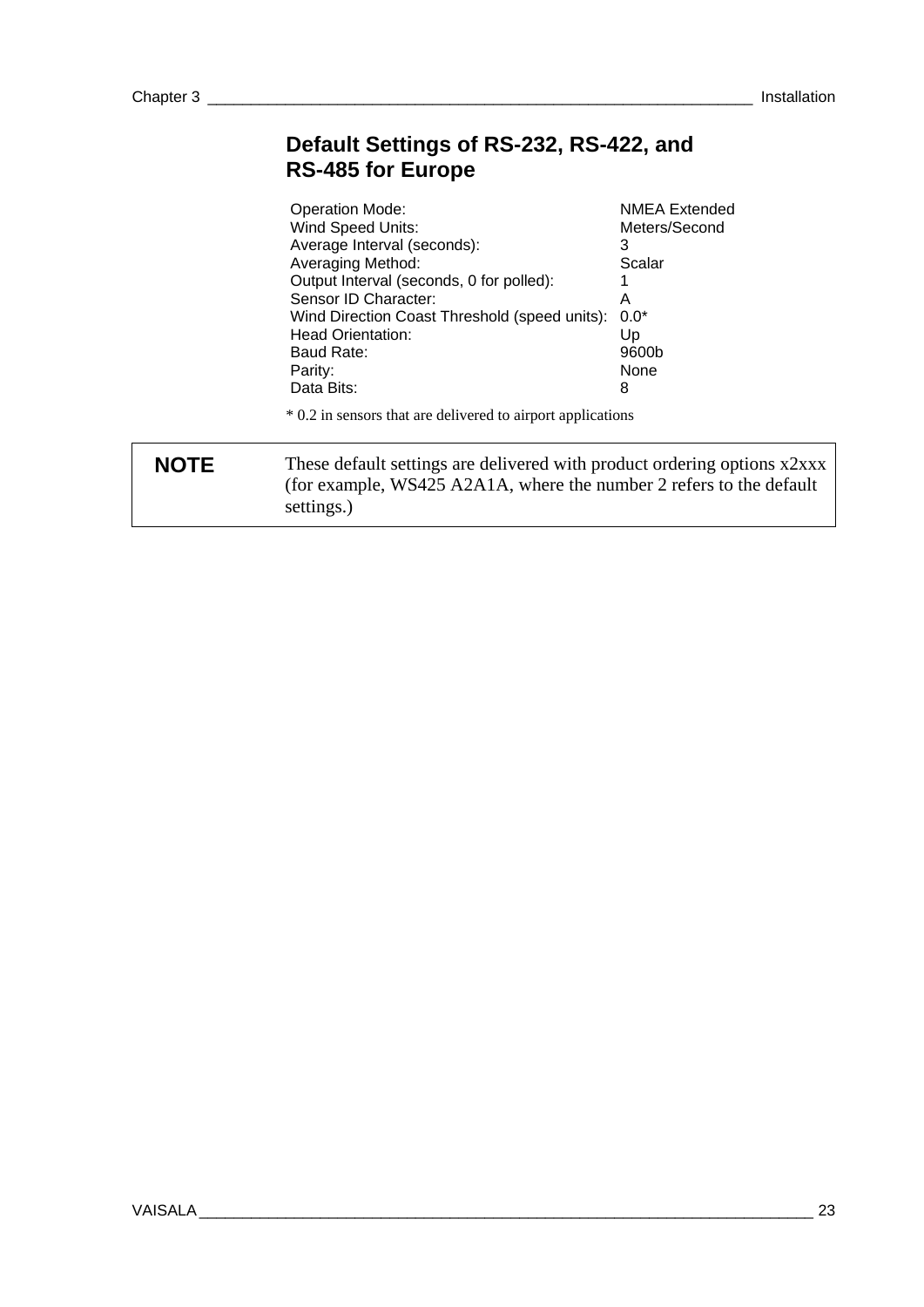

#### 0311-011

#### <span id="page-23-0"></span>**Figure 2 Mounting the Sensor to Adapter**

The following numbers refer to [Figure 2 above.](#page-23-0)

- $1 =$  Sensor body
- $2 =$  Cable connector
- $3 =$  Spacer ring
- $4 = 3/16$  inch Hex-socket bolt or standard screw
- $5 =$  Sensor adapter
- $6 =$  Fastening clamp
- $7 =$  Vertical tube

The dimensions of the adapter are illustrated in [Figure 3 on pag](#page-24-0)e 25.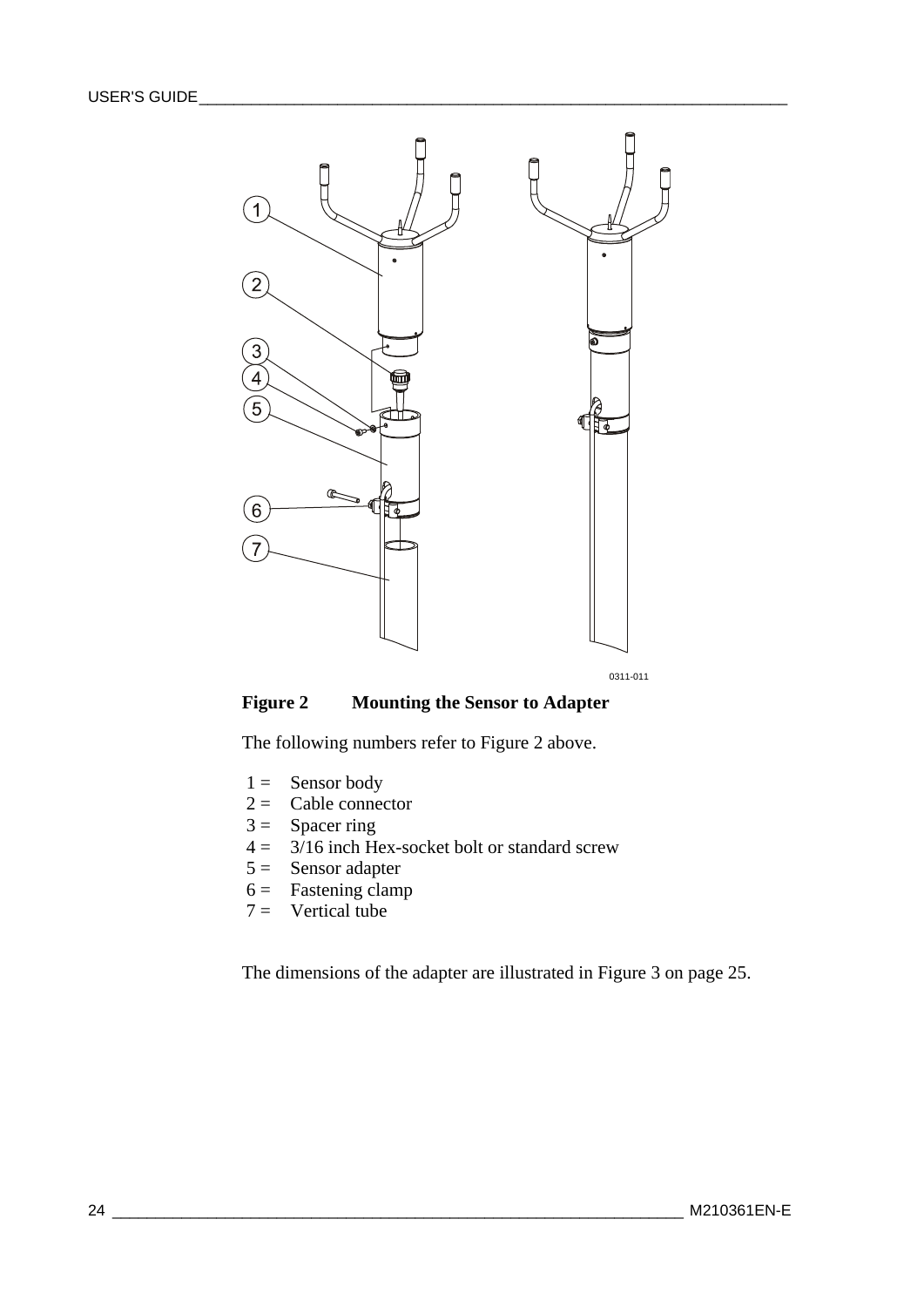

<span id="page-24-0"></span>**Figure 3 WS425 Main Dimensions** 

The dimensions are in millimeters.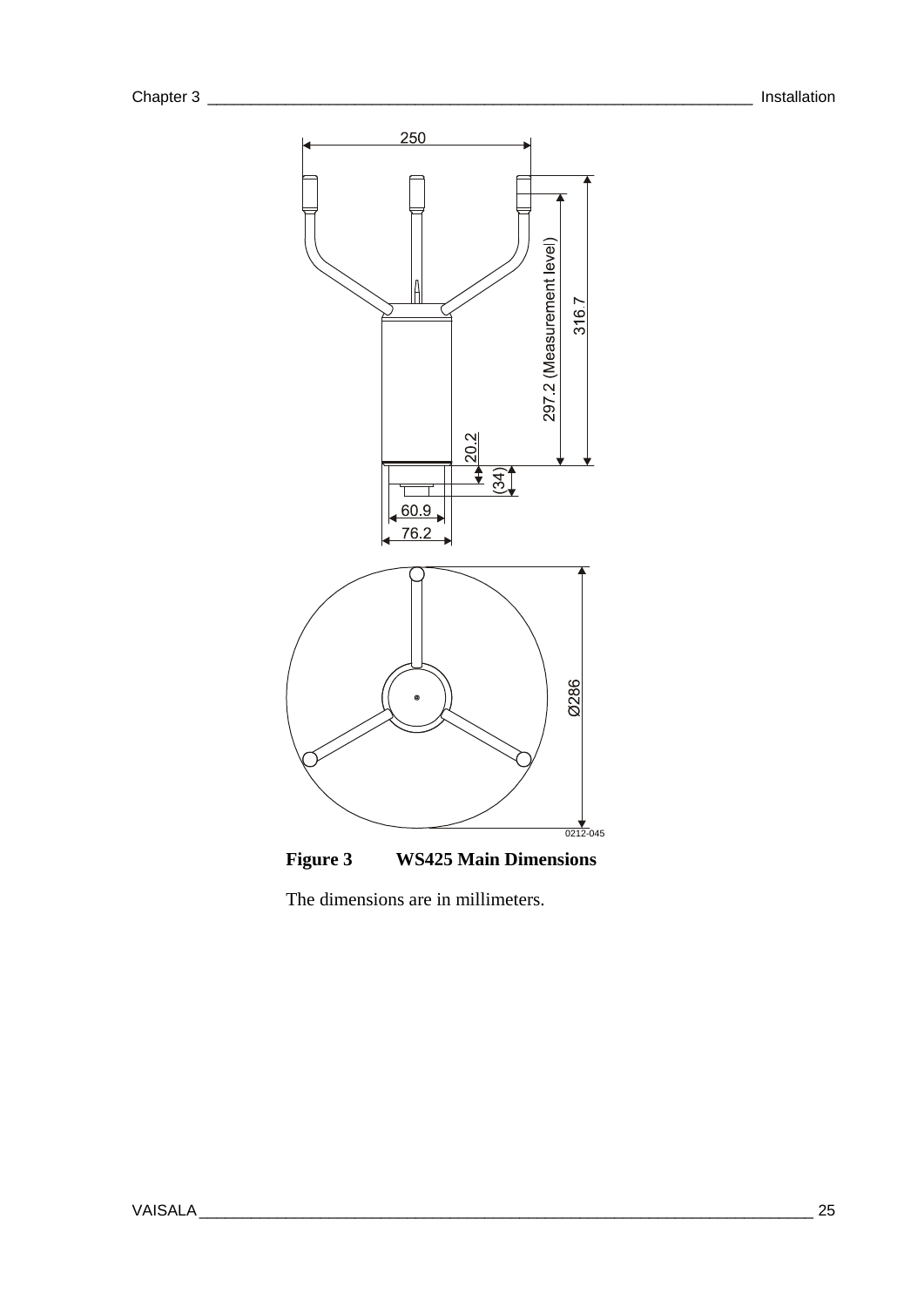### <span id="page-25-0"></span>**Mounting**

#### <span id="page-25-1"></span>**Mounting Procedure on a 1-inch IPS Vertical Pipe**

Use the following procedure to mount the sensor normally to a vertical 1 inch International Pipe Standards (IPS) pipe. WS425FIX30 is suitable for the 1-inch IPS vertical pipe and WS425FIX60 is suitable for a 60-mm vertical pipe (Europe). See [Figure 2 on pa](#page-23-0)ge 24 for details.

To mount the sensor, do the following:

- 1. Remove the hex-socket bolt or standard screw shown in [Figure 2](#page-23-0) [on pag](#page-23-0)e 24 (use 3/16-inch Allen key or a crosshead screwdriver).
- 2. Connect the cable to the sensor, routing it through the adapter.
- 3. Attach the adapter to the sensor body and tighten the bolt.
- 4. Run the cable out of the adapter slot between the sensor and the clamp. Optionally, you can run the cable inside the vertical pipe.
- 5. Place the sensor on the pipe and slightly tighten the clamp's bolt.
- 6. Align wind direction as explained in section [Alignment on pag](#page-26-0)e 27.

#### <span id="page-25-2"></span>**Inverted Mounting**

To provide additional protection agains the accumulation of snow and interference from birds, the WS425 can be installed so that the transducer arms face down. Note the following:

- The WS425 must be in the serial operation mode. See section Serial [Mode](#page-37-0) on page [38](#page-37-0).
- Configure the Head Orientation parameter accordingly. See section [Head Orientation](#page-48-1) on page [49](#page-48-1).
- Protect the connector from rain and snow.

**WARNING** Do not install the WS425 upside down in an airport application.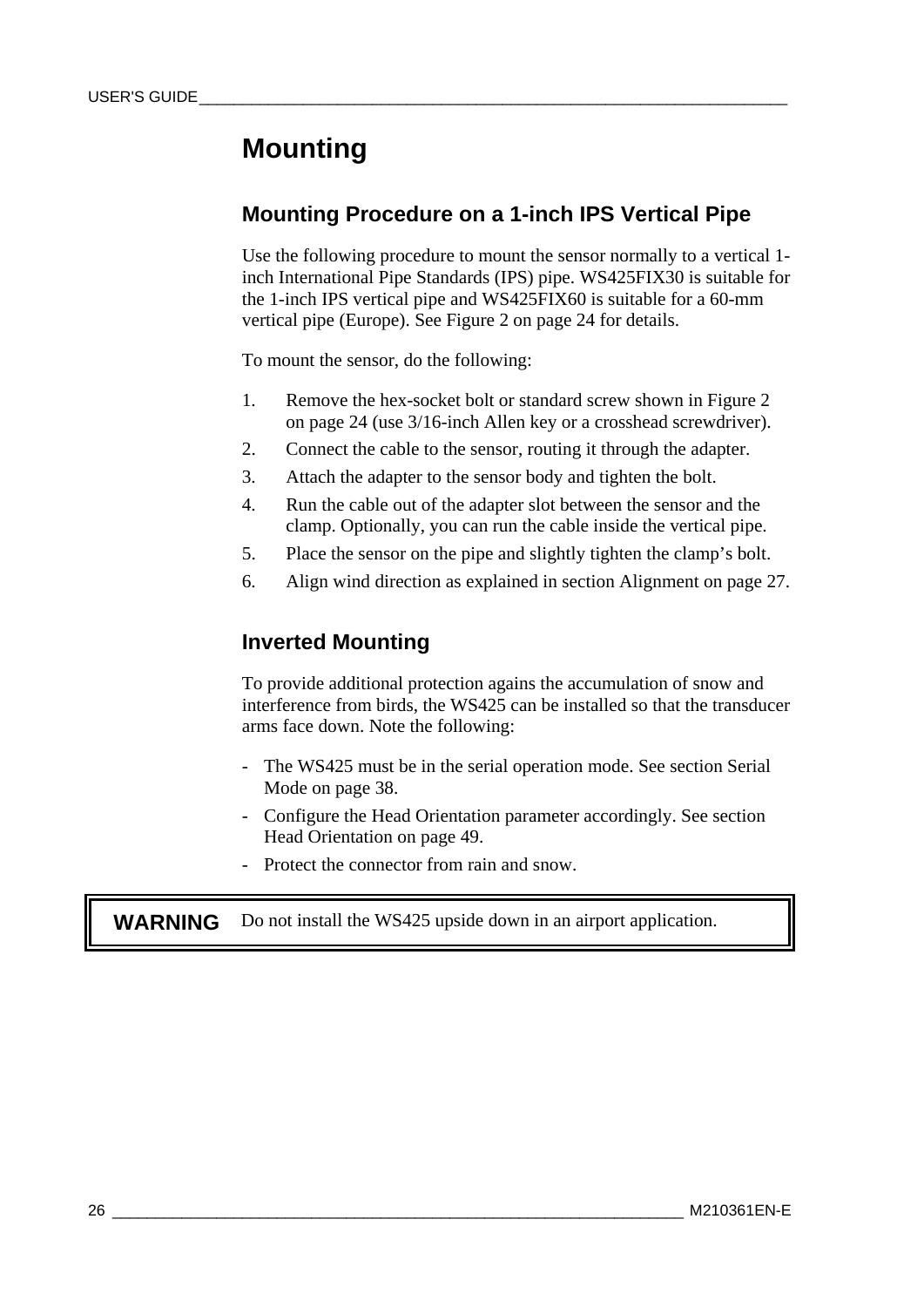### **Alignment**

#### **Magnetic Declination Correction**

One transducer arm is permanently marked with an N for north and another with an S for south.

<span id="page-26-1"></span><span id="page-26-0"></span>**NOTE** Aligning might be easier if you mark the sensor body, for example, with paint or colored tape, to indicate north and south so that it can be seen from the ground.

> Wind direction can be referenced to either the true north, which uses the earth's geographic meridians, or to the magnetic north, which is read with a magnetic compass. The magnetic declination is the difference in degrees between the true north and magnetic north. See [Figure 4 below](#page-26-2).



0003-011

**Figure 4 Sketch of Magnetic Declination** 

<span id="page-26-2"></span>**NOTE** The source for the magnetic declination must be current as the declination changes over time.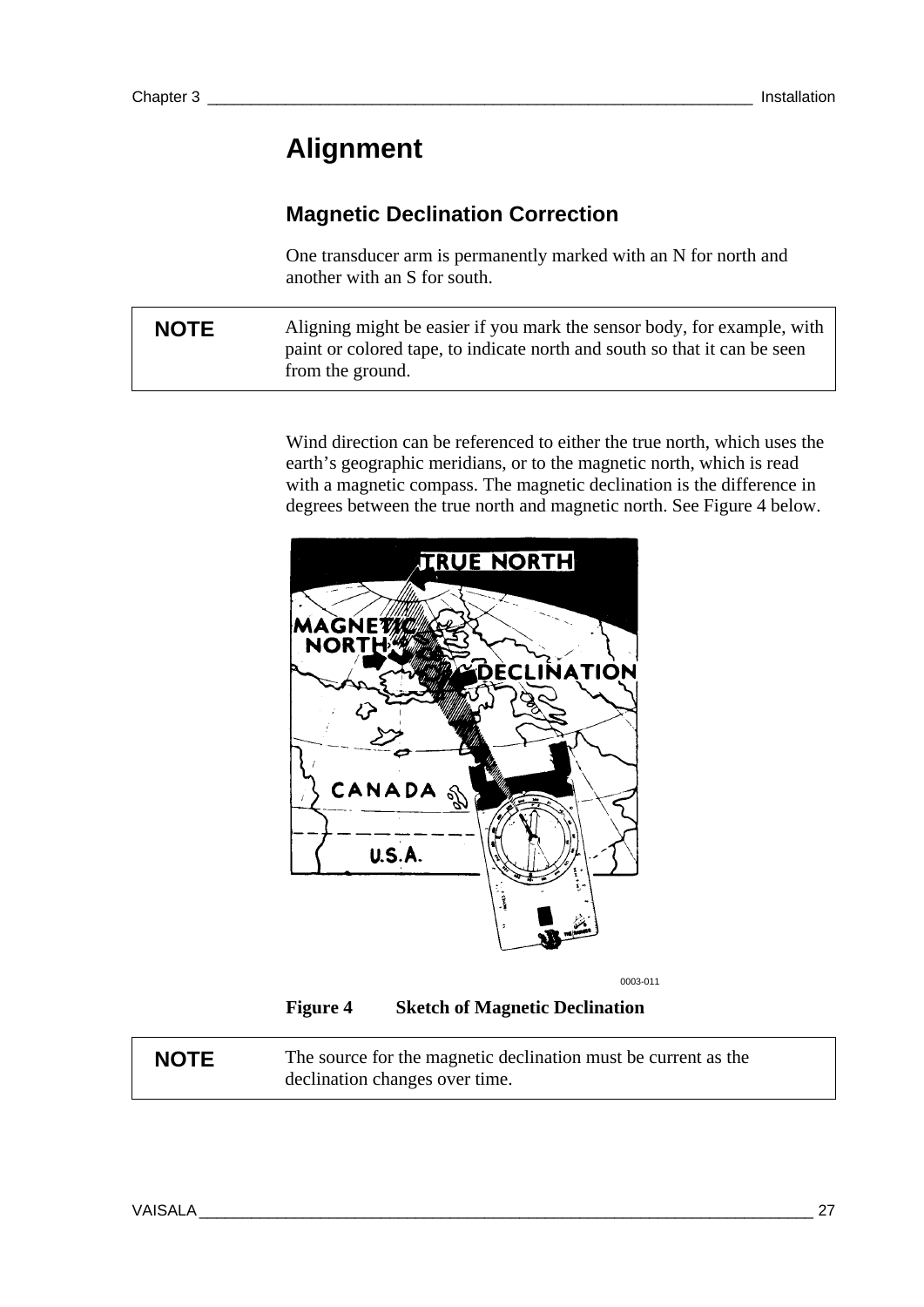

<span id="page-27-1"></span>**Figure 5 Suunto Compass MC-2** 

#### <span id="page-27-0"></span>**Compass Alignment with a Mast Adapter**

The following steps aim the wind sensor when using the 1-inch adapter for mounting.

- 1. Use the compass to determine that the N-S transducer heads of the ultrasonic wind sensor are exactly in line with the compass. Adjust the heads by moving them to the left or right. For the correct ground position of the installer, see [Figure 7 on pa](#page-29-0)ge 30.
- 2. If the alignment is not correct, lower the tower.
- 3. Loosen the clamp at the bottom of the sensor's adapter and rotate the sensor so that the heads marked with the N and with the S are exactly aligned to north and south when the tower is set up. Tighten the clamp.
- 4. Raise the tower to the vertical position. [Figure 6 on pa](#page-28-0)ge 29 shows the correct alignment.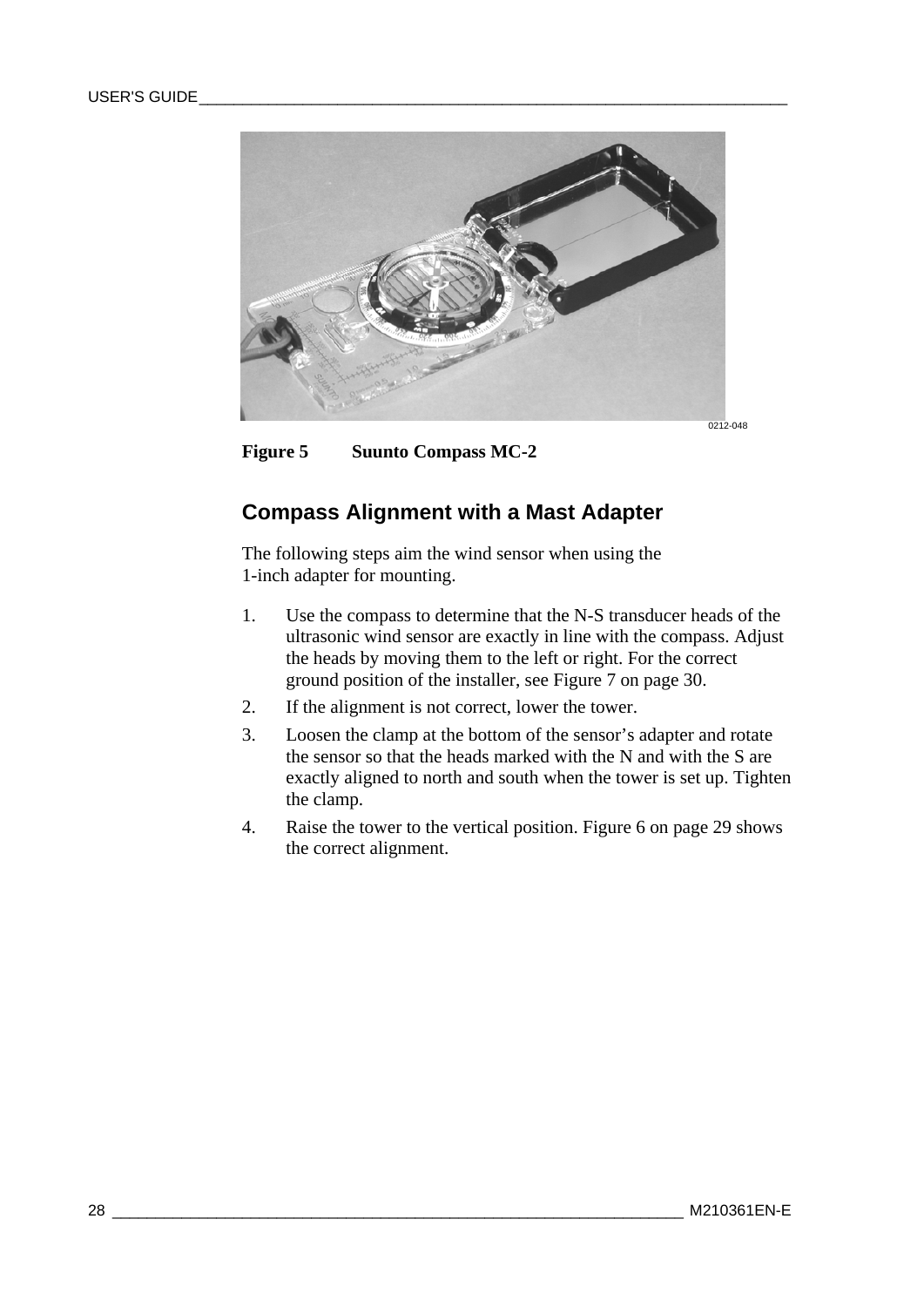

0208-025

<span id="page-28-0"></span>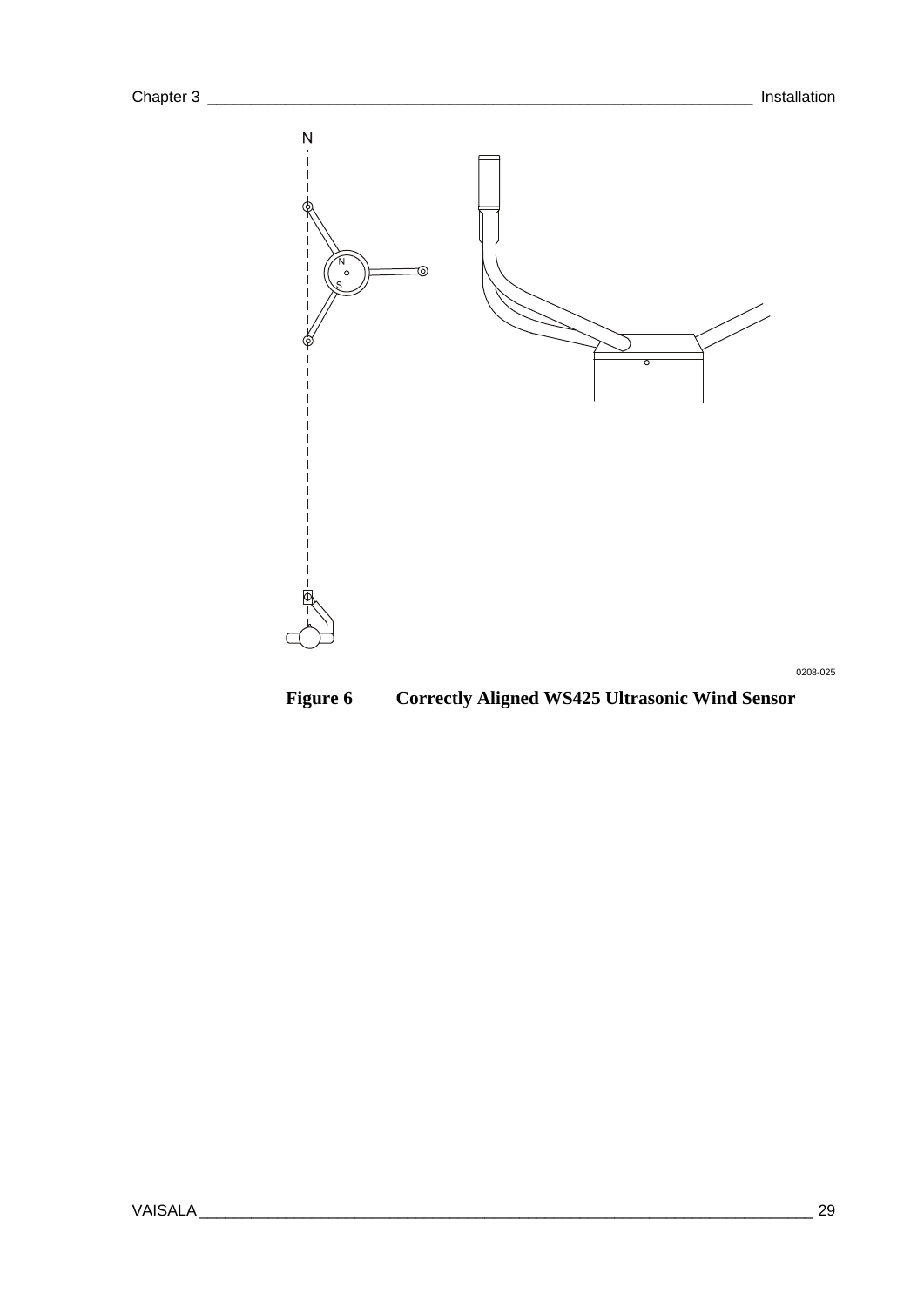

0208-024

#### <span id="page-29-0"></span>**Figure 7 Adjusting the N-S Heads**

The following letters refer to [Figure 7 above.](#page-29-0)

- $A =$ The installer is too far to the left.
- $B =$  The installer is in line with the sensor.
- $C =$  The sensor's appearance is shown when the installer is in the correct position. The sensor, however, is not correctly aligned.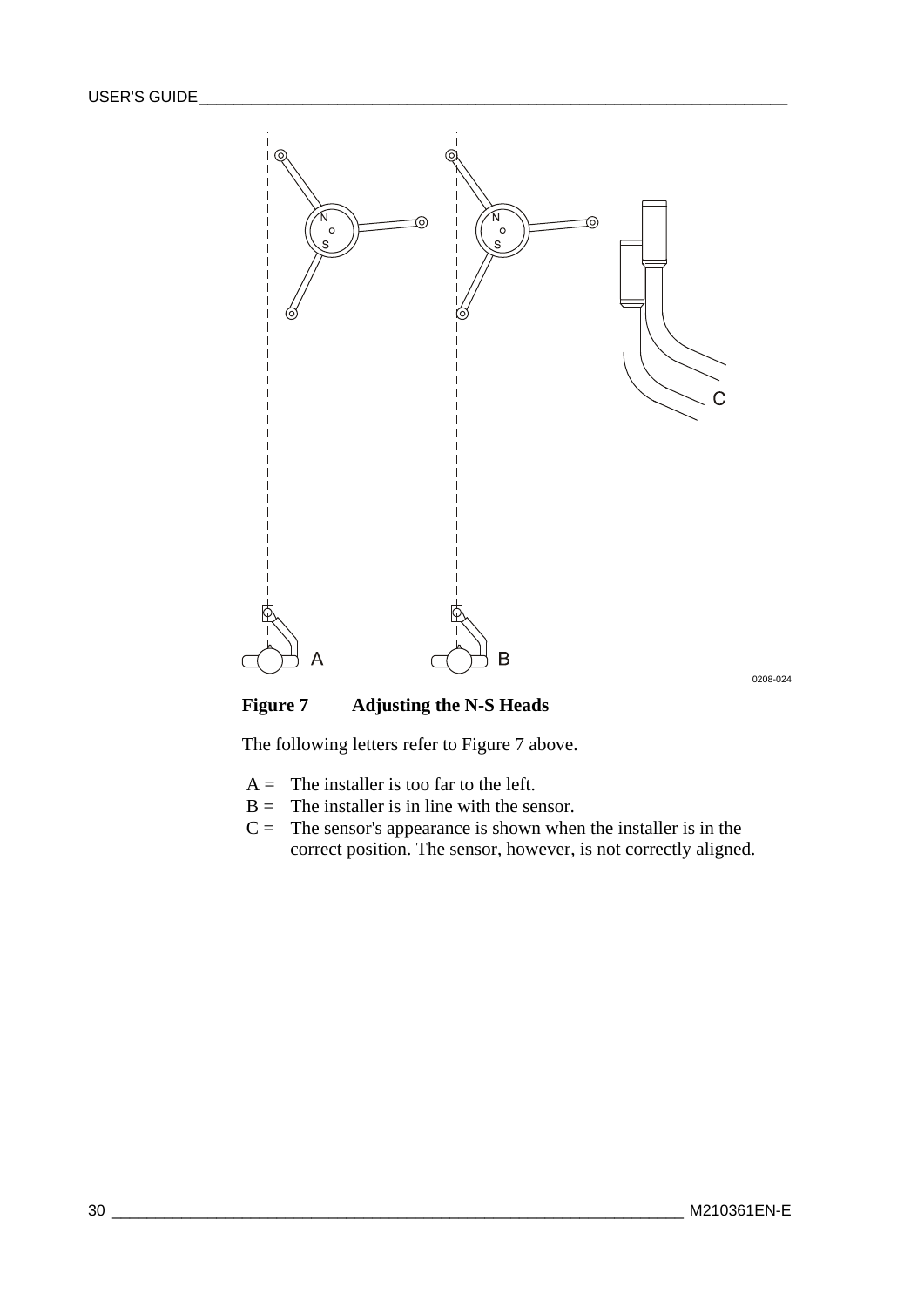## <span id="page-30-0"></span>**Connections**

WS425 has a 16-pin circular plastic connector (male) at the bottom of the sensor. A cable connector of type AMP206037-1 can be used to attach wires to the sensor pins.

<span id="page-30-1"></span>

| <b>CAUTION</b> | When WS425 is installed upside down, always make sure the connector |
|----------------|---------------------------------------------------------------------|
|                | is protected from rain and snow.                                    |

[Table 8 below](#page-30-1) illustrates usage of the pins with different protocols.

| <b>Sensor</b><br>Pin No. | <b>Protocol</b>          |                 |               |                |                |  |  |  |
|--------------------------|--------------------------|-----------------|---------------|----------------|----------------|--|--|--|
|                          | <b>RS-232</b>            | <b>RS-422</b>   | <b>RS-485</b> | Analog         | <b>SDI-12</b>  |  |  |  |
| 1                        | <b>GND</b>               | <b>GND</b>      | <b>GND</b>    | <b>GND</b>     | <b>GND</b>     |  |  |  |
| $\overline{2}$           | <b>GND</b>               | <b>GND</b>      | <b>GND</b>    | <b>GND</b>     | <b>GND</b>     |  |  |  |
| 3                        | <b>GND</b>               | <b>GND</b>      | GND           | <b>GND</b>     | <b>GND</b>     |  |  |  |
| 4                        |                          |                 |               |                |                |  |  |  |
| 5                        | $\blacksquare$           |                 |               |                | $\blacksquare$ |  |  |  |
| 6                        |                          | $\bullet$       | $\bullet$     |                |                |  |  |  |
| 7                        |                          |                 |               | $\overline{a}$ | <b>GND</b>     |  |  |  |
| 8                        | <b>GND</b>               | <b>GND</b>      | <b>GND</b>    | <b>GND</b>     | <b>GND</b>     |  |  |  |
| 9                        | Data out (TxD)           | Data out (T-)   | RT-           |                |                |  |  |  |
| 10                       | Data in (RxD)            | Data in (R-)    | RT-           |                | SDI data       |  |  |  |
| 11                       | $+12$ VDC                | $+12$ VDC       | $+12$ VDC     | $+12$ VDC      | $+12$ VDC      |  |  |  |
| 12                       |                          | Data out $(T+)$ | RT+           | WD Vref in     |                |  |  |  |
| 13                       |                          |                 |               | <b>WD Vout</b> | $\blacksquare$ |  |  |  |
| 14                       | ۰                        | Data in $(R+)$  | RT+           | <b>WS Fout</b> | $\blacksquare$ |  |  |  |
| 15                       | $\overline{\phantom{a}}$ |                 | WS Vout       |                | $\blacksquare$ |  |  |  |
| 16                       | +36 VDC                  | +36 VDC         | +36 VDC       | $+36$ VDC      | +36 VDC        |  |  |  |

**Table 8 WS425 Sensor Pins** 

**NOTE** The short-circuits between pins 5, 6, and 7 are required for selecting the protocol.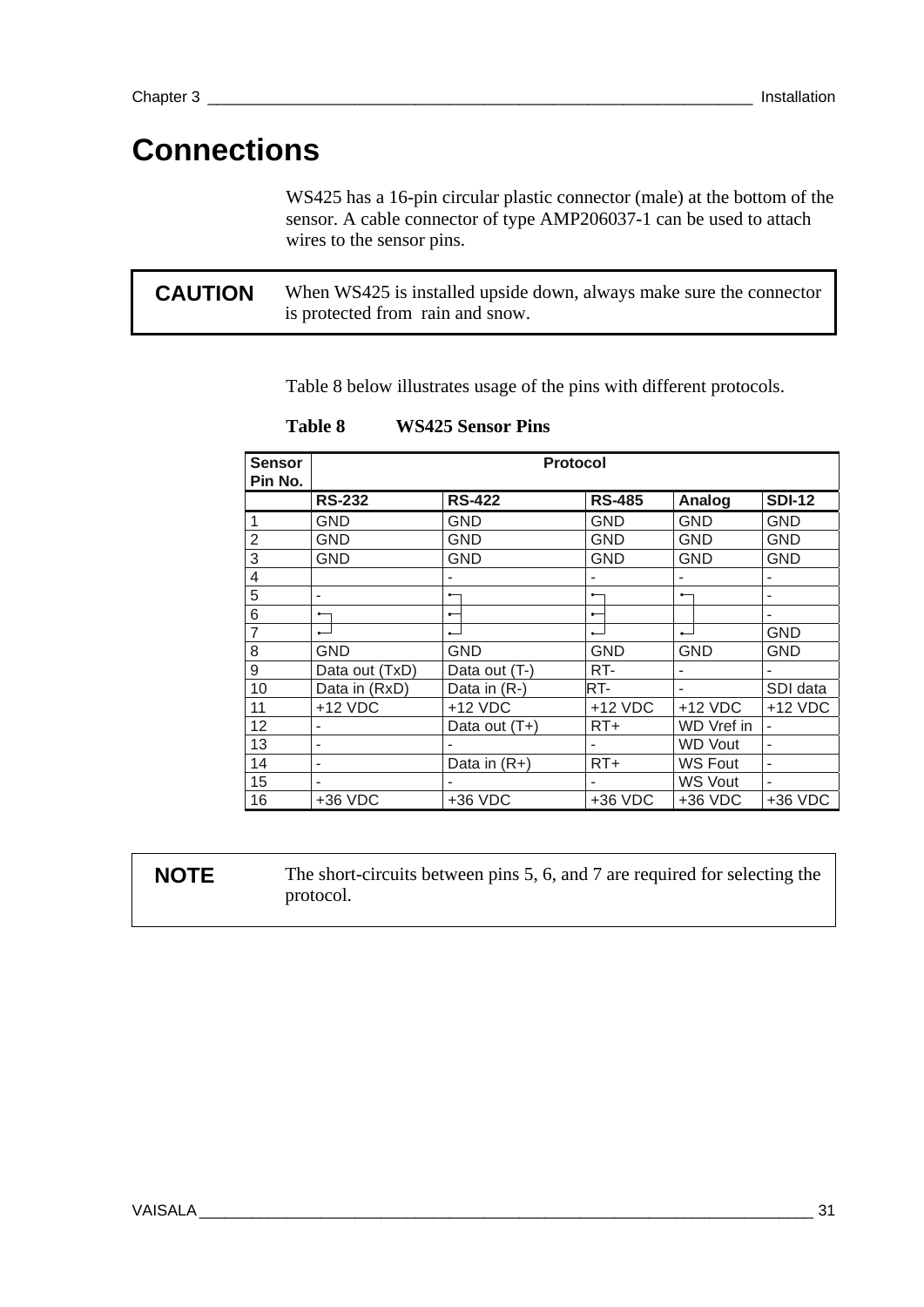| RS-232 cable, code ZZ45203 |                           | Connector from front<br>$\mathcal{P}$ |
|----------------------------|---------------------------|---------------------------------------|
| Black                      | GND for +12VDC            | 6                                     |
| Green                      | GND for +36VDC            |                                       |
| Yellow                     | <b>RS-232 GND</b>         |                                       |
| Red                        | RS-232 data out of sensor |                                       |
| Blue                       | RS-232 data into sensor   | 10                                    |
| <b>Brown</b>               | $+12VDC$                  |                                       |
| Grey/Pink                  | $+36VDC$                  |                                       |
|                            |                           | 16<br>6<br>14<br>15<br>16             |

#### RS-422/RS-485 cable, code 010411

| <b>Black</b> | GND for +12VDC         |    |
|--------------|------------------------|----|
| Green        | GND for +36VDC         |    |
| Red          | RS-422 T- / RS-485 RT- | 9  |
| <b>Blue</b>  | RS-422 R- / RS-485 RT- | 10 |
| <b>Brown</b> | $+12VDC$               |    |
| White        | RS-422 T+ / RS-485 RT+ | 12 |
| Pink         | RS-422 R+ / RS-485 RT+ | 14 |
| Grey/Pink    | +36VDC                 | 16 |
|              |                        |    |
|              |                        |    |
|              |                        |    |

#### Analog cable, code ZZ45204

| Black     | GND for +12VDC |               |
|-----------|----------------|---------------|
| Green     | GND for +36VDC |               |
| Yellow    | WD and WS GND  |               |
| Brown     | +12VDC         |               |
| White     | WD Vref IN     | 10 kOhm       |
| Grey      | WD Vout        | 13            |
| Pink      | WS Fout        | 14            |
| Violet    | WS Vout        |               |
| Grey/Pink | $+36$ VDC      |               |
|           |                |               |
|           |                |               |
|           |                | 15<br>16<br>5 |

| SDI-12 cable, code WS425CABSDI |                |    |
|--------------------------------|----------------|----|
| Black                          | GND            |    |
| Green                          | GND for +36VDC |    |
| White/Yellow                   | SDI data       | 10 |
| Brown                          | $+12VDC$       |    |
| Grey/Pink                      | $+36VDC$       | 16 |
|                                |                |    |

0212-041

#### <span id="page-31-0"></span>**Figure 8 Open-Lead Cables for WS425 Sensors**

For 10-meter cables that are available from Vaisala, see section [Technical Data](#page-78-0) on page [79](#page-78-0). Choose the cable according to the desired communication protocol.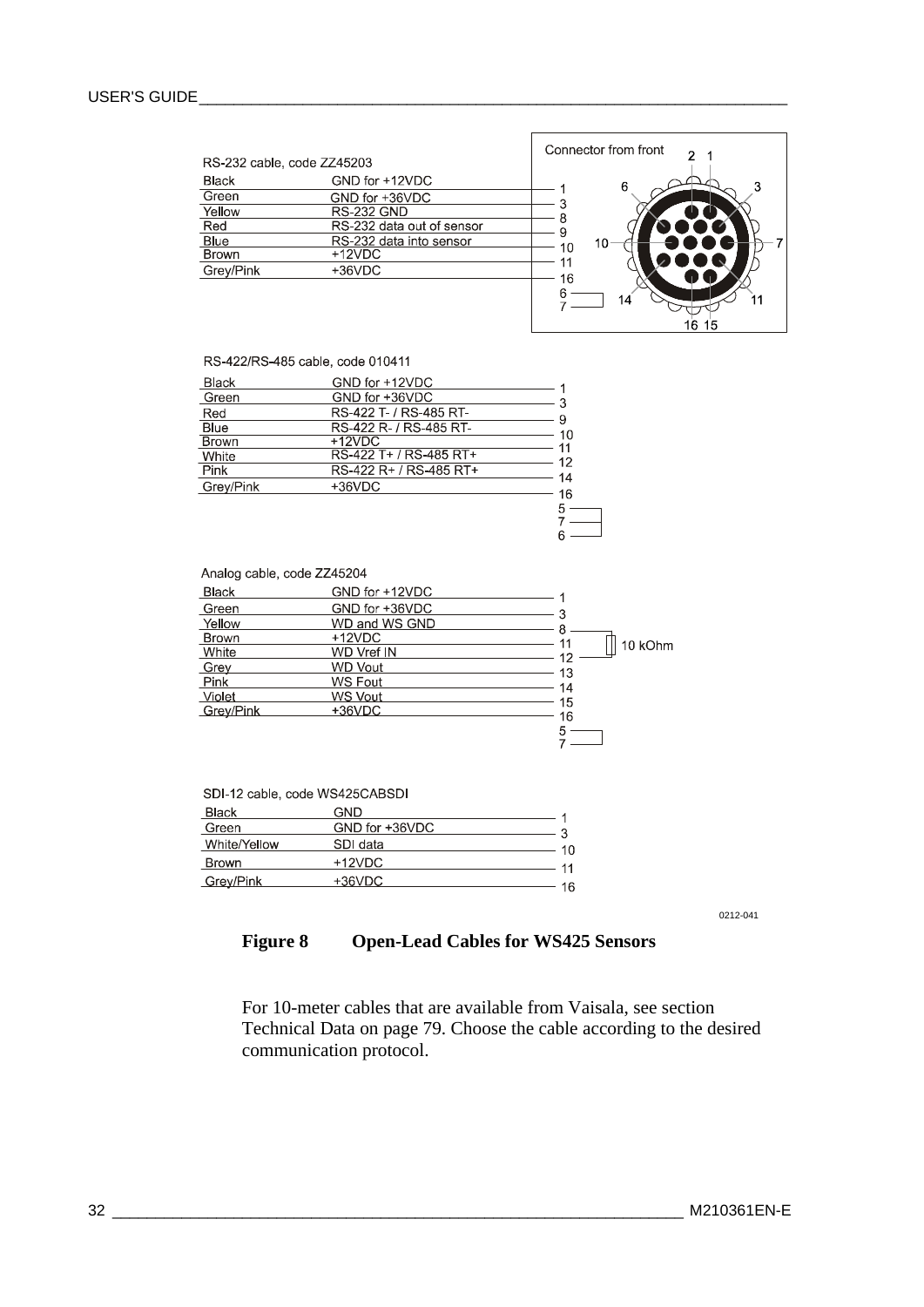## <span id="page-32-1"></span><span id="page-32-0"></span>**Powering**

### **Power Supplies**

You can use any 12 VDC power supply with the unheated Ultrasonic Wind Sensor, as long as it meets all applicable safety regulations. Typically, the power supply is a fused 12 V battery with either a solar panel charger or a trickle charger.

The power supply must be capable of delivering 155 mA current spikes. The current draw of the Ultrasonic Wind Sensor alternates between 14 mA when idle, and short peaks of 155 mA during measurement (typical). The average current consumption is 29 mA RMS.

#### **NOTE** Some DC power supplies are based on a chopper circuit that operates at a 100 kHz frequency. Avoid using such power supplies with WS425 since the measurement can be distorted by the ripple in the DC output.

The heated ultrasonic wind sensors require +12 VDC for the sensor and +36 VDC for the heater. The heating current is up to 0.7 A.

**CAUTION** The heated Ultrasonic Wind Sensor is intended for operation when pin 16 is connected to a +36 VDC source. If you are operating WS425 when pin 16 is not connected to +36 VDC, you must ground pin 16. Never float pin 16 on WS425 because the sensor will not report accurate readings.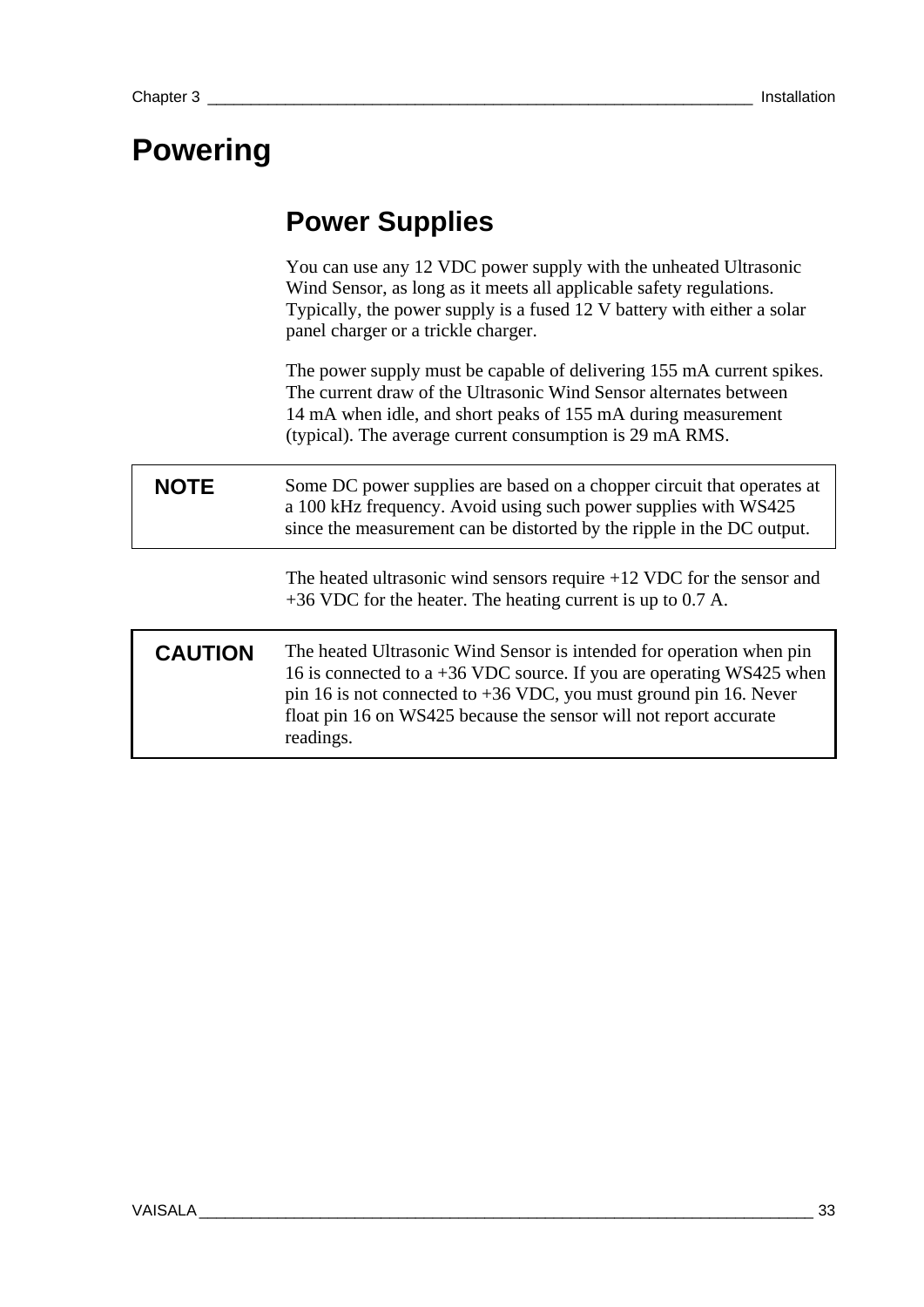This page intentionally left blank.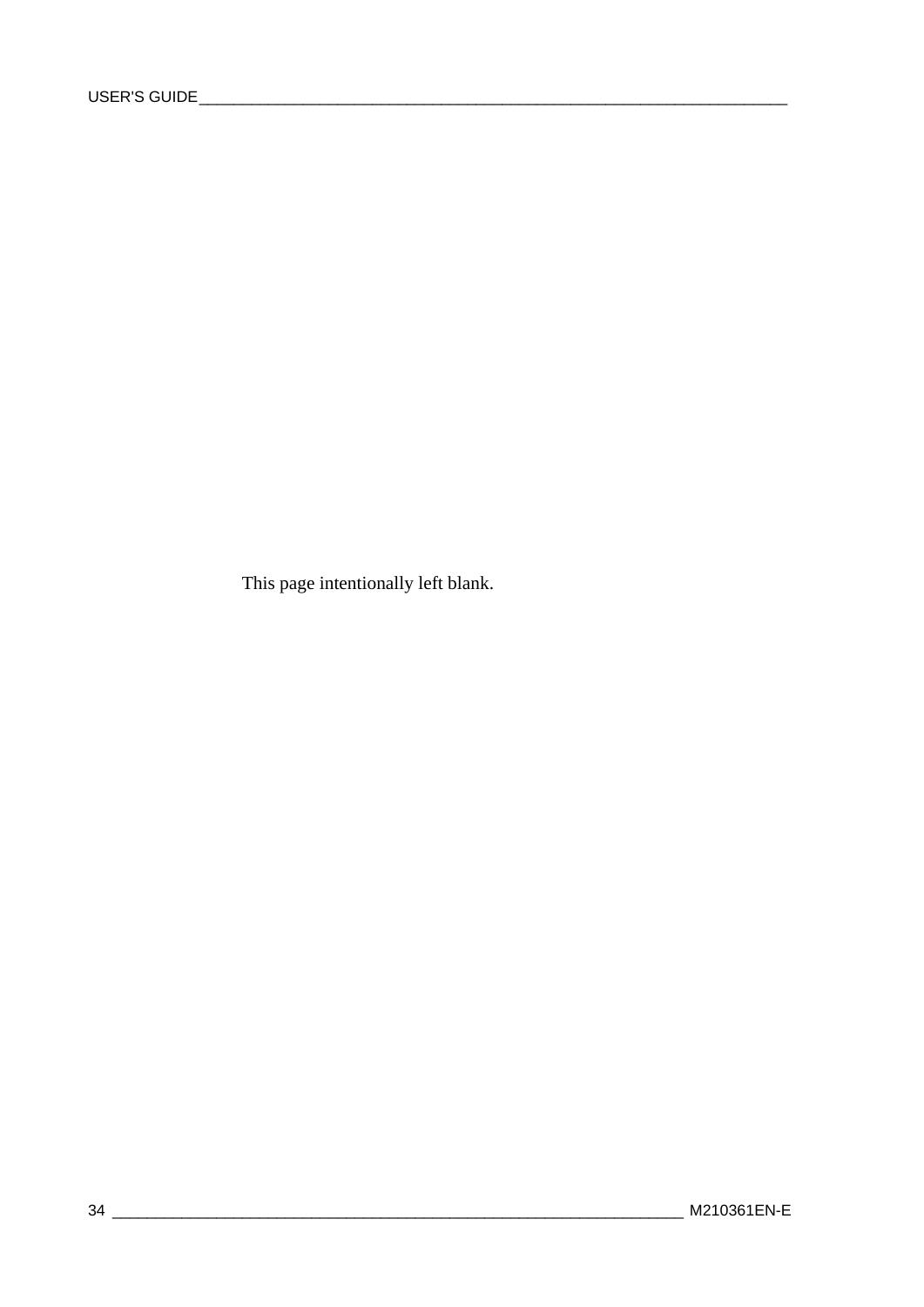# <span id="page-34-3"></span><span id="page-34-0"></span>CHAPTER 4 **OPERATION**

This chapter explains the operation and programming of WS425.

## <span id="page-34-4"></span><span id="page-34-2"></span><span id="page-34-1"></span>**Analog Mode**

The WS425 Ultrasonic Wind Sensor can be used as a conventional wind set that gives instantaneous readings. The sensor is normally powered down. When power is first turned on, it takes about two seconds for the sensor to initialize and stabilize. Then the sensor takes a 0.35-second measurement and synthesizes the analog outputs of wind speed and wind direction. The cycle is repeated every second until power is turned off.

## **Wind Speed**

The factory sets the wind speed unit of the analog mode to miles per hour. This is the only option available for the analog mode.

The wind speed output at pin 14 is 0 to 12 V pulsed output with a frequency proportional to wind speed. Every mile per hour adds 5 Hz to the frequency. In SI units, a change of 0.894 m/s adds 10 Hz to the frequency. A frequency counter is required to count the output in Hz and the calculation that scales the result to appropriate units.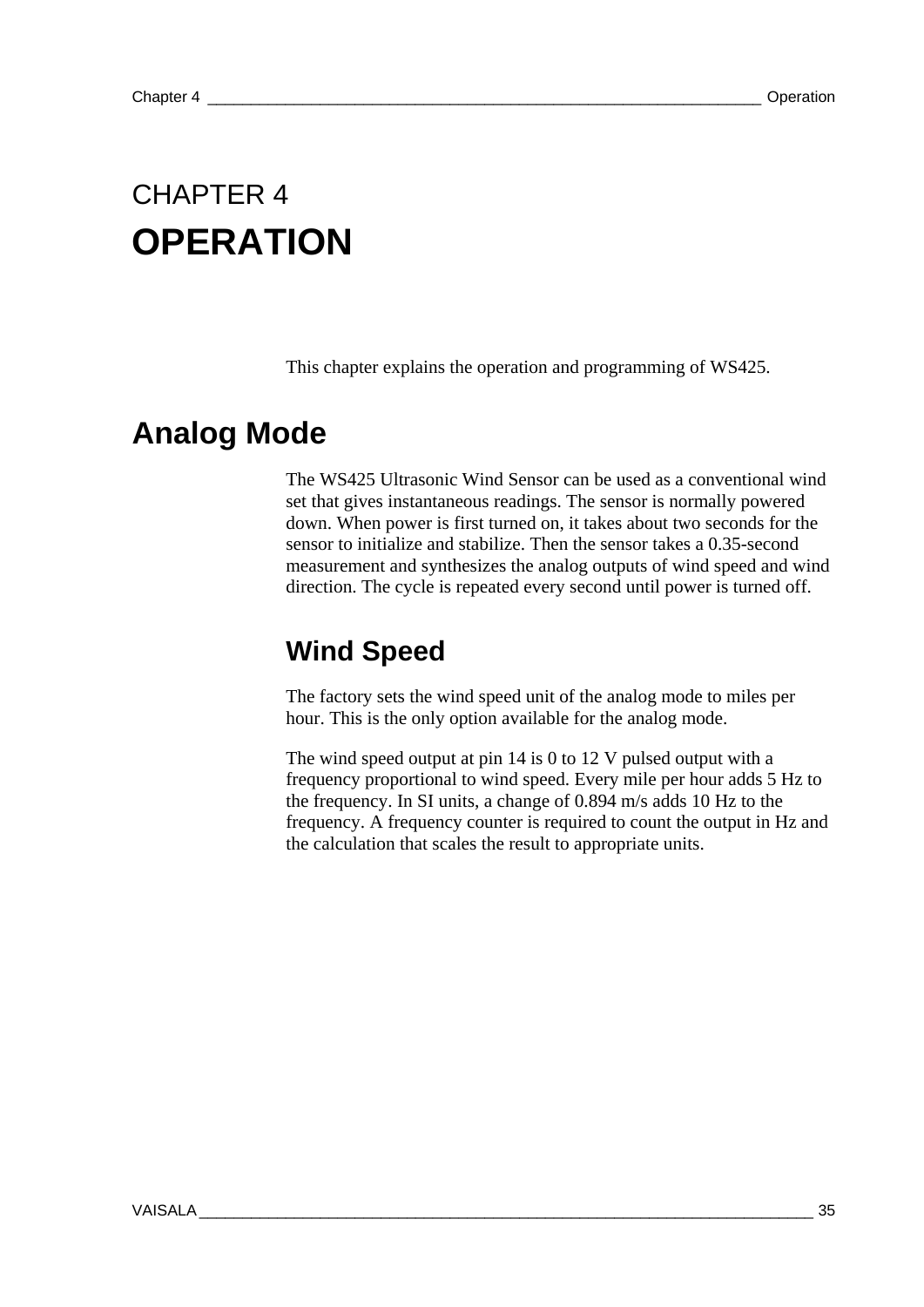

<span id="page-35-0"></span>**Figure 9 Frequency Connection** 

The wind speed output at pin 15 is a voltage that varies linearly from 0 VDC at 0 mph to 1 VDC at 125 mph. In SI units, the voltage varies linearly from 0 VDC at 0 m/s to 1 VDC at 55.88 m/s.



<span id="page-35-1"></span>**Figure 10 Wind Speed**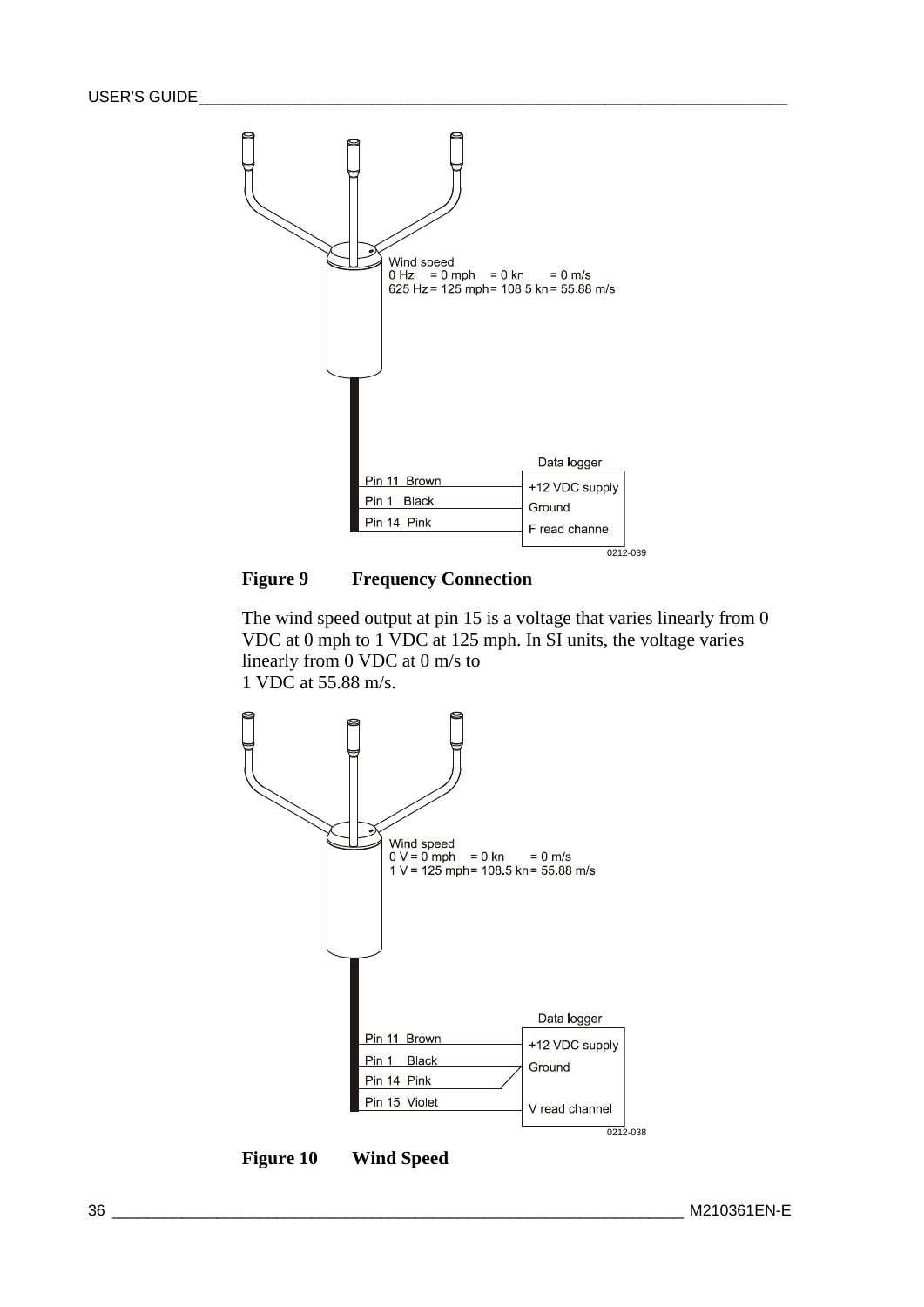## **NOTE** The wind speed voltage output cannot be used simultaneously with the frequency output. If the voltage output pin 15 is used, the frequency output pin 14 must be connected to ground, see [Figure 10 on pa](#page-35-0)ge 36.

# **Wind Direction**

The DC reference voltage that inputs the sensor at pin 12, produces a voltage that represents the wind position. The reference voltage must be in the range of 1.0 to 4.0 VDC. The output at pin 13 is 0 VDC at zero degrees and increases to the maximum input voltage at 359 degrees.





## **Figure 11 Analog Connection**

# **Missing Readings**

For analog outputs, the wind speed is set to 125 mph when a reading is missing.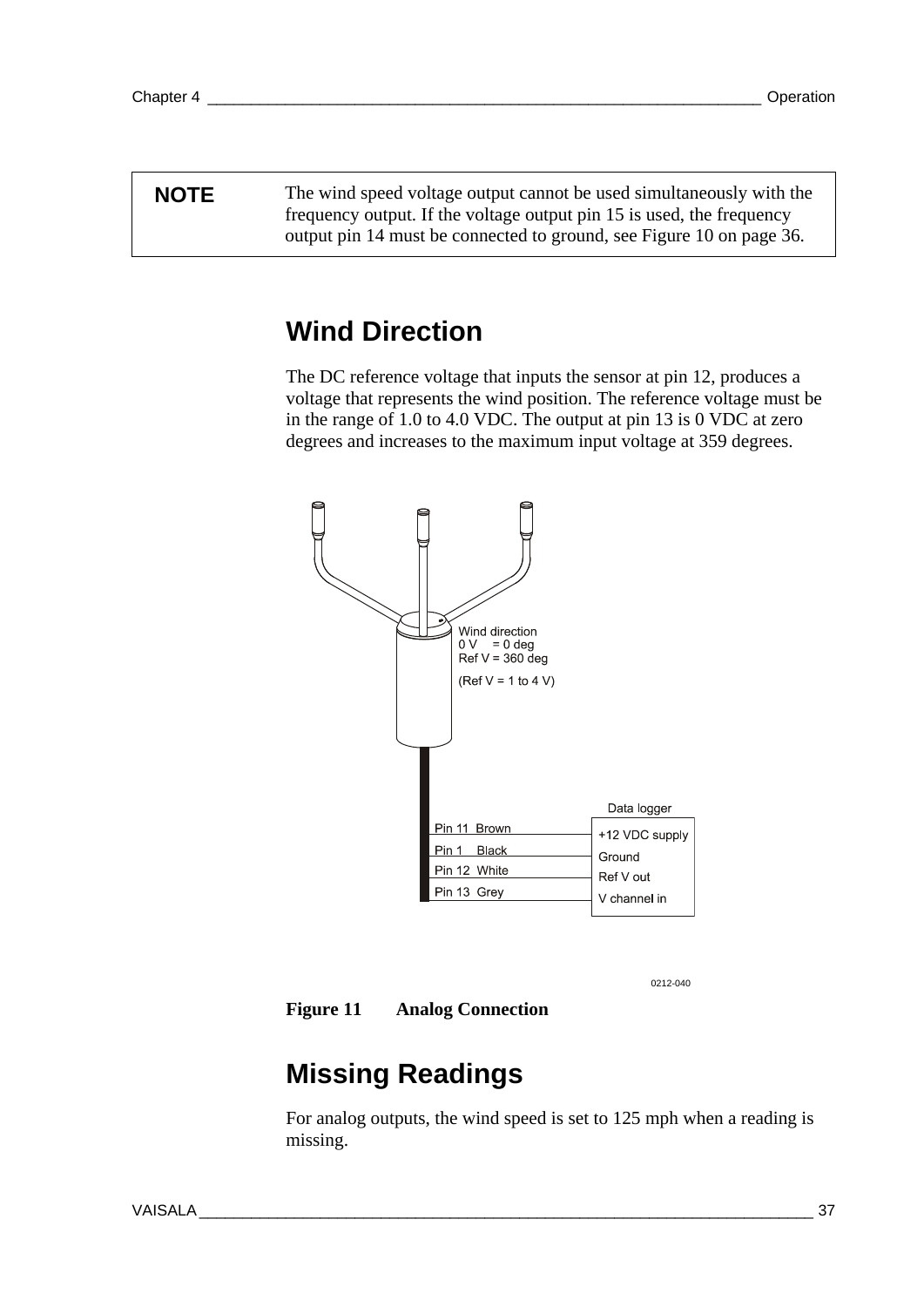# **Serial Mode**

# **Overview**

You can use any computer or data logger that has a serial port to collect the sensor data by using the serial commands. The communication speed, parity, and number of data bits for the serial line can be selected by the user. The sensor can be set to transmit data messages at predefined intervals (autosending) or it responds to a polling string, which is specific to a selected output message format. Various operational parameters can be set through a terminal connection.

**NOTE** Since the serial line settings may not be known for a device, the settings are held as constant for the first five seconds after powering up the sensor. During this time, the sensor responds to commands issued with settings such as 9600 bit/s, 8 data bits, parity None, 1 stop bit.

## **Serial Mode Default Settings for the USA**

Vaisala WS425 Ultrasonic Anemometer, Firmware Version v6.04.

| <b>Operation Mode:</b><br><b>Wind Speed Units:</b> | Handar RS-232<br>Miles/Hour |
|----------------------------------------------------|-----------------------------|
| Average Interval (seconds):                        |                             |
|                                                    |                             |
| Averaging Method:                                  | Scalar                      |
| Output Interval (seconds, 0 for polled):           | O                           |
| Sensor ID Character:                               | Α                           |
| Wind Direction Coast Threshold (speed units):      | 0.0                         |
| Head Orientation:                                  | Up                          |
| Baud Rate:                                         | 2400b                       |
| Parity:                                            | None                        |
| Data Bits:                                         | 8                           |
| Save Configuration                                 |                             |
| Do Zero Speed Calibration                          |                             |
| <b>Resume Operation</b>                            |                             |

**NOTE** These default settings for the USA are used for product ordering options x1xxx (for example, WS425 A1A2A, where number 1 refers to the default settings.)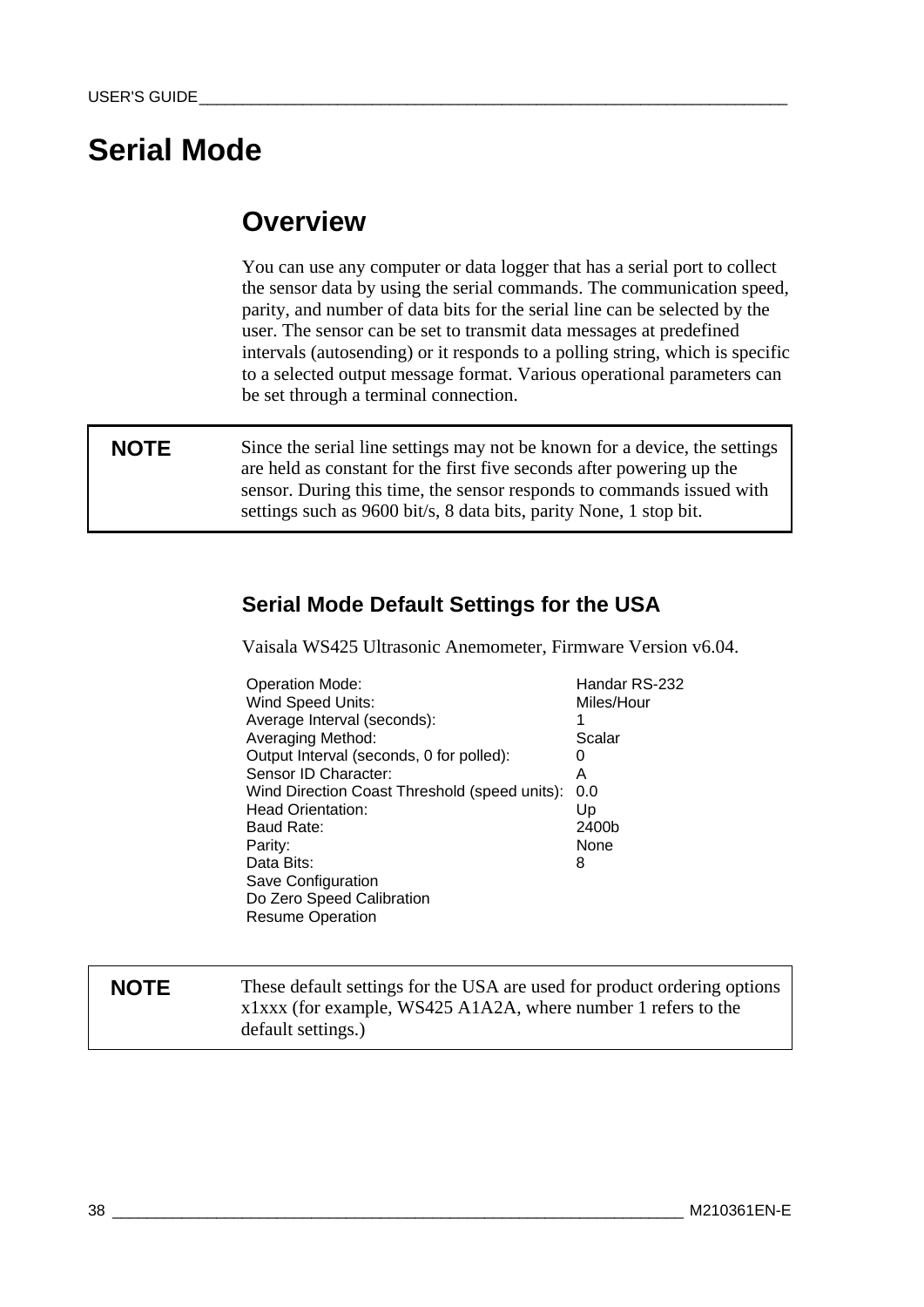## **Serial Mode Default Settings for Europe**

| <b>Operation Mode:</b>                        | <b>NMEA Extended</b> |
|-----------------------------------------------|----------------------|
| Wind Speed Units:                             | Meters/Second        |
| Average Interval (seconds):                   | 3                    |
| <b>Averaging Method:</b>                      | Scalar               |
| Output Interval (seconds, 0 for polled):      |                      |
| Sensor ID Character:                          | Α                    |
| Wind Direction Coast Threshold (speed units): | 0.0                  |
| <b>Head Orientation:</b>                      | Up                   |
| Baud Rate:                                    | 9600b                |
| Parity:                                       | None                 |
| Data Bits:                                    | 8                    |

**NOTE** These default settings for Europe are used for product ordering options x2xxx (for example, WS425 A2A1A, where the number 2 refers to the default settings).

# **Configuration Menu**

The configuration menu can be opened by typing

Open OT Open <id>

where

<id> is the identification character of the sensor.

If the sensor has been running for more than five seconds, use the currently active baud rate and other communication settings. There is a short timeout in typing in the characters. Therefore, type the **OPEN** command followed by **ENTER** relatively fast.

The **OPEN** command displays the following menu (on the next page):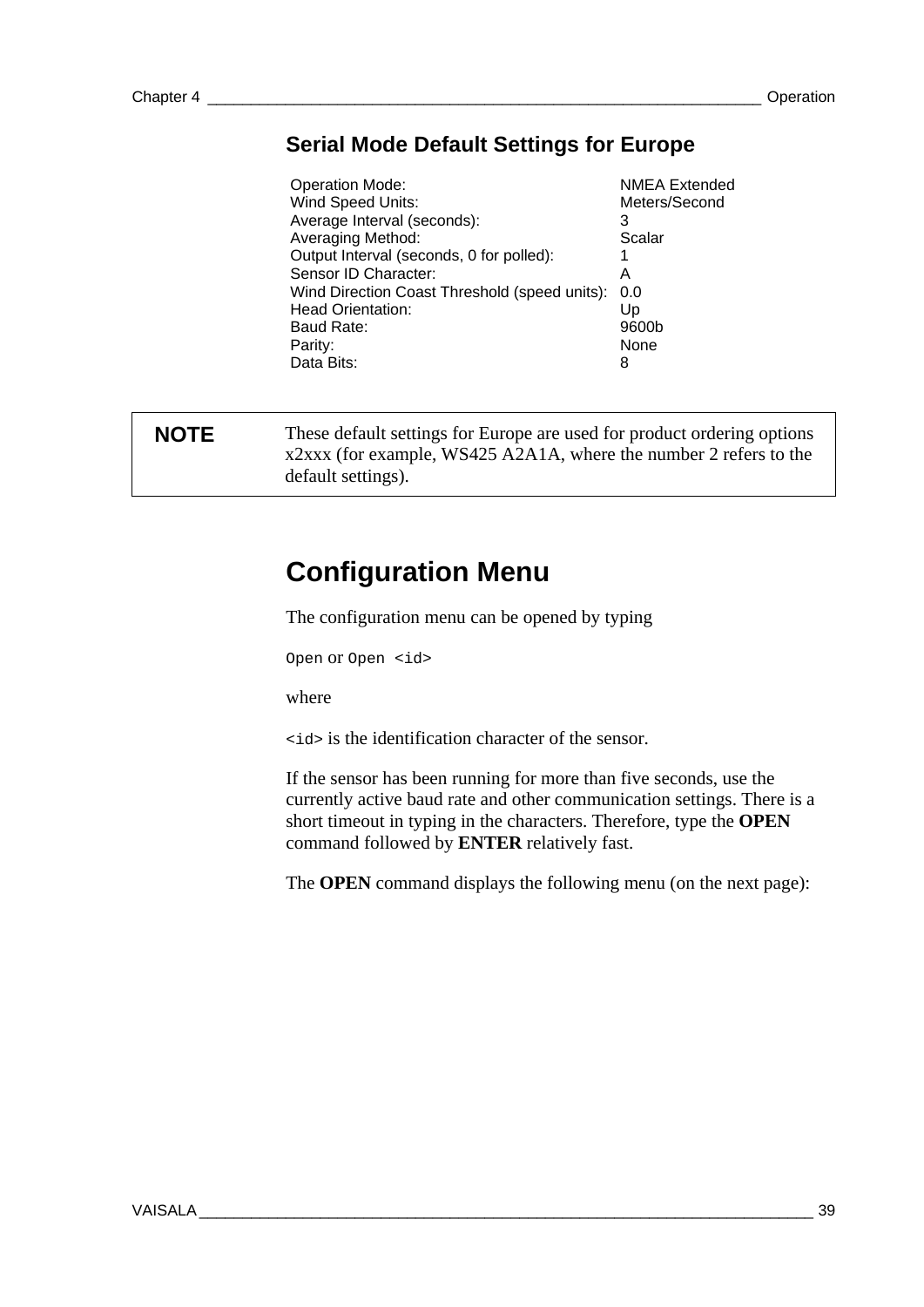```
Vaisala WS425 Ultrasonic Anemometer 
Firmware Version v6.00 
1. Operation Mode: WAT11 
2. Wind Speed Units: Meters/Second 
3. Average Interval (seconds): 3 
4. Averaging Method: Vector 
5. Output Interval (seconds, 0 for polled): 0 
6. Sensor ID Character: A 
7. Wind Direction Coast Threshold (speed 
    units): 1.0 
8. Head Orientation: Up 
9. Baud Rate: 9600b 
10. Parity: None 
11. Data Bits: 8 
12. Save Configuration 
13. Do Zero Speed Calibration 
14. Resume Operation 
Enter Function Number:
```
Each configuration parameter is displayed together with the currently active setting. The configuration parameters can be changed by selecting the number of the parameter followed by **ENTER**.

**NOTE** After modifying the parameters, type 12 for storing the new parameter values and 14 to exit the configuration menu and to return to the measurement mode.

## **Configuration Commands**

The first parameter selects the message format and polling commands for the sensor. The available options are:

- a. Handar RS-232
- b. NMEA Standard
- c. NMEA Extended
- d. WAT11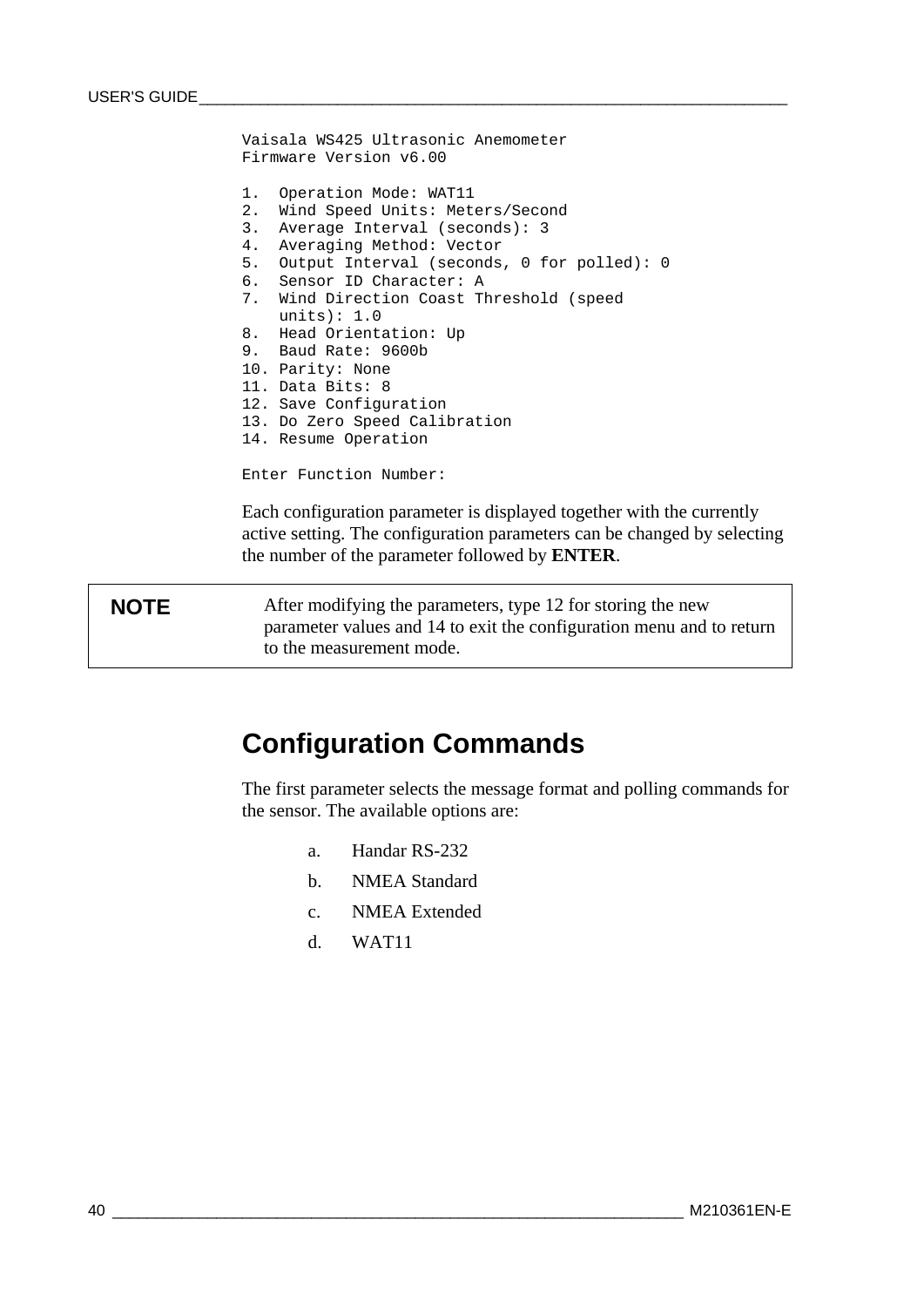### **Handar RS-232**

When the sensor uses the Handar RS-232 message, it responds to polling commands used for requesting data from the sensor. [Table 9 below](#page-40-0) summarizes these commands.

<span id="page-40-0"></span>**Table 9 The Handar RS-232 Polling Commands** 

| Command | <b>Name</b>             | Page |
|---------|-------------------------|------|
|         | Identify                | 41   |
| Wx      | Measurement             | 41   |
| Jx      | Measurement unit change | 43   |

## <span id="page-40-1"></span>**Identify Command I**

The identify command is **I**.

The following is an example of the command:

```
\mathsf{T}VAISALA WS425A/AH 600
```
Vaisala WS425A/AH is the vendor and model number, 600 is version 6.00 of models WS425A/AH.

## <span id="page-40-2"></span>**Measurement Command Wx**

The measurement command is **Wx** where x is the time for averaging wind speed and wind direction. x has a range of 1 to 9.

The following is an example of the command:

```
W5 
☻W5P1200013.2TDE♥
```
The interpretation of the output message is described in [Table 10](#page-41-0) on page [4](#page-41-0)2.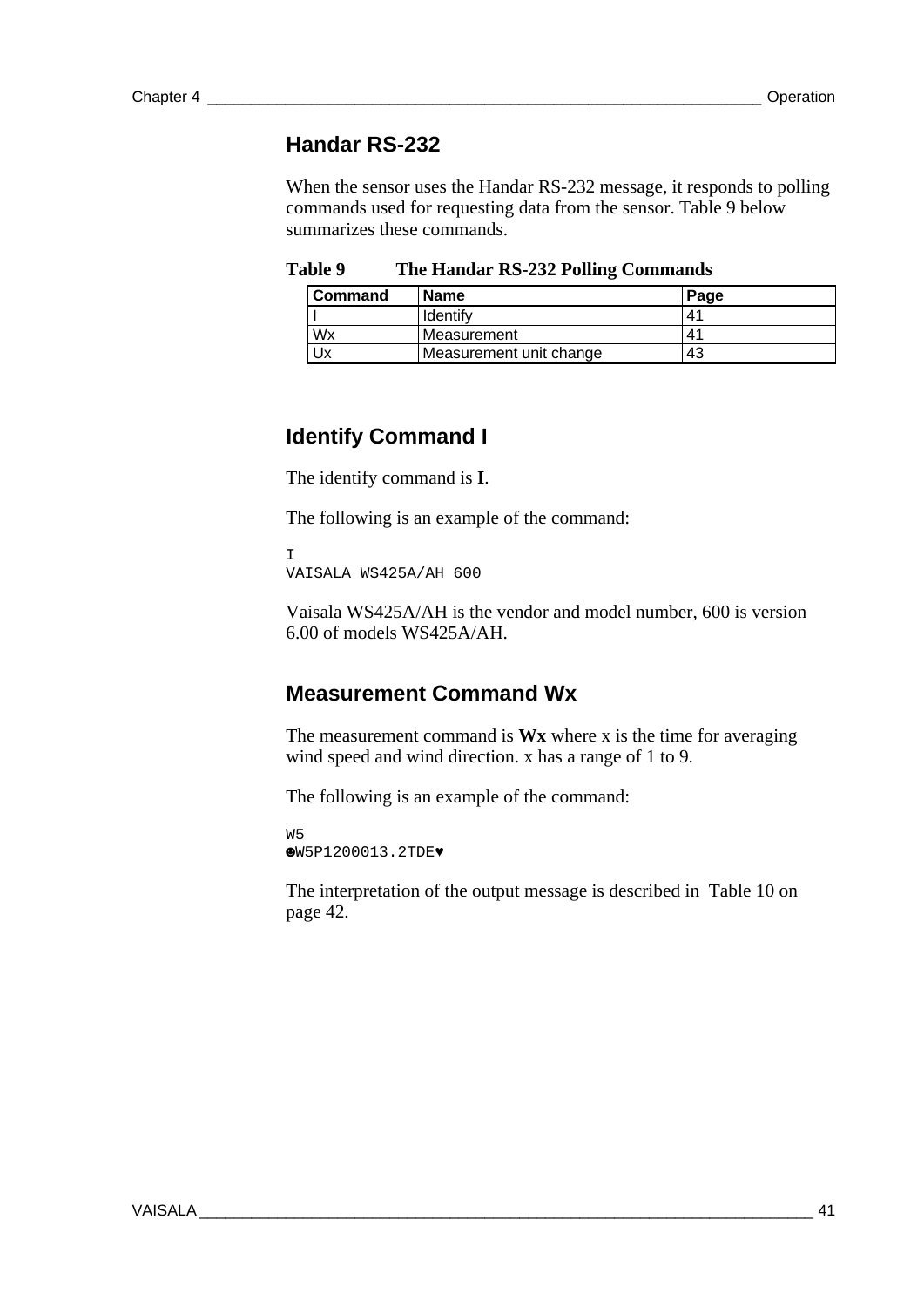| <b>Character</b><br>position | <b>Message</b>                                         |
|------------------------------|--------------------------------------------------------|
|                              | ". 02H ( <stx>, start of transmission)</stx>           |
| $\overline{2}$               | "W"                                                    |
| $\overline{3}$               | "5" for 5-second running average                       |
| 4                            | "P" for "pass"                                         |
|                              | "F" for "fail"                                         |
| 5                            | Wind direction (most significant digit)                |
| $\overline{6}$               | Wind direction (middle digit)                          |
| $\overline{7}$               | Wind direction (least significant digit)               |
| 8                            | Wind speed (most significant digit)                    |
| $\overline{9}$               | Wind speed (next digit)                                |
| $\overline{10}$              | Wind speed (next digit)                                |
| 11                           | Wind speed (least significant digit)                   |
| 12                           | "." (dot character)                                    |
| 13                           | Wind speed (tenth digit)                               |
| 14                           | "M" for miles per hour; "K" for knots                  |
|                              | "L" for kilometers per hour; "T" for meters per second |
| 15                           | Check sum (most significant digit) (See note)          |
| 16                           | Check sum (least significant digit)                    |
| 17                           | "" 03H ( <etx>, end of transmission)</etx>             |
| 18                           | [CR] (carriage return)                                 |
| 19                           | [LF] (line feed)                                       |

### <span id="page-41-0"></span>**Table 10 The RS-232 19-character Fixed Length Output Message**

### **NOTE** The checksum is calculated from 13 characters from position 2 through 14. The accumulator initializes at 0 with the addition of the byte value. The checksum has a range of 0H … FFH.

#### Missing Readings

If data is missing due to a measurement problem, Handar RS-232 message reports 999.9 for wind speed.

### **NOTE** The sensor has a 20 ms timeout in receiving characters. Therefore, polling strings should be transmitted by a programmable device, not as a user command via terminal sessions.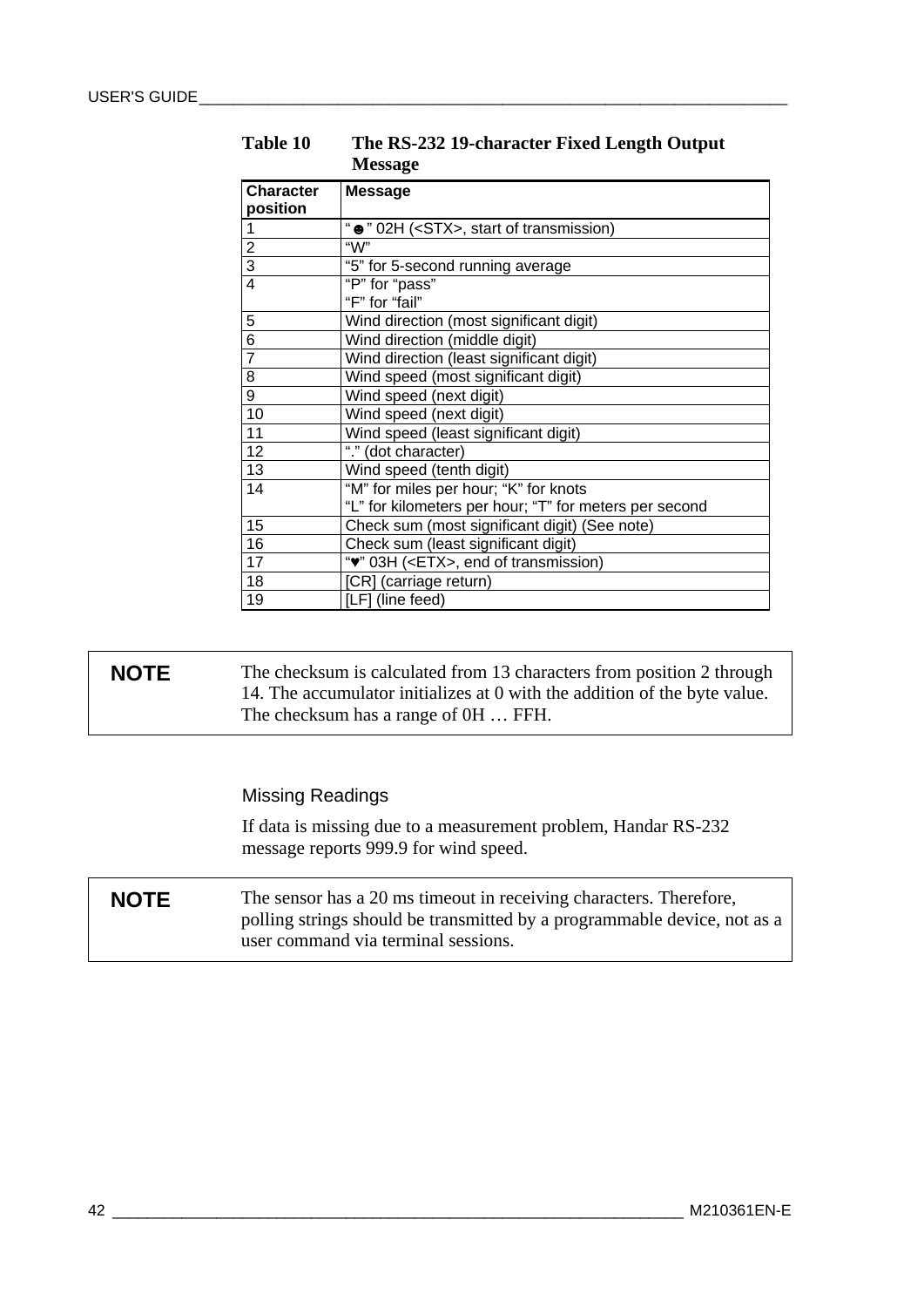## <span id="page-42-0"></span>**Measurement Unit Change Command Ux**

The measurement unit change command is **Ux**.

where

| $\boldsymbol{\mathrm{X}}$ |  |  | 0, for miles per hour, [mph] |  |  |
|---------------------------|--|--|------------------------------|--|--|
|---------------------------|--|--|------------------------------|--|--|

- $x = 1$ , for knots (default), [knot]
- $x = 2$ , for kilometers per hour, [km/h]
- $x = 3$ , for meters per second,  $[m/s]$

The following is an example:  $\text{U3}$ 

It sets meters per second for wind speed.

## **NMEA Standard**

The standard variable length, comma-separated, MWV wind message is defined by NMEA 0183 V2.20 as follows:

\$WIMWV,<dir>,<ref>,<spd>,<uni>,<sta>\*<chk><cr><lf>

where

| <b><i>SWIMWV</i></b>    | $=$ | Fixed text                                 |
|-------------------------|-----|--------------------------------------------|
| $\langle$ dir $\rangle$ | $=$ | Wind angle, 0 to 359 degrees               |
| $<$ ref $>$             | $=$ | Reference; R=Relative, T=True              |
| $<$ spd $>$             | $=$ | Wind speed                                 |
| $\langle$ uni $>$       | $=$ | Wind speed units; $K = k mph$ [km/h],      |
|                         |     | $M = mps$ [m/s], $N = kt$                  |
| <sta></sta>             | $=$ | Status; $A = Data Valid, V = invalid Data$ |
| $\ast$                  | $=$ | Fixed text                                 |
| $<$ chk $>$             | $=$ | Checksum                                   |
|                         |     | $(8-bit XOR, excluding $ and $^*)$         |
| $<$ cr $>$              | $=$ | Carriage return code, ASCII 0DH            |
| <lf></lf>               | $=$ | Line feed code, ASCII 0AH                  |

**NOTE** When the NMEA Standard message format is selected, the sensor must have a non-zero output interval setting (parameter 5 in the configuration menu) since no polling command is defined for this message type.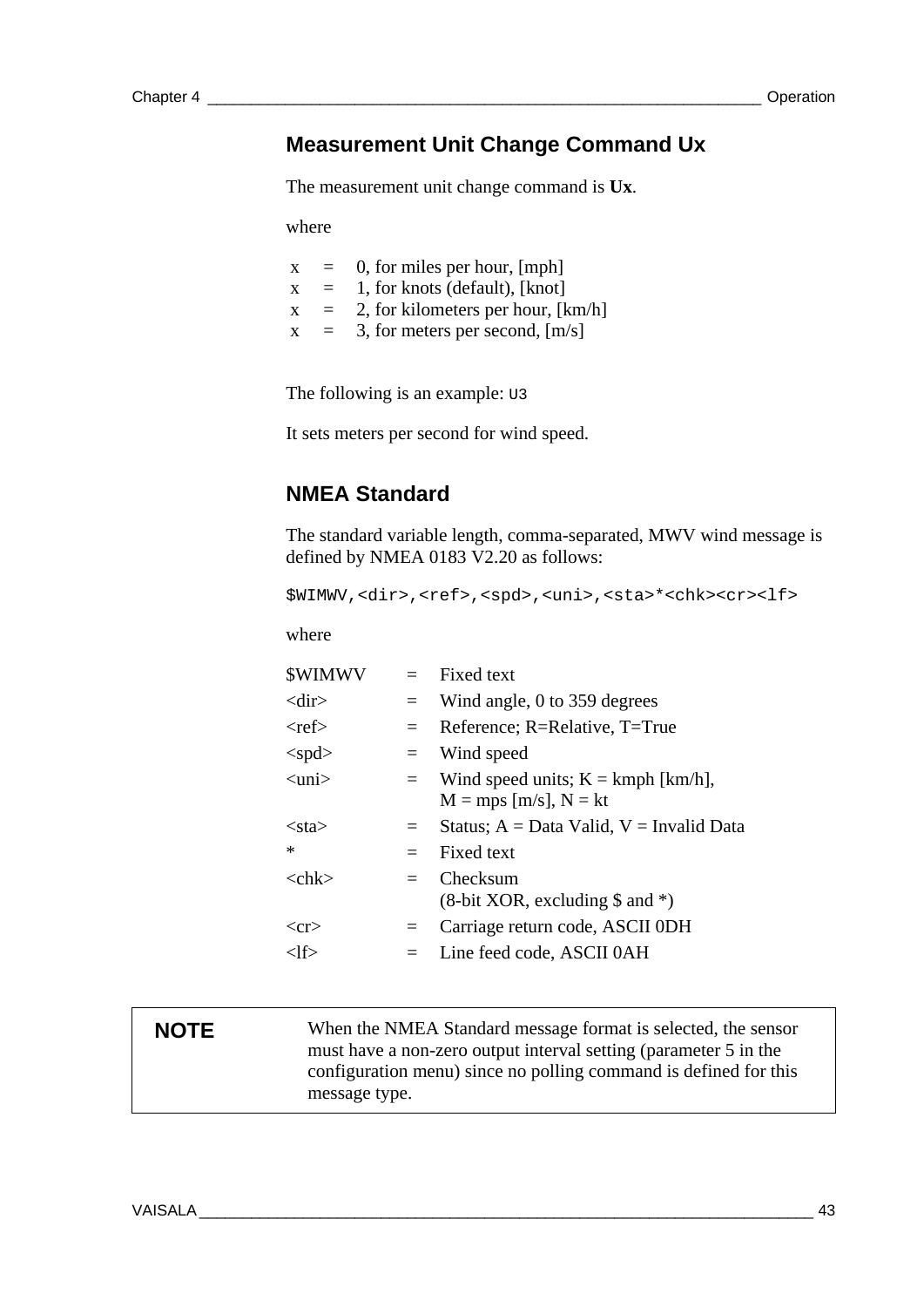#### Missing Readings

If data is missing due to a measurement problem, the NMEA messages will only show the commas (,) between the data fields. Thus, NMEA is a variable-length data message.

## **NMEA Extended Message**

Vaisala extension to the standard MWV wind message is defined as follows:

\$P<id>MWV,<dir>,<ref>,<spd>,<uni>,<sta>\*<chk><cr><lf>

where

| \$P\$                   |          | Fixed text                                                         |
|-------------------------|----------|--------------------------------------------------------------------|
| $\langle$ id $\rangle$  | $=$      | Is the data ID; $A \ldots Z$                                       |
| <b>MWV</b>              | $=$      | Fixed text                                                         |
| $\langle$ dir $\rangle$ | $=$      | Wind angle, 0 to 359 degrees                                       |
| $<$ ref $>$             | $=$      | Reference; $R =$ Relative, $T =$ True                              |
| $<$ spd $>$             | $=$ $-$  | Wind speed                                                         |
| $\langle$ uni $\rangle$ | $=$      | Wind speed units; $K = k mph$ [km/h],<br>$M = mps$ [m/s], $N = kt$ |
| $<$ sta $>$             | $=$      | Status; $A = Data Valid, V = invalid Data$                         |
| *                       | $=$      | Fixed text                                                         |
| $<$ chk $>$             | $\equiv$ | Checksum (8-bit XOR, excluding $\$ and $\ast$ )                    |
| $<$ cr $>$              | $=$      | Carriage return code, ASCII 0DH                                    |
| <lf></lf>               | $=$      | Line feed code, ASCII 0AH                                          |
|                         |          |                                                                    |

### **NOTE** The sensor has a 20 ms timeout in receiving characters. Thus, polling strings should be transmitted by a programmable device, not as a user command via terminal sessions.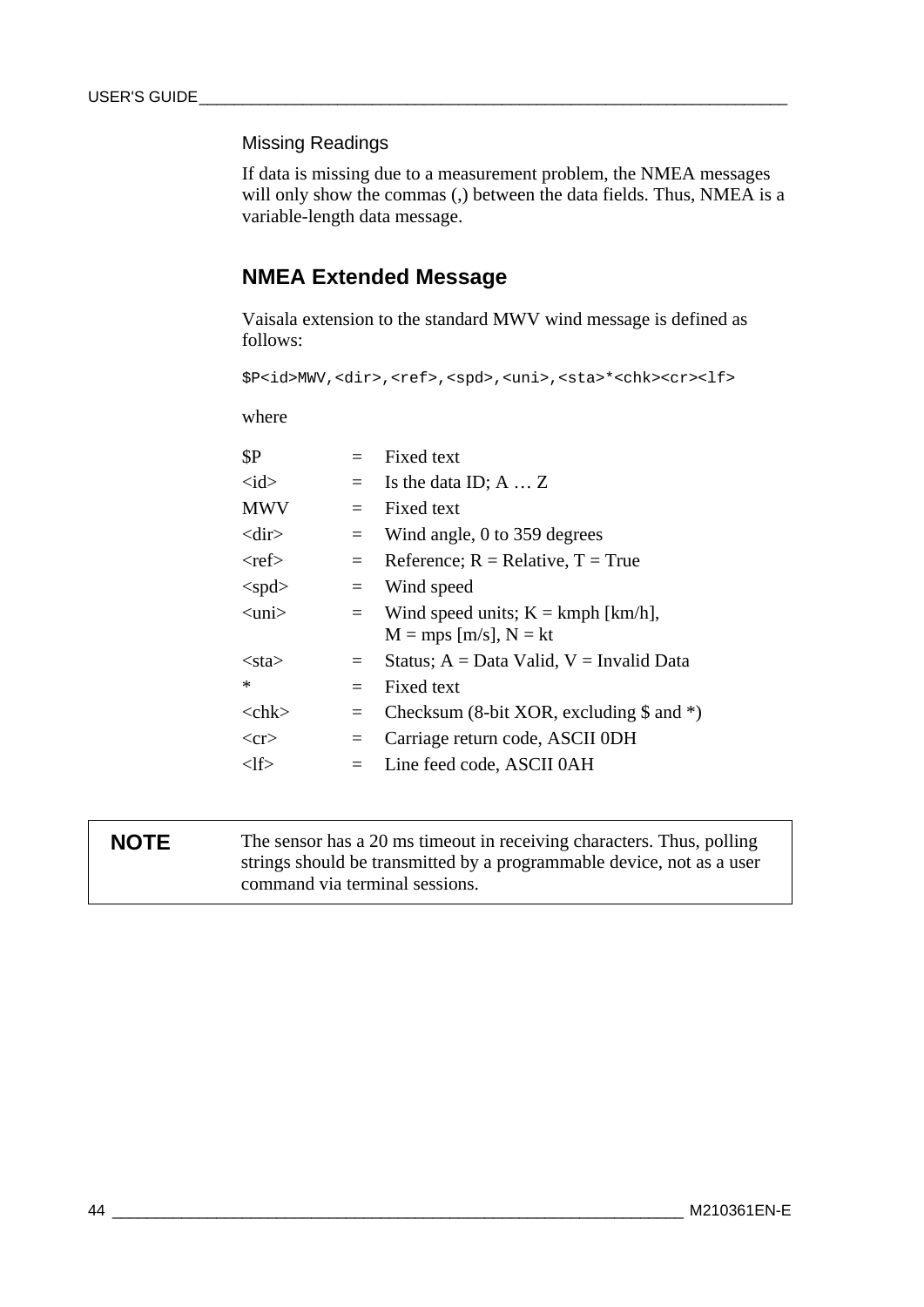In NMEA Extended Message, the polling can be done using the following command:

\$WIP<id>Q,\*<chk><cr><lf>

where

| \$WIP                  | $=$ Fixed text                               |
|------------------------|----------------------------------------------|
| $\langle$ id $\rangle$ | $=$ Is the data ID; A  Z                     |
| Q                      | $=$ Fixed text                               |
| $\ast$                 | $=$ Fixed text                               |
| $<$ chk $>$            | $=$ Checksum (8-bit XOR, excluding \$ and *) |
| $<$ cr $>$             | $=$ Carriage return code, ASCII 0DH          |
| <lf></lf>              | $=$ Line feed code, ASCII 0AH                |

| <b>ID Character</b><br><id></id> | <b>Checksum <chk> Polling String</chk></b> |                                |
|----------------------------------|--------------------------------------------|--------------------------------|
| A                                | 72                                         | \$WIPAQ,*72 <cr><lf></lf></cr> |
| В                                | 71                                         | \$WIPBQ,*71 <cr><lf></lf></cr> |
| $\overline{C}$                   | 70                                         | \$WIPCQ,*70 <cr><lf></lf></cr> |
| D                                | 77                                         | \$WIPDQ,*77 <cr><lf></lf></cr> |
| E                                | 76                                         | \$WIPEQ,*76 <cr><lf></lf></cr> |
| F                                | 75                                         | \$WIPFQ,*75 <cr><lf></lf></cr> |
| G                                | 74                                         | \$WIPGQ,*74 <cr><lf></lf></cr> |
| H                                | 7B                                         | \$WIPHQ,*7B <cr><lf></lf></cr> |
|                                  | 7A                                         | \$WIPIQ,*7A <cr><lf></lf></cr> |
| J                                | 79                                         | \$WIPJQ,*79 <cr><lf></lf></cr> |
| Κ                                | 78                                         | \$WIPKQ,*78 <cr><lf></lf></cr> |
| L                                | 7F                                         | \$WIPLQ,*7F <cr><lf></lf></cr> |
| M                                | 7E                                         | \$WIPMQ,*7E <cr><lf></lf></cr> |
| N                                | 7D                                         | \$WIPNQ,*7D <cr><lf></lf></cr> |
| O                                | 7C                                         | \$WIPOQ,*7C <cr><lf></lf></cr> |

**NOTE** When using the sensor in the NMEA Extended mode, you can either set the output interval to zero (parameter 5 in the configuration menu) to enable polling or use some fixed output interval.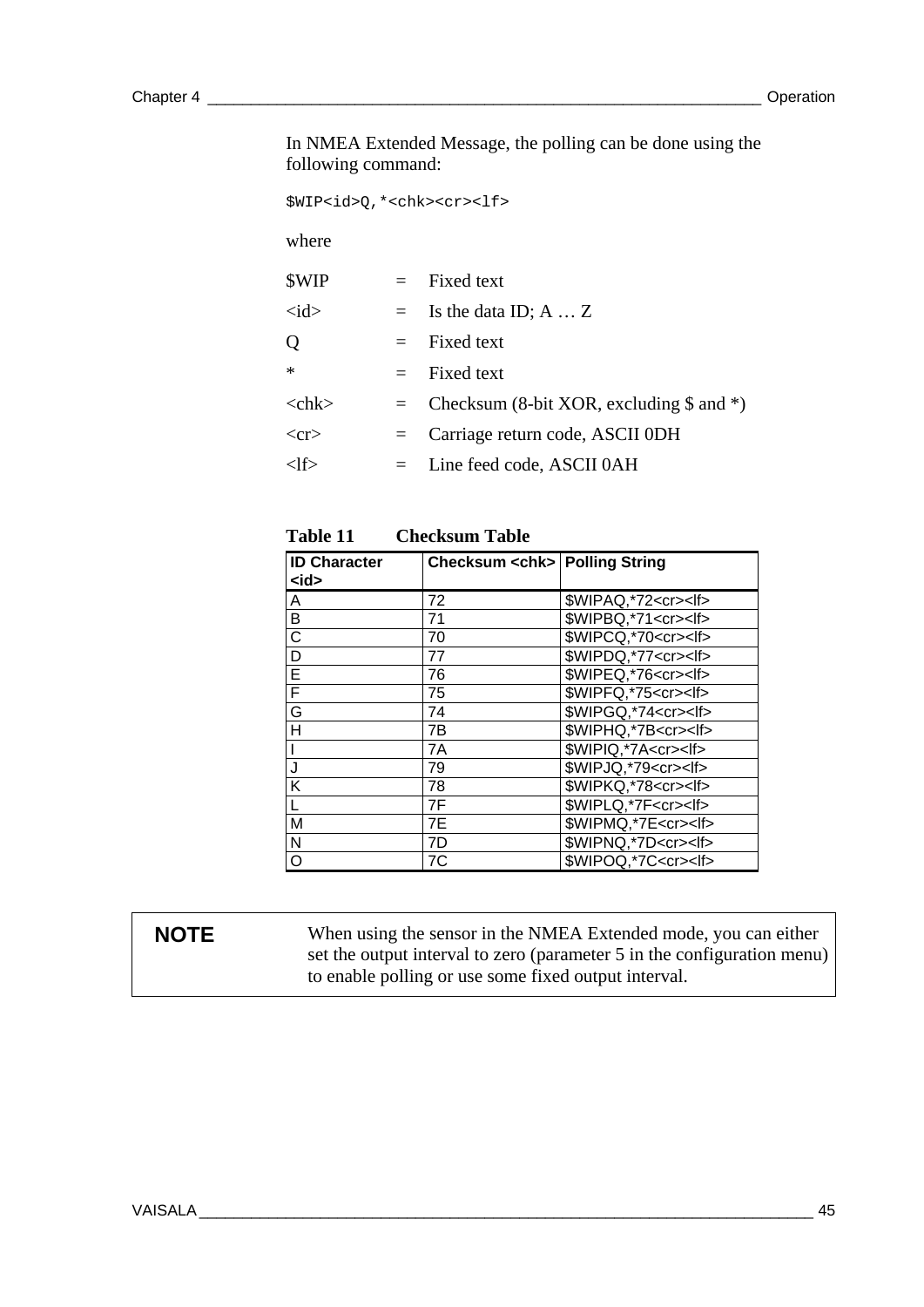## **WAT11 Message**

The fixed length format of the WAT11 message is defined as follows:

<stx><id><spd><dir>

where

| $<$ stx $>$             | $=$      | Start of text character (1 digit)                                                                                                         |
|-------------------------|----------|-------------------------------------------------------------------------------------------------------------------------------------------|
| $\langle$ id $\rangle$  | $=$      | Sensor identification character, for example, A<br>(one digit).                                                                           |
| $<$ spd $>$             | $\equiv$ | Wind speed (in $m/s$ ) multiplied by 10, for example,<br>045 is 4.5 m/s (three digits).                                                   |
| $\langle$ dir $\rangle$ | $=$      | Wind direction with two octal numbers for 6-bit<br>binary data, for example, $45_s = 37_{10}$ corresponds to<br>$37/64*360 = 208$ degrees |

The WAT11 polling command is defined as follows:

| <esc><id></id></esc>   |          |                            |
|------------------------|----------|----------------------------|
| where                  |          |                            |
| $<$ esc $>$            | $\equiv$ | Escape character ASCII 27H |
| $\langle$ id $\rangle$ | $=$ $-$  | Sensor ID, for example, A. |

Missing Readings

The WAT11 message reports missing data as slashes (/////).

**NOTE** The sensor has a 20 ms timeout in receiving characters. Therefore, polling strings should be transmitted by a programmable device, not as a user command via terminal sessions.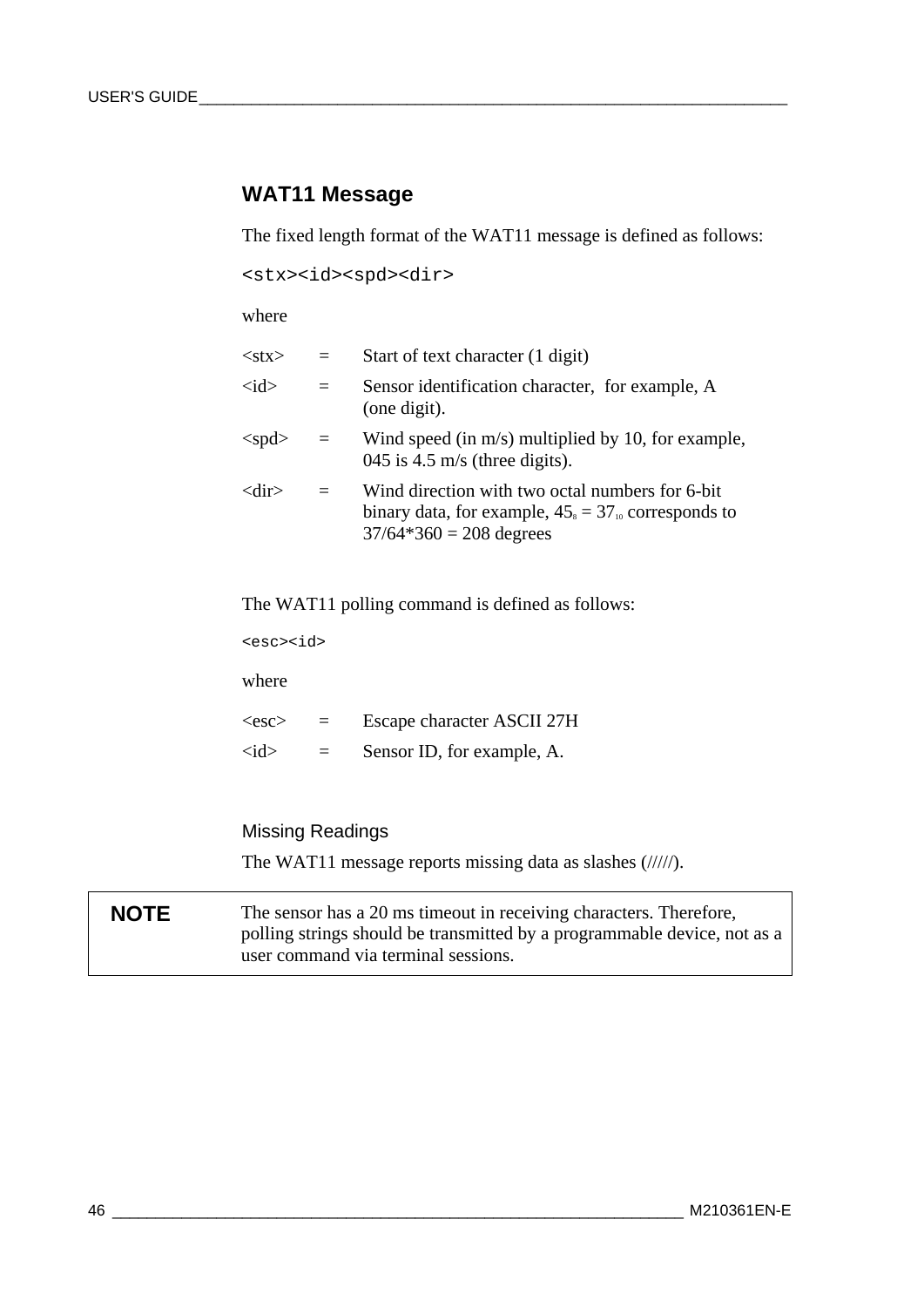## **Wind Speed Units**

There are four wind speed units available:

- a. Miles/hours
- b. Knots
- c. Kilometers/hours
- d. Meters/seconds

<span id="page-46-0"></span>**NOTE** When the operation mode is WAT11 (selected from the configuration parameter 1), the only option for the wind speed unit is meters/second as the WAT11 message does not contain wind speed unit information.

## **Average Interval**

The averaging interval can be selected as full seconds between 1 and 9 seconds. For the WS425 sensor, the time between each consecutive wind direction measurement is one second. Each wind direction measurement taken over the preceding averaging interval is summed and the sum is divided by the number of measurements.

The same averaging interval is used for both the average wind speed and average wind direction.

The sensor computes a true running average. If the data acquisition system requests data before the initial averaging interval completes, the sensor returns the best possible running average.

## **Averaging Method**

These settings affect the calculation of wind speed and direction. The available options are as follows:

- a. Scalar averaging
- b. Vector averaging

#### Scalar Averaging

When the scalar averaging is selected, the wind direction is a circular function with a discontinuity at due north, where  $360^{\circ}$  is equal to  $0^{\circ}$ . For example,  $359^\circ + 5^\circ = +4^\circ$  and  $0^{\circ}$  - 5 $^{\circ}$  = 355 $^{\circ}$ .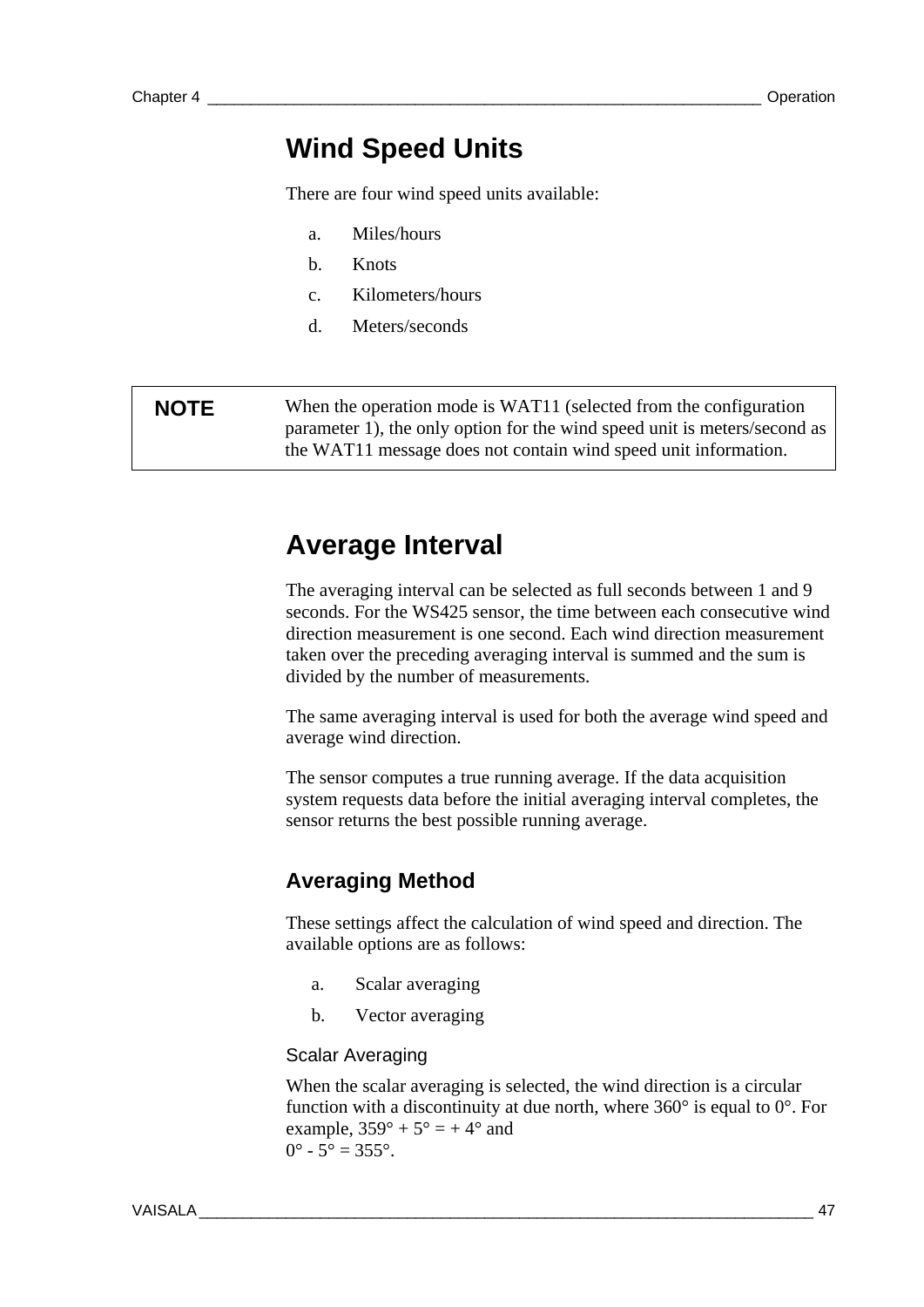The microprocessor translates this circular function to a linear function, that is,  $359^{\circ} + 5^{\circ}$  is translated to  $364^{\circ}$  and  $0^\circ$  - 5 $^\circ$  translates to - 5 $^\circ$ .

To calculate the scalar average wind direction, each translated wind direction measurement taken over the preceding averaging interval is summed and the sum is divided by the number of measurements.

#### Vector Averaging

Each x velocity and y velocity measurement over the averaging interval is added and then divided by the number of measurements. The resulting average x velocity and average y velocity are converted to polar direction and magnitude, returning as average direction in degrees and speed in the chosen units.

## **Output Interval**

The output interval can be selected in full seconds between 1 and 9 seconds. These settings are independent of the averaging interval (configuration parameter 3, see section [Average Interval on pa](#page-46-0)ge 47). Regardless of the length of the output interval, the last measurement sample before transmission is always the last sample of the averaging window. Therefore, the transmitted data is always based on the latest measurements.

If the output interval is set to zero (0), polling is used in data acquisition.

**NOTE** When using the NMEA Standard as the operating mode (configuration parameter 1), there must be a non-zero setting for output interval since polling is not supported in the NMEA Standard mode.

## **Sensor ID Character**

The sensor ID character must be a single capital letter from A to Z. Numbers or small letters are not accepted. After an ID is defined for a sensor, the configuration menu can be opened by typing open  $\langle id \rangle$ . This is useful if several sensors are sharing the same communication line. When running the NMEA Extended or WAT11 mode, the sensor ID is part of the polling string.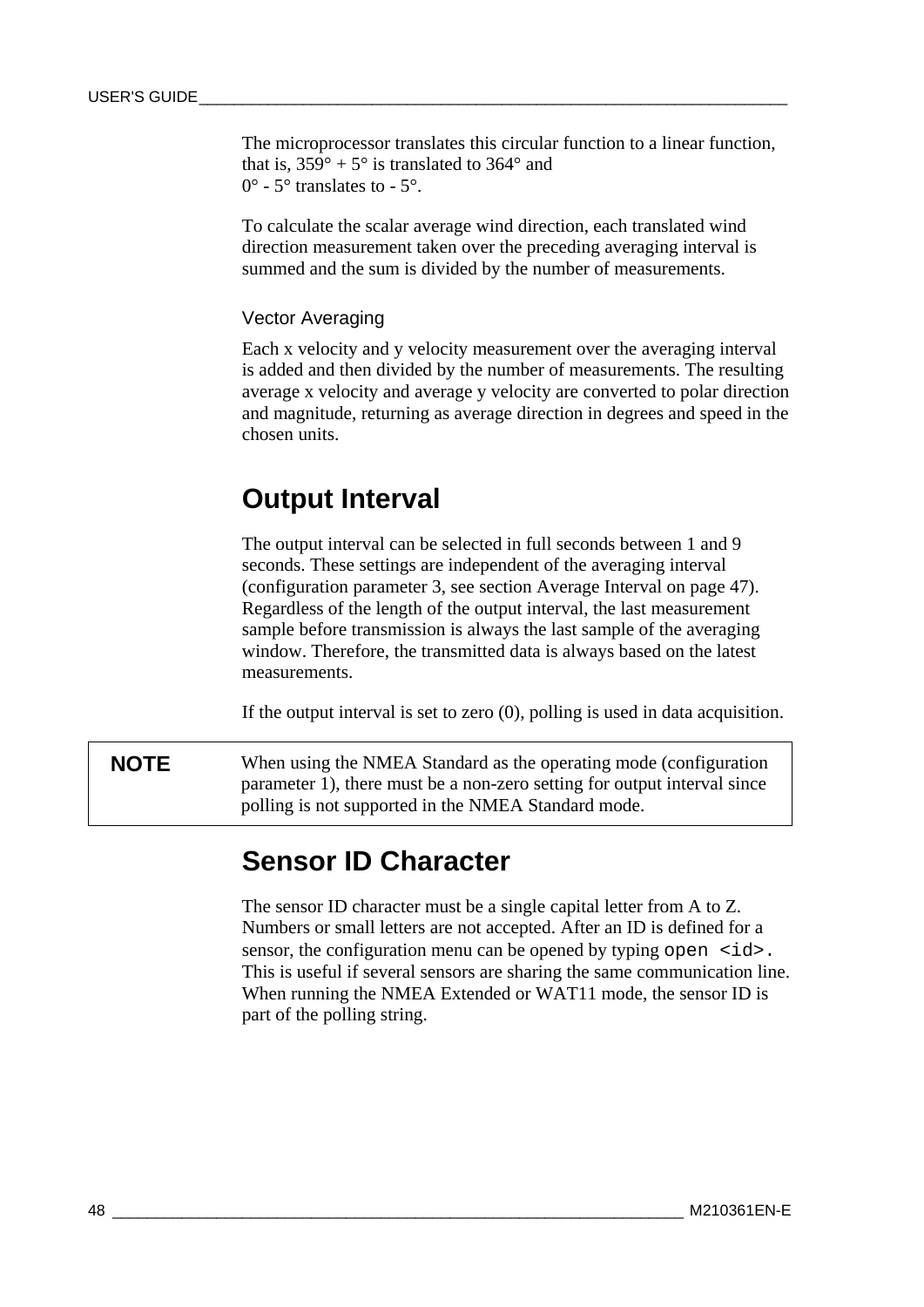# **Wind Direction Coast Threshold**

At very low wind speeds, the measured wind direction is meaningless. Therefore, you can specify a direction coast speed. When the measured wind speed drops below the direction coast speed, the calculations use the last wind direction that occurred while the wind speed WS at or above the direction coast speed to average wind direction. You can specify a direction coast speed between 0.0 and 9.9 units of measurement. Use 0.0 if coasting is not required.

For example, the direction coast speed  $= 2.0$ . Consecutive measurements are as presented in [Table 12 below.](#page-48-0)

| <b>Measured Wind</b><br><b>Speed</b> | <b>Measured Wind</b><br><b>Direction</b> | <b>Wind Direction Used for</b><br>Averaging |
|--------------------------------------|------------------------------------------|---------------------------------------------|
| $\overline{3.5}$                     | 350                                      | 350                                         |
| 2.5                                  | 340                                      | 340                                         |
| $\overline{2.2}$                     | 340                                      | 340                                         |
| 1.9                                  | 175                                      | 340 (coasting)                              |
| 1.2                                  | 045                                      | 340 (coasting)                              |
| 2 <sub>1</sub>                       | 345                                      | 345                                         |

**Table 12 Consecutive Measurements of Wind Direction** 

<span id="page-48-0"></span>**NOTE** The wind direction coast threshold can be set to a non-zero value only when the averaging method (configuration parameter 4) is set to scalar.

# **Head Orientation**

The sensor can be installed either transducers up or transducers down. The wind direction calculation requires that the installation position is configured correctly to the sensor. The installation of the sensor upside down should be constructed in a way that prevents water from entering the sensor connector.

# **Bit Rate**

The following options are available:

- 1200b
- 2400b
- 4800b
- 9600b
- 19200b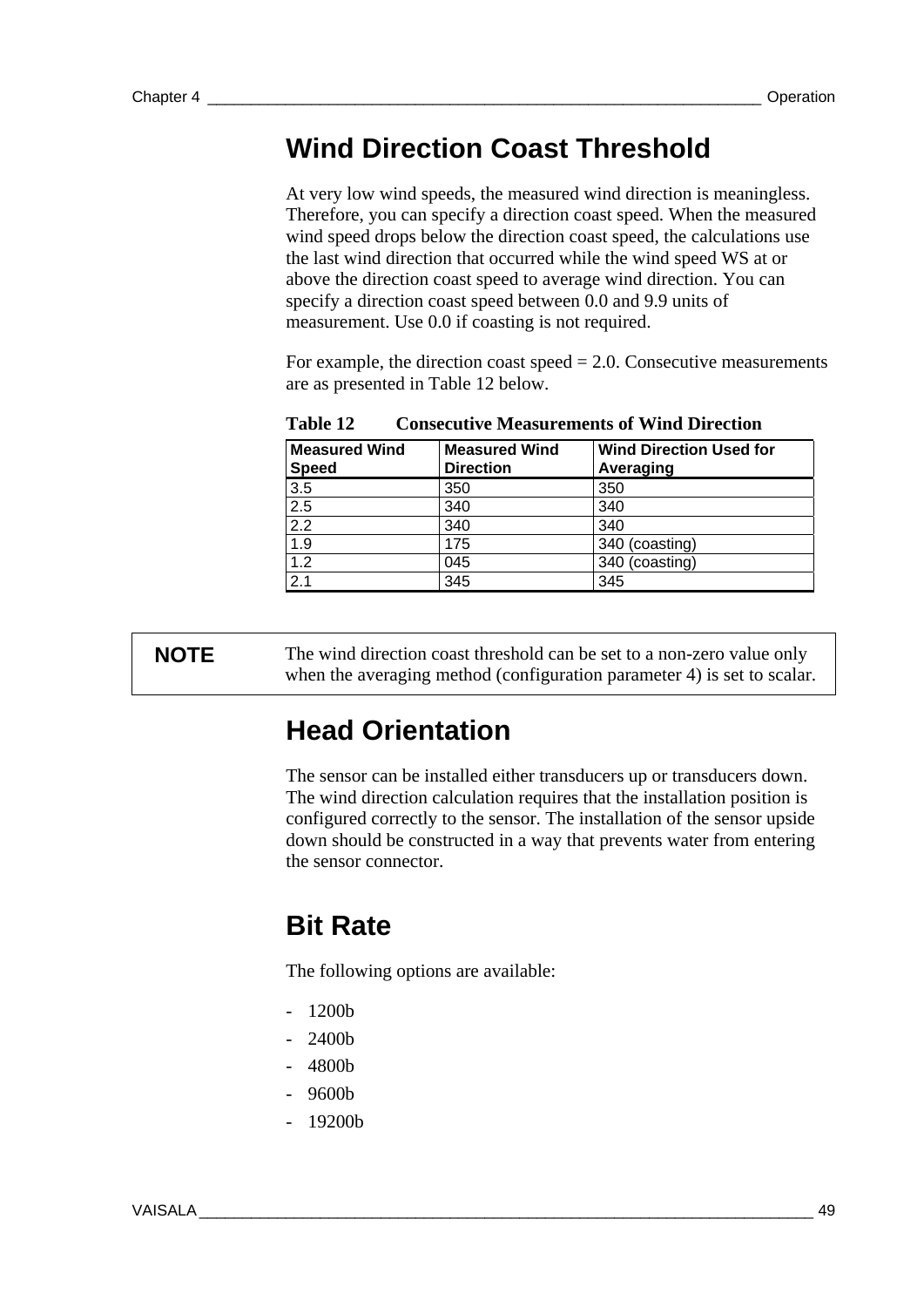The new bit rate setting is activated as soon as the configuration changes are saved (selection 12) and operation is resumed (selection 14).

**NOTE** For the first 5 seconds after powering up the sensor, the serial line parameters are 9600b, 8, N, 1.

# **Parity**

The following options are available:

- None
- Odd
- Even

# **Data Bits**

The available options are 7 or 8 data bits.

# **Save Configuration**

After adjusting one of the configuration parameters, apply this function to save the new settings.

# **Zero Speed Calibration**

The zero speed calibration is done to all sensors in the factory before delivery. There is no reason to perform this tuning periodically. Instead, use the margin verifier for periodic testing as described in section [Periodic Testing on pa](#page-70-0)ge 71. Do the zero speed calibration only after possible firmware update or if the periodic test indicates too high wind speeds.

To perform the zero speed calibration, do the following:

- 1. Remove the bird spikes and install the verifier as described in [Figure 14 on pag](#page-71-0)e 72.
- 2. Select zero speed calibration from the configuration menu and wait until the sensor resumes to normal operation.
- 3. Check that the sensor passes the periodic test.

**CAUTION** Do not perform the zero speed calibration unless the margin verifier is mounted on the sensor. Use this function only if you suspect that the sensor characteristics have changed.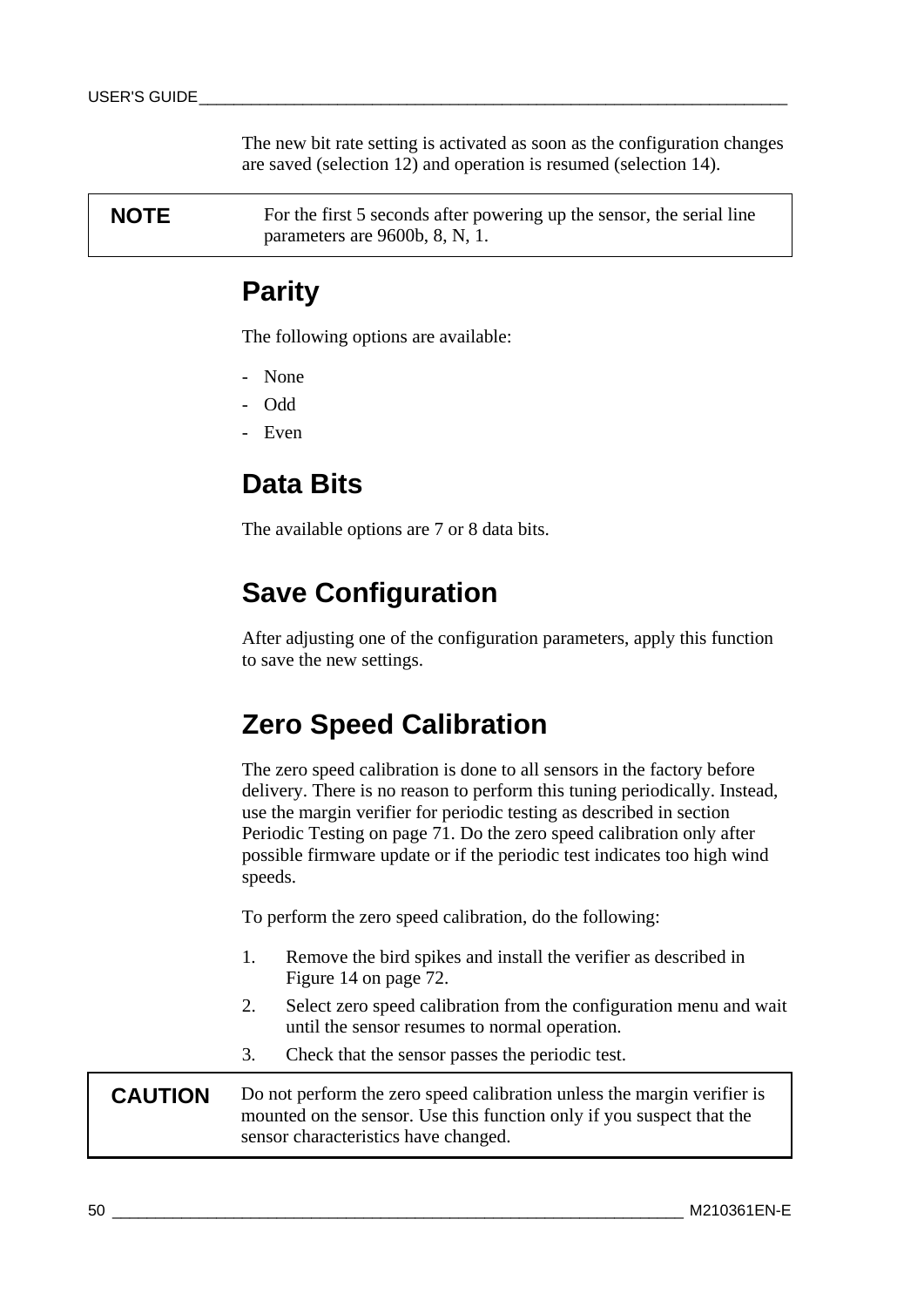## **Resume Operation**

After opening the configuration menu, return to the current mode of operation by selecting "Resume Operation". This selection terminates the configuration dialog.

**NOTE** Changes to the configuration will not be saved automatically. Use the **SAVE CONFIGURATION** command to save the changes.

# **SDI-12 Protocol**

SDI-12 is a standard for interfacing data recorders with microprocessorbased sensors. The name stands for serial/digital interface at 1200 baud. SDI-12 is intended for applications with the following requirements:

- Battery-powered operation with minimal current drain.
- Low system cost.
- Use of a single data recorder with multiple sensors on one cable.
- Up to 200 feet (60 meters) of cable between a sensor and a data recorder.

## **SDI-12 Support Group**

The SDI-12 Support Group is an association of companies that produce and use SDI-12 products with the purpose of reviewing requests to enhance, clarify, or modify the

SDI-12 architecture and that votes on proposed changes to SDI-12. More information of the group, as well as the complete SDI-12 standard text is available from the SDI-12 web-site in the following address: www.sdi-12.org/.

## **SDI-12 Electrical Interface**

The SDI-12 electrical interface uses the SDI-12 bus to transmit serial data between SDI-12 data recorders and sensors. The SDI-12 bus is the cable that connects multiple SDI-12 devices. This is a cable with three conductors:

- A serial data line
- A ground line
- A 12-volt line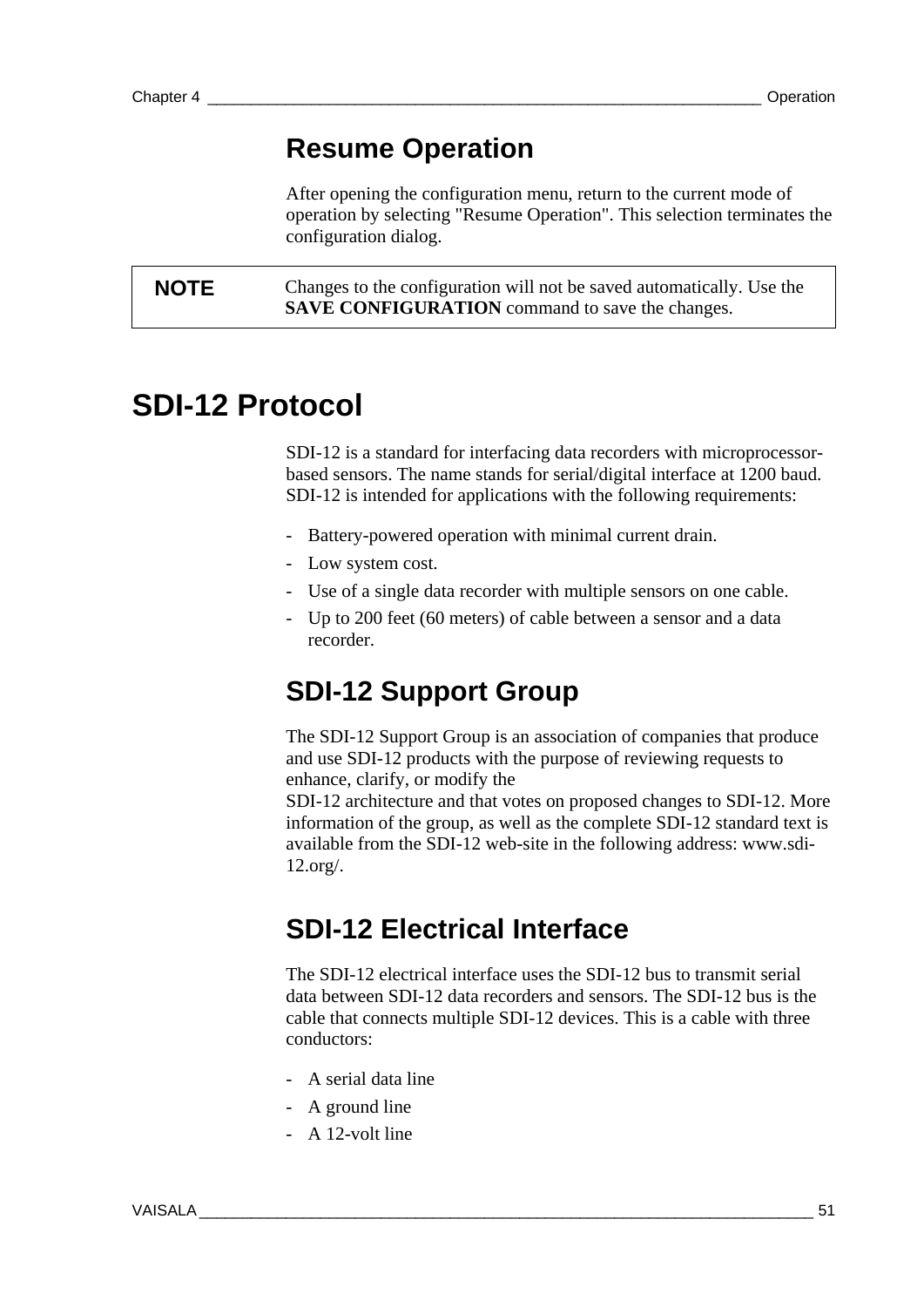**NOTE** With Vaisala SDI-12 cable, code WS425CAB SDI the lead colors are as follows: data - whi/yel; ground - Blk; and 12-volts - Brn.

> The SDI-12 bus is can have at least 10 sensors connected to it. The bus topology is a parallel connection, where each of the 3 wires of different sensors are connected in parallel.

# **Serial Data Line**

The data line is a bi-directional, three-state, data transfer line. [Table 13](#page-51-0)  [below](#page-51-0) shows the logic and voltage levels for the transmission of serial data for the SDI-12 standard. The data line uses negative logic.

**Table 13 Logic and Voltage Level for Serial Data** 

<span id="page-51-0"></span>

| <b>Condition</b> | <b>Binary State</b> | Voltage Range       |
|------------------|---------------------|---------------------|
| Marking          |                     | l -0.5 to 1.0 volts |
| Spacing          |                     | 13.5 to 5.5 volts   |
| Transition       | Undefined           | 1.0 to 3.5 volts    |

# **Voltage Transitions**

During normal operation, the data line voltage slew rate must not be greater than 1.5 volts per microsecond.

## **Impedance**

When an SDI-12 device has its transmitter on, its direct current (DC) source resistance must be greater than 1000 ohms and less than 2000 ohms. When the transmitter of any SDI-12 device is off, or in a lowpower standby mode, the DC resistance to ground must be within 160 K to 360 K ohms. If an SDI-12 sensor does not use the 12-volt line for power, its data line resistance to ground while powered down must be within 160 K to 360 K ohms.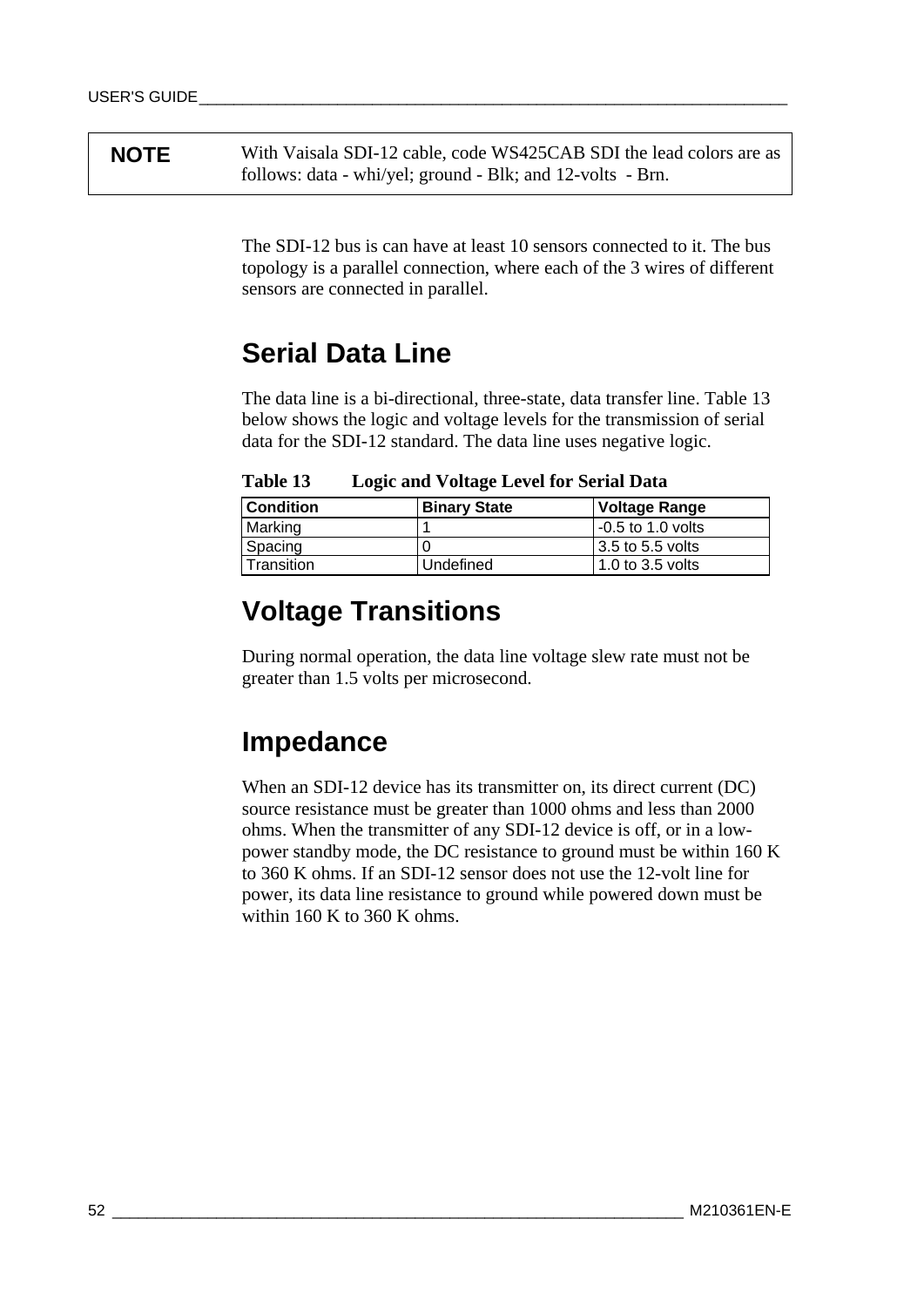# **SDI-12 Communications Protocol**

SDI-12 data recorders and sensors communicate by an exchange of ASCII characters on the data line. The data recorder sends a break to wake up the sensors on the data line. A break is continuous spacing on the data line for at least 12 milliseconds. The data recorder then sends a command. The sensor, in turn, returns the appropriate response. Each command is for a specific sensor. The first character of each command is a unique sensor address that specifies with which sensor the recorder wants to communicate. Other sensors on the SDI-12 bus ignore the command and return to low-power standby mode. When a data recorder tells a sensor to start its measurement procedure, the recorder does not communicate with any other sensor until the data collection from the first sensor is complete.

A typical recorder/sensor measurement sequence proceeds in the following order:

- 1**.** The data recorder wakes all sensors on the SDI-12 bus with a break.
- 2. The recorder transmits a command to a specific, addressed sensor, instructing it to make a measurement.
- 3. The addressed sensor responds within 15.0 milliseconds returning the maximum time until the measurement data will be ready and the number of data values it will return.
- 4. If the measurement is immediately available, the recorder transmits a command to the sensor instructing it to return the measurement(s). If the measurement is not ready, the data recorder waits for the sensor to send a request to the recorder, which indicates that the data is ready. The recorder then transmits a command to get the data.
- 5. The sensor responds, returning one or more measurements.

# **Baud Rate and Byte Frame Format**

The baud rate for SDI-12 is 1200 b. [Table 14 below](#page-52-0) shows the byte frame format for SDI-12.

<span id="page-52-0"></span>

| Table 14 | <b>Byte Frame Format for SDI-12</b> |  |
|----------|-------------------------------------|--|
|----------|-------------------------------------|--|

| 1 start bit                                          |
|------------------------------------------------------|
| 7 data bits, least significant bit transmitted first |
| 1 parity bit, even parity                            |
| 1 stop bit                                           |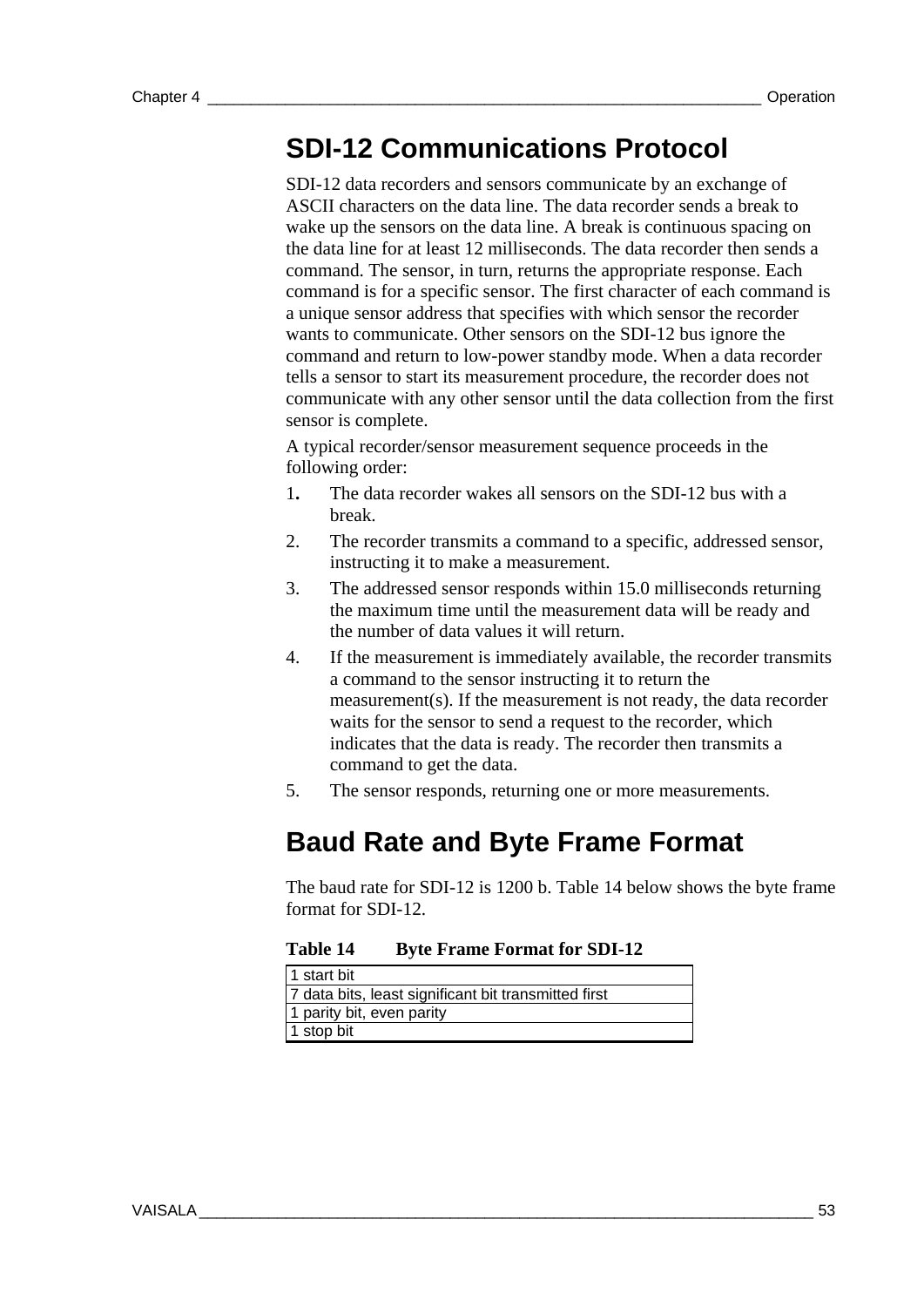# **Two Different Submodes**

Vaisala WS425 is designed to work in two different operational modes when running the SDI-12 protocol. These modes will be called "submode A" and "submode B". This arrangement makes it possible to do the following:

- Keep the sensor in a sleep mode when measurement is not active, thus enabling a very low-power operation of the sensor (submode A).
- Initiate periods where continuous measurement is made. Long averages (up to 1 hour) of wind speed and direction, as well as gust data is available during this period (submode B).

As a default, the sensor runs in submode A. Specific commands can be issued in order to:

- Set the sensor into submode B and initiate continuous measurement.
- Collect averaged data in submode B.
- Force the sensor back to submode A.

If a sensor is not forced back to the low-power submode A by the data logger, the sensor will eventually do this independently after two hours have elapsed. The timing diagram is illustrated in [Table 15 below.](#page-53-0)

<span id="page-53-0"></span>

| Data Logger    | Time [s] | <b>Sensor Response</b>                                                                                               | <b>Comment</b>                                                                                |
|----------------|----------|----------------------------------------------------------------------------------------------------------------------|-----------------------------------------------------------------------------------------------|
| Command        |          |                                                                                                                      |                                                                                               |
|                |          | (Sensor in submode A.)                                                                                               |                                                                                               |
| aXQx;c.c;yyyy! | O        | a <cr><lf></lf></cr>                                                                                                 | Place sensor into submode B.<br>yyyy is the averaging time.                                   |
|                |          | (Sensor in submode B.)                                                                                               |                                                                                               |
| aR0!           | h        | a <ws><wd><gs><gd><c<br><math>r</math> <math>&gt;</math> <math>\leq</math> <math>r</math></c<br></gd></gs></wd></ws> | Continuous measurements (if<br>time is shorter than yyyy, only<br>partial data is available). |
|                |          | (Sensor in submode B.)                                                                                               |                                                                                               |
| aXS!           |          | $acr$ $>$ $ f$                                                                                                       | Force the sensor back to<br>submode A.                                                        |
|                |          | (Sensor in submode A.)                                                                                               |                                                                                               |
|                | 3600     |                                                                                                                      | If aXS! was not given, the timer<br>resets the sensor to submode<br>Α.                        |

**Table 15 SDI Timing Chart**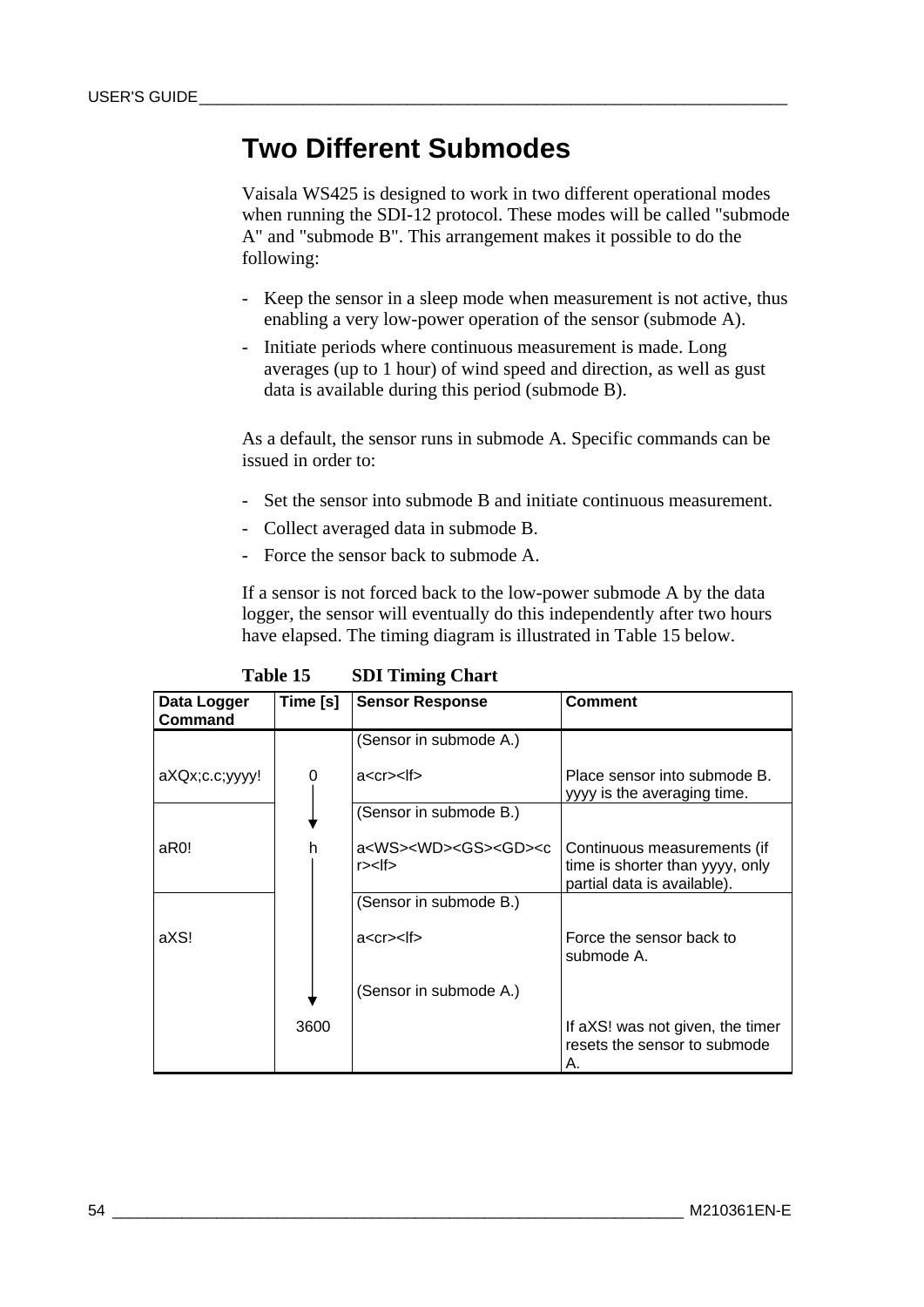# **Standard SDI-12 Commands Supported by WS425**

## **Acknowledge Active Command (a!)**

This command is used to ensure that a sensor is responding to a data recorder or another SDI-12 device. It asks a sensor to acknowledge its presence on the SDI-12 bus.

The command is the following:

a!

where

| - 2 | $=$     | The sensor address.     |
|-----|---------|-------------------------|
|     | $=$ $-$ | Terminates the command. |

The response is the following:

a<CR><LF>

where

| a | $=$ The sensor address. The default values is zero                 |
|---|--------------------------------------------------------------------|
|   | (0).                                                               |
|   | $\langle CR \rangle \langle LF \rangle$ = Terminates the response. |

The following is an example of the command:

0!

The following is an example of the response:

 $0 < CR$  $>$  $LF$  $>$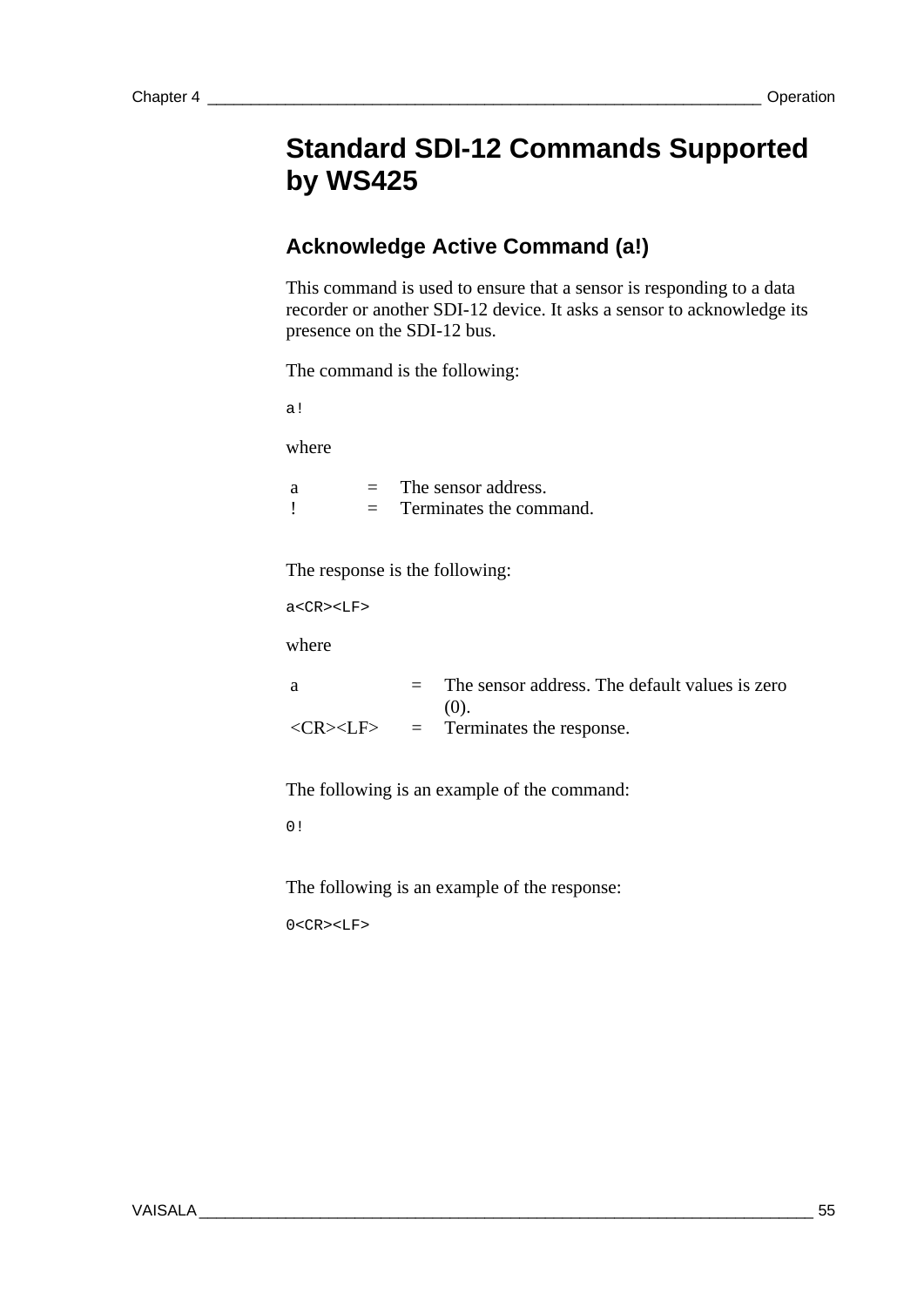## **Send Identification Command (aI!)**

This command is used to query sensors for their SDI-12 compatibility level, model number, and firmware version number.

The following is an example of the command:

aI!

where

| - a | $=$ The sensor address.             |
|-----|-------------------------------------|
|     | $=$ The send identification command |
|     | $=$ Terminates the command.         |

The following is an example of the response:

allccccccccmmmmmmvvvxxx . . . xxx<CR><LF>

where

| a               |     | The sensor address.                                |
|-----------------|-----|----------------------------------------------------|
| 11              | $=$ | The SDI-12 version number, indicating              |
|                 |     | SDI-12 version compatibility; for example,         |
|                 |     | version 1.1 is encoded as 11.                      |
| <b>CCCCCCCC</b> |     | An 8-character vendor identification Vaisala       |
| mmmmmm          | $=$ | 6 characters specifying the sensor model number    |
|                 |     | WS425.                                             |
| <b>VVV</b>      | $=$ | 3 characters specifying the firmware version       |
|                 |     | 604.                                               |
| For example,    | $=$ | An optional field, up to 13 characters, used for a |
| <b>XXX  XX</b>  |     | serial number or other specific sensor             |
|                 |     | information that is not relevant for operation of  |
|                 |     | the data recorder (not used).                      |
|                 |     | Terminates the response.                           |

## **Address Query Command (?!)**

When a question mark (?) is used as the address character with the acknowledge active command (**a!**), the sensor will respond as if it is being addressed on the SDI-12 bus. For example, if a sensor detects **?!**, it will respond with  $a < CR$  >  $<$  LF >, no matter what its address may be. This will allow a user to determine the address of a sensor. The user should understand that if more than one sensor is connected to the bus, they will all respond, causing a bus contention.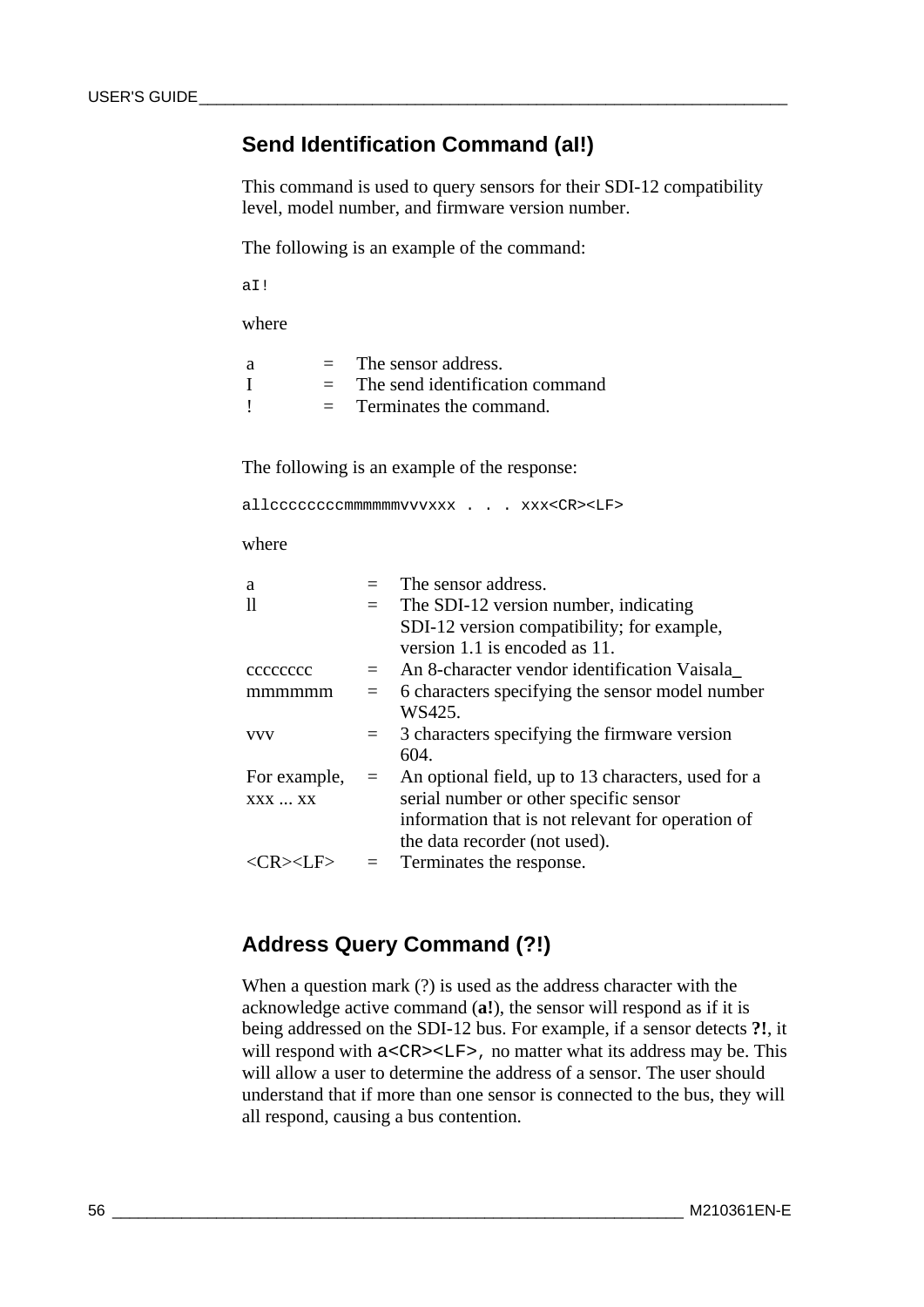The command is the following:

where

?!

 $? =$  Wildcard.  $!=$  Terminates the command.

The response is the following:

a<CR><LF>

where

a  $=$  The sensor address.  $\langle CR \rangle \langle LF \rangle$  = Terminates the response.

## **Change Address Command (aAb!)**

This command changes the address of a sensor. After this command has been issued and responded to, the sensor is not required to respond to another command for one second. This gives the sensor time to write the new address to non-volatile memory.

The command is the following:

aAb!

where

| a |     | The sensor address.         |
|---|-----|-----------------------------|
| A | $=$ | The change address command. |
| h | $=$ | The address to change to.   |
|   | $=$ | Terminates the command.     |

The response is the following:

b<CR><LF>

| $=$ The address of the sensor (will equal the new                  |
|--------------------------------------------------------------------|
| address or the original address if the sensor is                   |
| unable to change the address).                                     |
| $\langle CR \rangle \langle LF \rangle$ = Terminates the response. |
|                                                                    |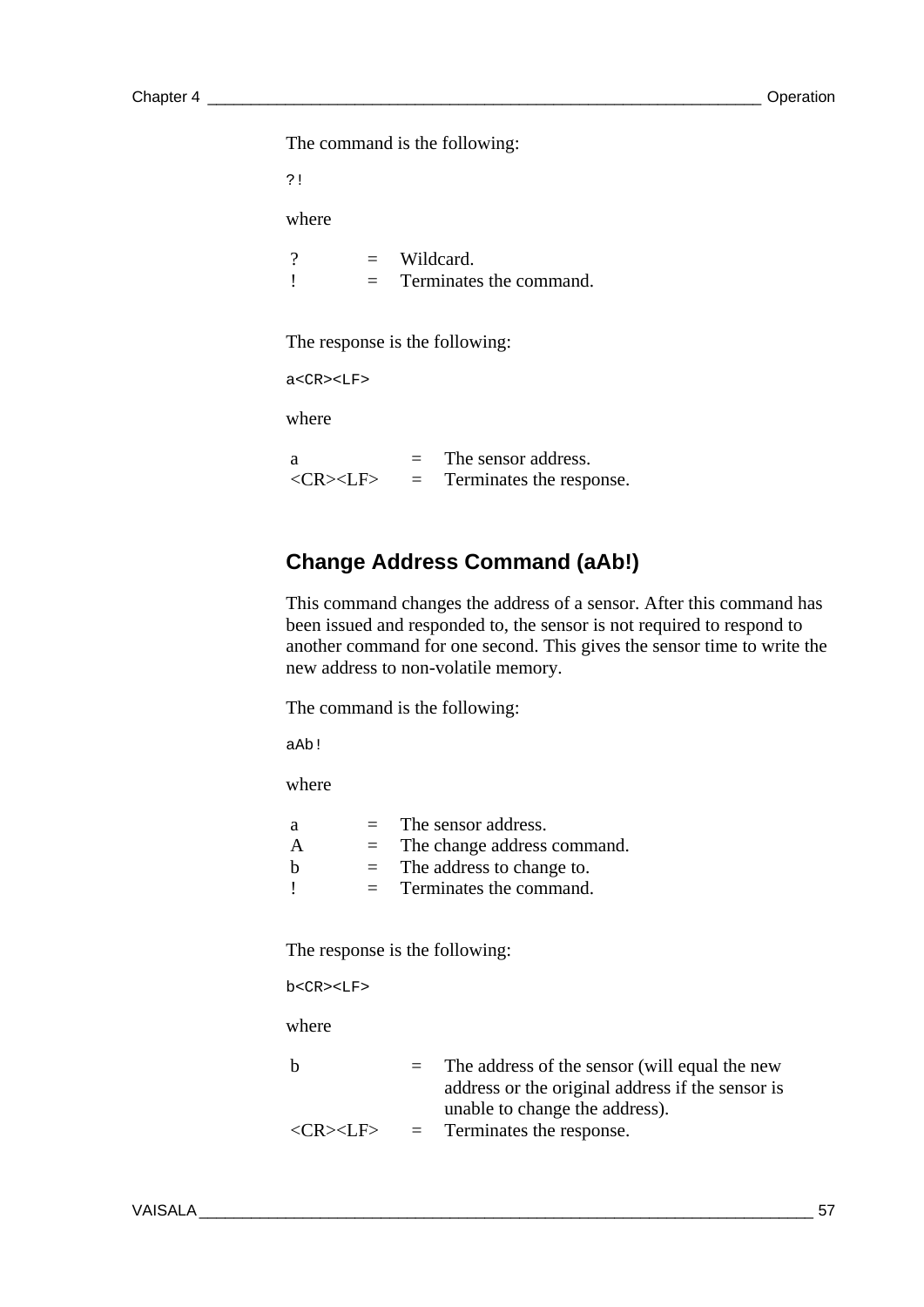## **Start Measurement Command (aM!)**

With this command, the sensor will make a measurement. The sensor will not return the measurement to the data recorder after this command. It shows the time after which the measurement result can be retrieved using the **D0!** command and it also shows the number of parameters. The following is an example:

 $>0M!$ 00015

The **SEND DATA** (**D0!**) command must be issued to get the measurements.

The command is the following:

aM!

where

| - а | $=$ $-$ | The sensor address.     |
|-----|---------|-------------------------|
| M   | $=$ $-$ | The start measurement.  |
|     | $=$ $-$ | Terminates the command. |

The response is the following:

```
atttn<CR><LF>
```
where

| a   | $=$ The sensor address.                                            |
|-----|--------------------------------------------------------------------|
| ttt | $=$ The specified time, in seconds, until the sensor will          |
|     | have the measurement ready (001).                                  |
| n   | $=$ The number of measurement values the sensor will               |
|     | make and return in one or more subsequent D                        |
|     | commands $(5)$ .                                                   |
|     | $\langle CR \rangle \langle LF \rangle$ = Terminates the response. |
|     |                                                                    |

## **Send Data Command (aD0!)**

This command is used to get instant data from the sensor. **D0!** must be preceded with an **M!** command or an **V!** command. The sensor responds by sending measurement data (after **M!**) or verification data (after **V!**).

In a SDI-12 system compliant with the standard, if the expected number of measurements is not returned in response to a **D0!** command, a data recorder issues **D1!**, **D2!**, and so on until all measurement values are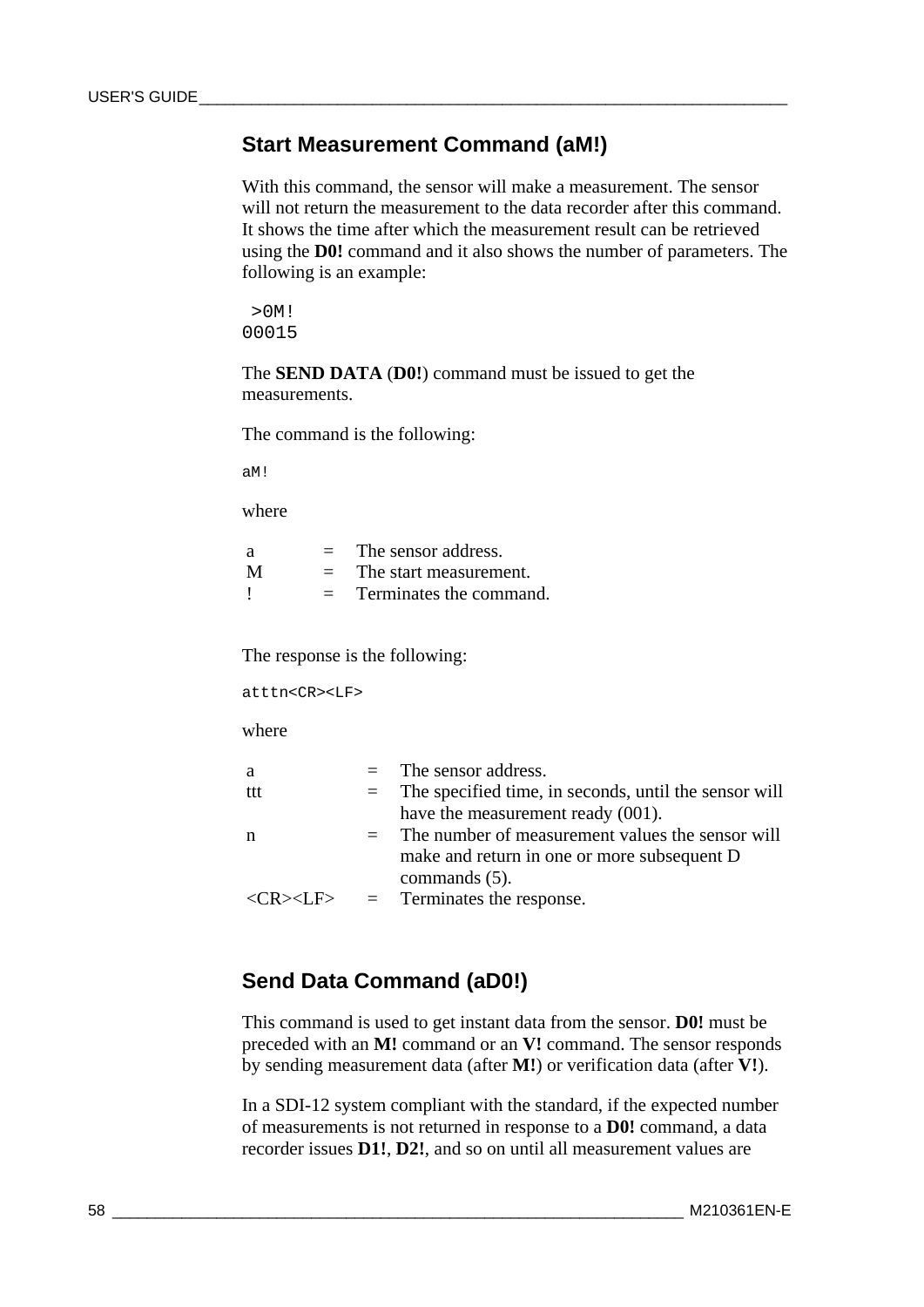received. The expected number of measurements is the one that WS received by the data recorder in response to an **M!** or **V!** command. Multiple data requests are not needed with WS425, since all return values fit easily into one response string.

The command is the following:

 $AD0!$ 

where

| - 21           | $=$ $-$ | The sensor address.     |
|----------------|---------|-------------------------|
| D <sub>0</sub> | $=$ $-$ | The send data command.  |
|                | $=$     | Terminates the command. |

When the previous command **WS aM!** is given, the response is the following:

a<WS><WD><x><y><s><CR><LF>

where

| $=$ | The sensor address.                                 |
|-----|-----------------------------------------------------|
| $=$ | Polar wind speed in selected units, format:         |
|     | $+(ss)s.s$                                          |
|     | $=$ Polar wind direction in degrees, format +(dd)d  |
| $=$ | x component of wind speed in selected units,        |
|     | format: $\pm$ (ss)s.s                               |
| $=$ | y component of wind speed in selected units,        |
|     | format: $\pm$ (ss)s.s                               |
| $=$ | Static speed of sound in mph, format: $\pm$ (ss)s.s |
|     | $=$ Terminates the response.                        |
|     |                                                     |

The above are measurement data fields.

If data is missing due to a measurement problem (for example, blocked paths between transducers), the measurement data is replaced with 999 as follows:

```
>7D0! 
7+999.9+9999+999.9+999.9+999.9
```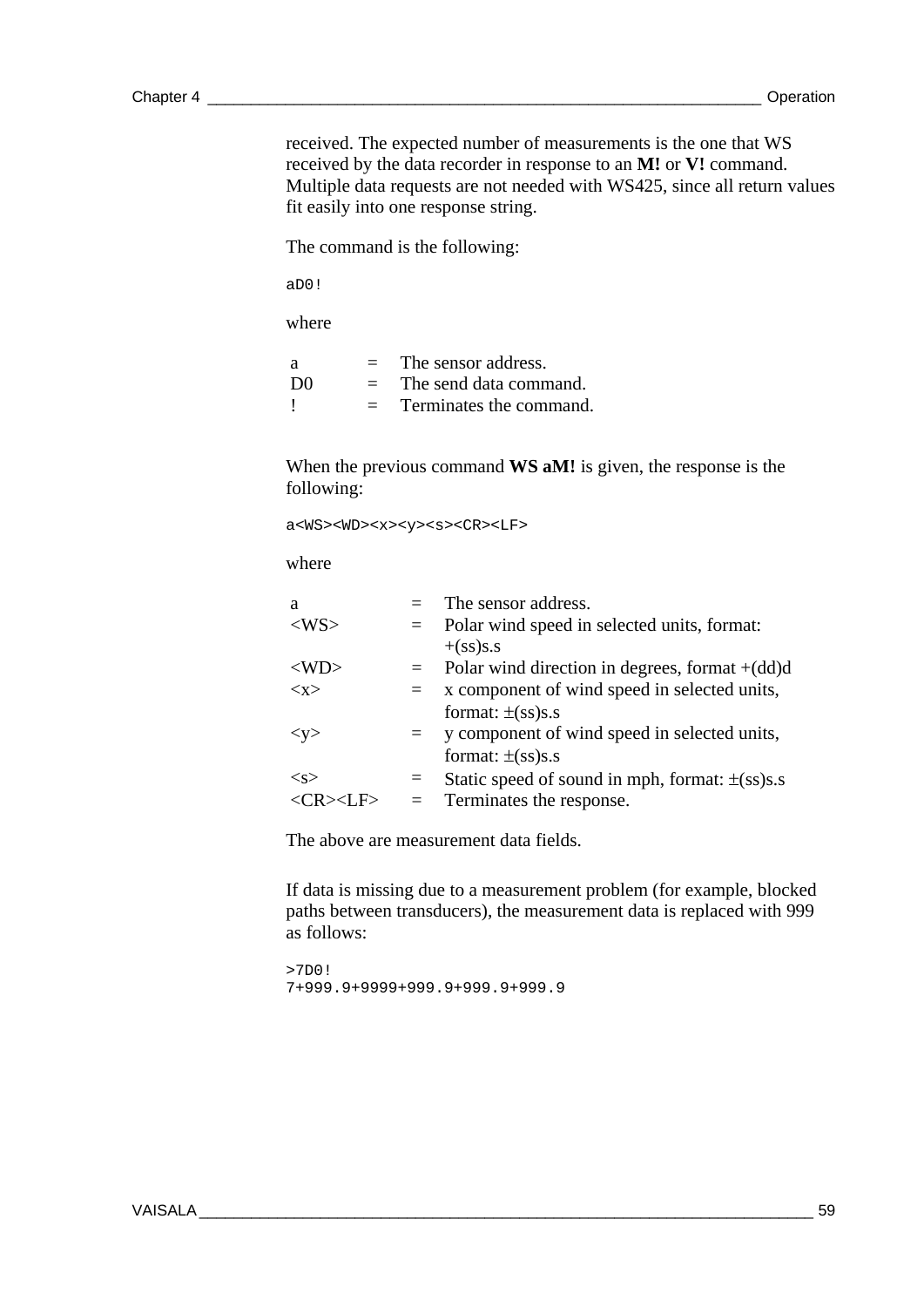When the previous command **WS aV!** is given, the response is the following:

```
a<watchdog><WS_unit><SDI-mode><spare><CR><LF>
```
where

| a                          |     | The sensor address.                                             |
|----------------------------|-----|-----------------------------------------------------------------|
| <watchdog></watchdog>      | $=$ | The number of times the watchdog has                            |
|                            |     | triggered. Ideally should be zero. Format: $+(c)c$              |
| $\langle WS\_unit \rangle$ | $=$ | Wind speed unit. The options are:                               |
|                            |     | $+0 = mph$                                                      |
|                            |     | $+1 = kt$                                                       |
|                            |     | $+2 = km/h$                                                     |
|                            |     | $+3 = m/s$                                                      |
|                            |     | $\langle$ SDI-mode> = Current submode setting. The options are: |
|                            |     | $+0$ = SDI-12 submode A                                         |
|                            |     | $+1 = SDI-12$ submode B                                         |
| $<$ spare $>$              | $=$ | 1 digit for factory use, format: $+c$                           |
| 2R > 1.5                   | $=$ | Terminates the response.                                        |

The above are verification data fields.

## **Continuous Measurements (aR0!)**

A sensor that is able to continuously monitor the phenomena to be measured, does not require a start measurement command (**M!**). The data can be read directly with the **R0!** command.

WS425 uses this command when the sensor is set to work in SDI-12 submode B. The command retrieves averaged wind data and gust wind data. The averaging time window is selectable between 3 and 3600 seconds.

The command is the following:

aR0!

| а  | $=$ The sensor address.                       |
|----|-----------------------------------------------|
| R0 | $=$ The send continuous measurements command. |
|    | $=$ Terminates the command.                   |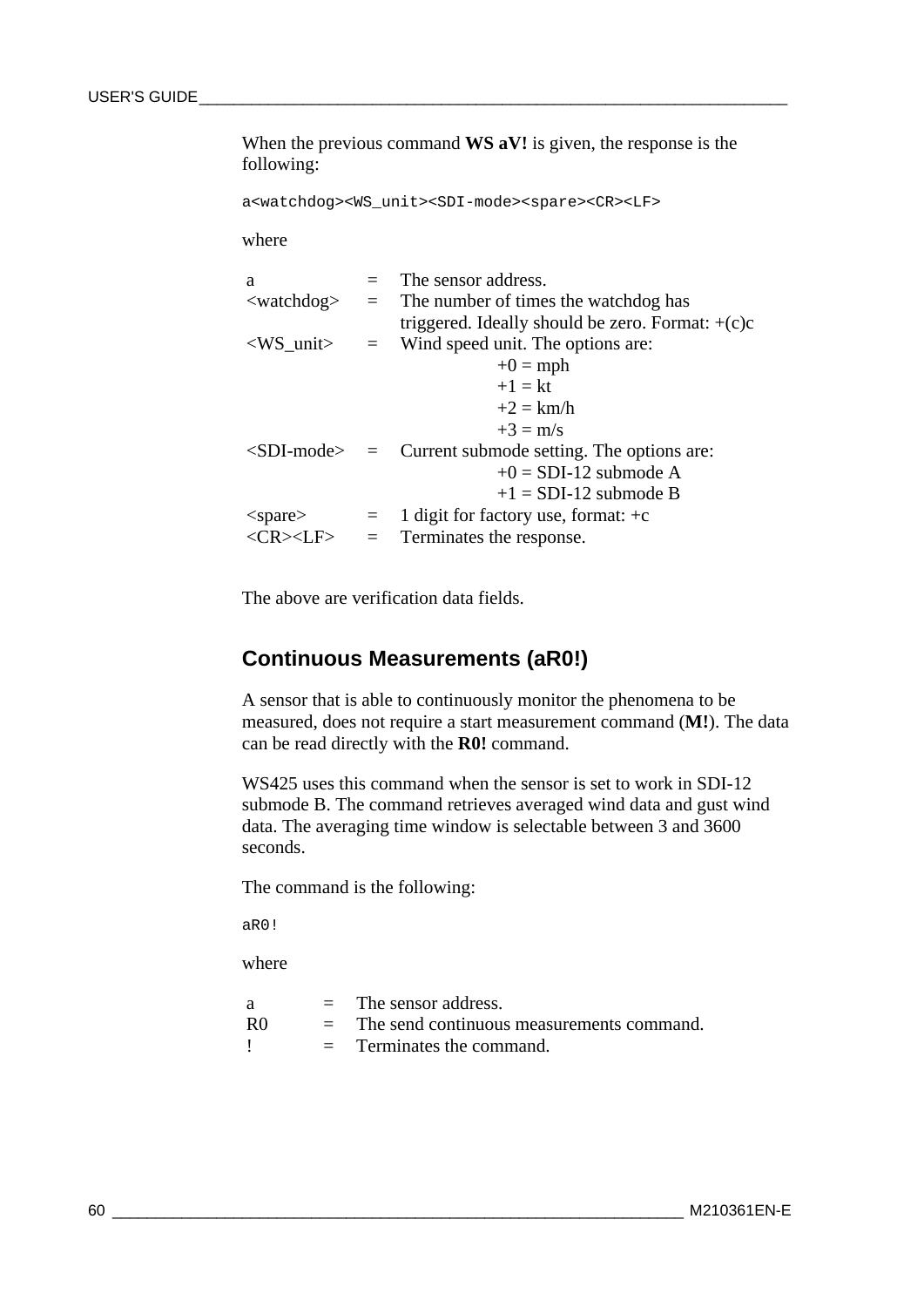The response is the following:

a<WS\_ave><WD\_ave><GS><GD><CR><LF>

where

| a                           | The sensor address.                                |
|-----------------------------|----------------------------------------------------|
| $<$ WS ave $>$              | Average wind speed over the past $yyyy'$ seconds   |
|                             | in currently active units. Format: $+(ss)s.s$      |
| $\langle$ WD ave $\rangle$  | Average wind direction over the past $yyy'$        |
|                             | seconds in degrees. Format $+(dd)d$                |
| $\langle GS \rangle$        | Gust wind speed; the highest $n^1$ measurement     |
|                             | running average during the past $yyyy1$ seconds,   |
|                             | in currently active units. Format: $+(ss)s.s$      |
| $\langle$ GD>               | Gust direction; $n^1$ second average over the same |
|                             | time period as the gust speed. Format: $+(dd)d$ .  |
| $\langle$ CR> $\langle$ LF> | Terminates the response.                           |
|                             |                                                    |

1) The parameters **yyyy** and **n** are issued to the sensor as a part of the "Place sensor in submode B (**aXQx;c.c;n;yyyy!**)" command. This command must be given to the sensor before **aR0!**. See the command description for **aXQ...!** for full description of the parameters.

## **Start Verification (aV!)**

This command tells the sensor to return a verification in response to a following **D0!** command. The WS425 verification data includes a watchdog count, sensor measurement unit settings and the current SDI mode setting.

The command is the following:

aV!

| а | $=$ $-$ | The sensor address.             |
|---|---------|---------------------------------|
| V | $=$ $-$ | The start verification command. |
|   | $=$     | Terminates the command.         |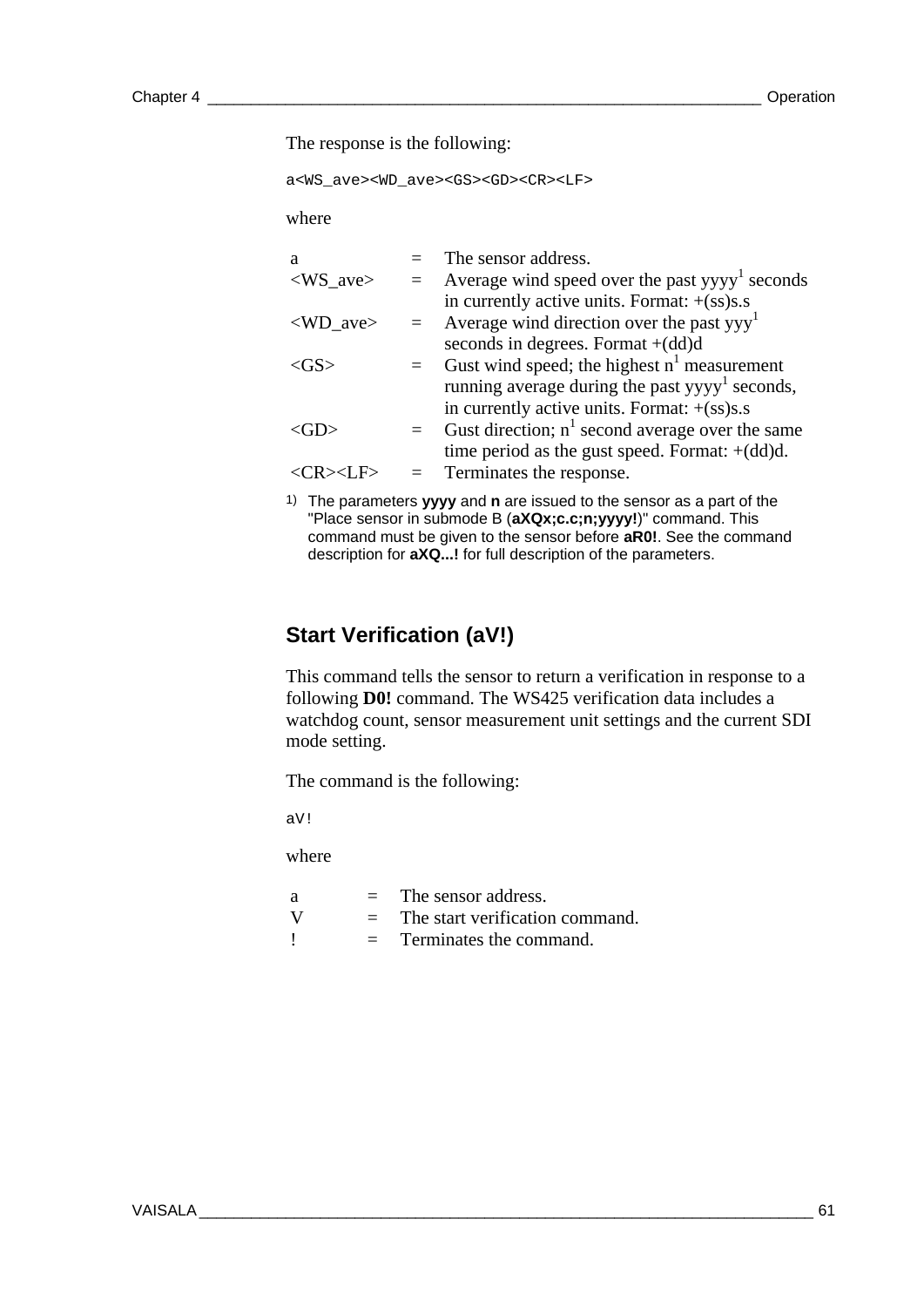The response is the following:

attn<CR><LF> where a  $=$  The sensor address. tt = The time in seconds the sensor needs until it has the verification data ready (01) n  $=$  The number of verification data fields that will be returned  $(4)$ .  $\langle CR \rangle \langle LF \rangle$  = Terminates the response.

# **Vaisala-specific SDI-12 Commands Supported by WS425**

## **Measurement Unit Change (aXUx!)**

This command sets the desired measurement unit for wind speed. The command is available in submode A only.

The command is the following:

aXUx! where a  $=$  The sensor address. XU = The change measurement unit command.  $x =$  Desired wind speed unit. The options are:  $0 =$ mph (default value)  $1 = kt$  $2 = km/h$  $3 = m/s$  $! \equiv$  Terminates the command.

The response is the following:

 $a+x < C$ R $> <$ LE $>$ 

| - 21                        | $=$ | The sensor address.             |
|-----------------------------|-----|---------------------------------|
| X                           |     | $=$ The new wind speed setting. |
| $\langle$ CR> $\langle$ LF> |     | $=$ Terminates the response.    |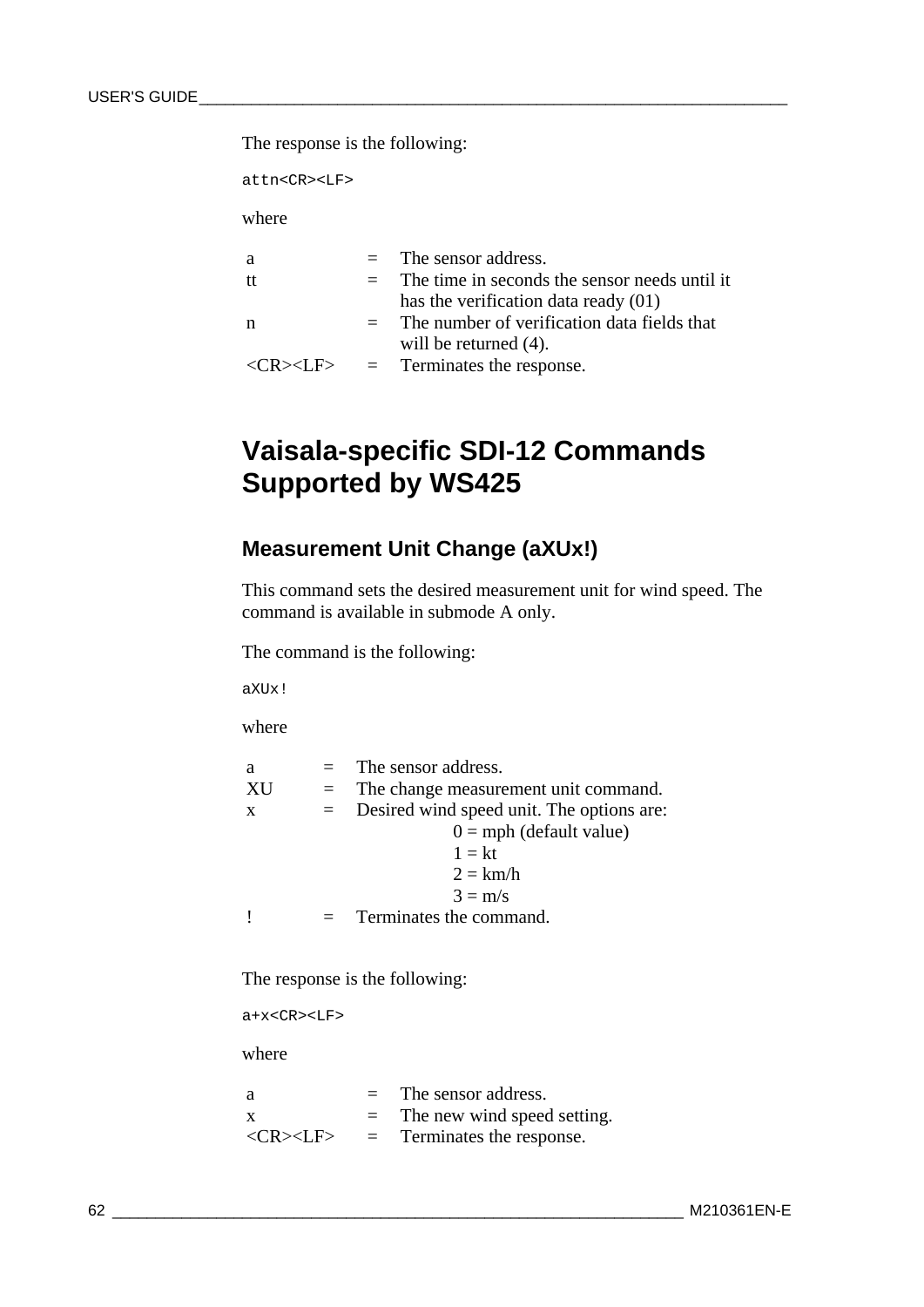## **Heater Control Command (aXHx!)**

This command switches the sensor heating into active or disabled state. In the active state, heating is still thermostatically controlled. The command works only for heated sensor models.

The command is the following:

aXHx!

where

| а  |     | $=$ The sensor address.     |
|----|-----|-----------------------------|
| XН |     | The heater control command. |
| X  |     | $=$ The options are:        |
|    |     | $0 =$ disable the heater    |
|    |     | $1$ = enable the heater     |
|    | $=$ | Terminates the command.     |

The response is the following:

```
a<CR><LF>
```
where

| - а                         | $=$ | The sensor address.             |
|-----------------------------|-----|---------------------------------|
| $\mathbf{x}$                |     | $=$ The new wind speed setting. |
| $\langle$ CR> $\langle$ LF> |     | $=$ Terminates the response.    |

## **Check Current Submode (aX?!)**

The command is the following:

aX?!

| a     | $=$ The sensor address.                |
|-------|----------------------------------------|
| $X$ ? | $=$ The check current submode command. |
|       | $=$ Terminates the command.            |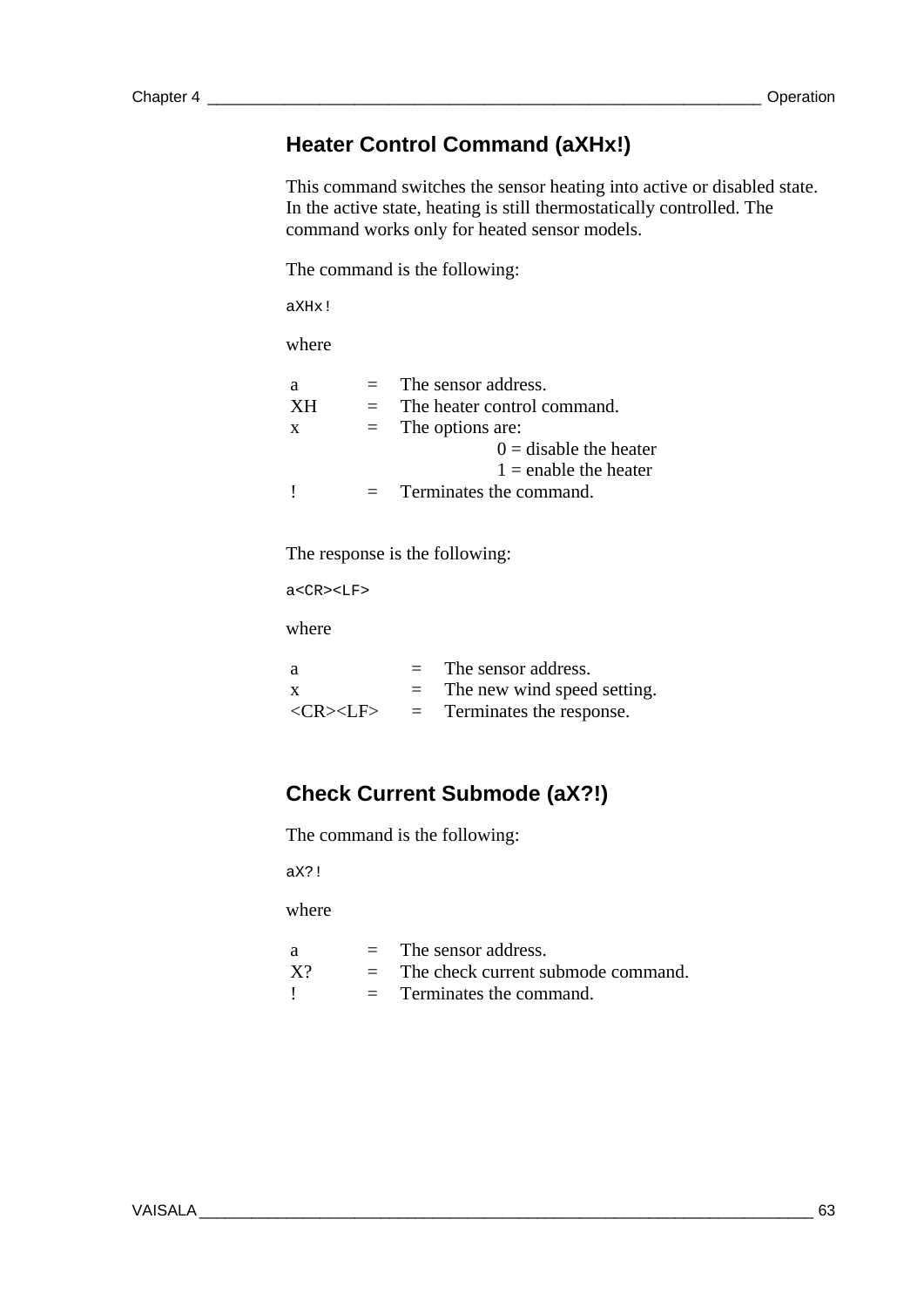The response is the following:

a+x<CR><LF> where a  $=$  The sensor address.  $x =$  The currently active submode. The options are:  $0 =$ submode A  $1 =$ submode B  $\langle CR \rangle \langle LF \rangle$  = Terminates the response.

## **Place Sensor in Submode B (aXQx;c.c;n;yyyy!)**

This command sets the sensor into submode B which enables calculation of averaged wind data and gust wind speed and direction.

The command is the following:

```
aXQx;c.c;n;yyyy!
```
where

| The sensor address.                        |
|--------------------------------------------|
| The place sensor in submode B command.     |
| The desired wind averaging method. The     |
| options are:                               |
| $0 =$ use scalar averaging                 |
| $1 =$ use vector averaging                 |
| The wind direction coasting threshold in   |
| the current wind speed units. The coasting |
| can only be used with scalar averaging.    |
| The number of samples that form the gust   |
| wind speed and direction value (1 Hz       |
| sampling). The valid range is 1 to 9.      |
| The length of averaging window [s]         |
| Terminates the command.                    |
|                                            |

The response is the following:

 $a < C$ R $> <$ L $F$  $>$ 

where

a  $=$  The sensor address.  $\langle CR \rangle \langle LF \rangle$  = Terminates the response.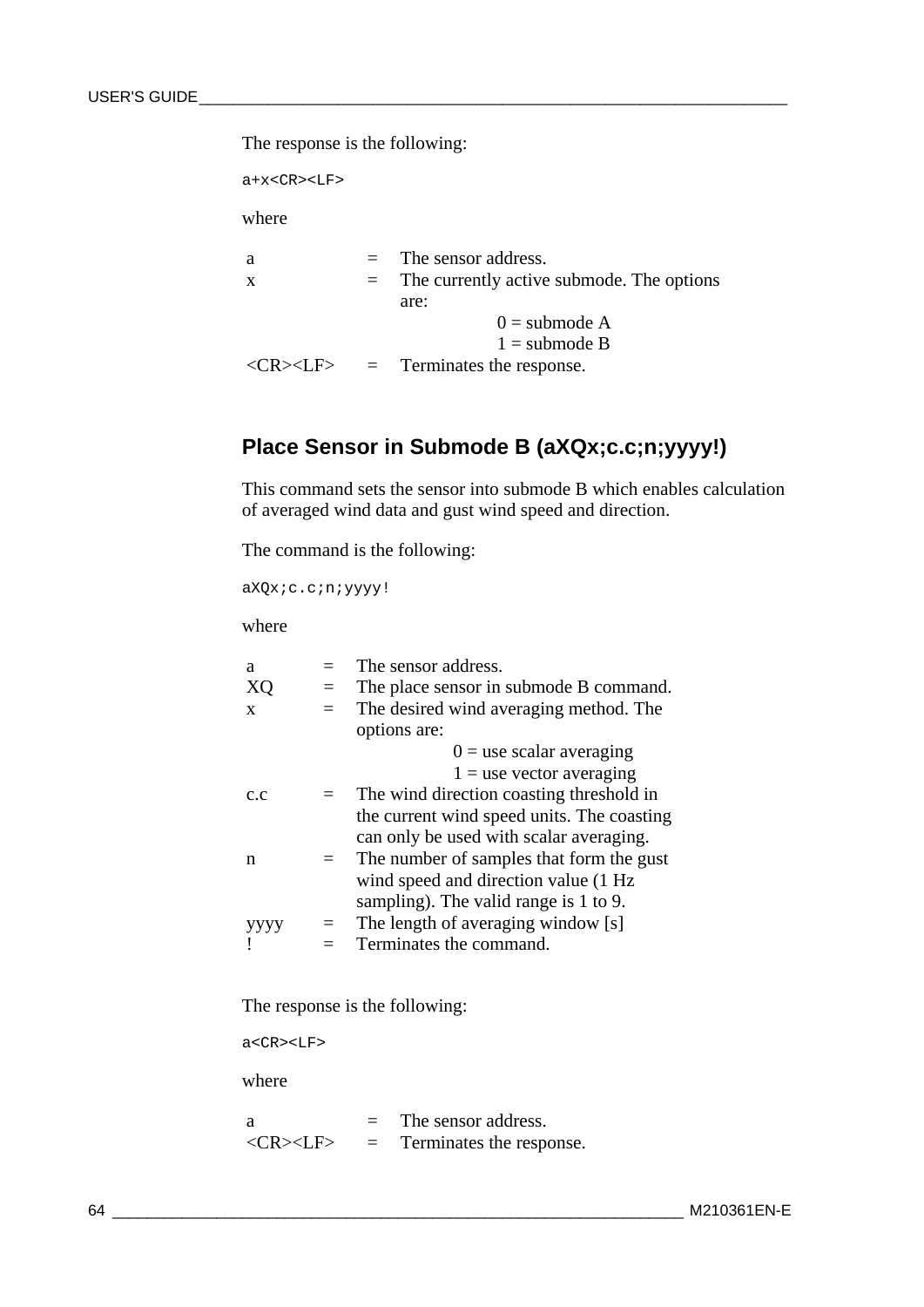## **Reset the Sensor to Submode A Command (aXS!)**

When the sensor is set to submode B in order to compute averaged wind data, the sensor will stay in mode B until a

2-hour time period has elapsed. This computation period can be aborted earlier by issuing the command **(XS!)**.

The command is the following:

```
aXS!
```
where

| а    | $=$ The sensor address.                    |
|------|--------------------------------------------|
| - XS | $=$ The reset sensor to submode A command. |
|      | $=$ Terminates the command.                |

The response is the following:

```
a<CR><LF>
```
where

| - а                         | $=$ | The sensor address.          |
|-----------------------------|-----|------------------------------|
| $\langle$ CR> $\langle$ LF> |     | $=$ Terminates the response. |

## **Check Current Measurement Unit (aX\*!)**

The command is the following:

aX\*!

| a     | $=$ The sensor address.                         |
|-------|-------------------------------------------------|
| $X^*$ | $=$ The check current measurement unit command. |
|       | $=$ Terminates the command.                     |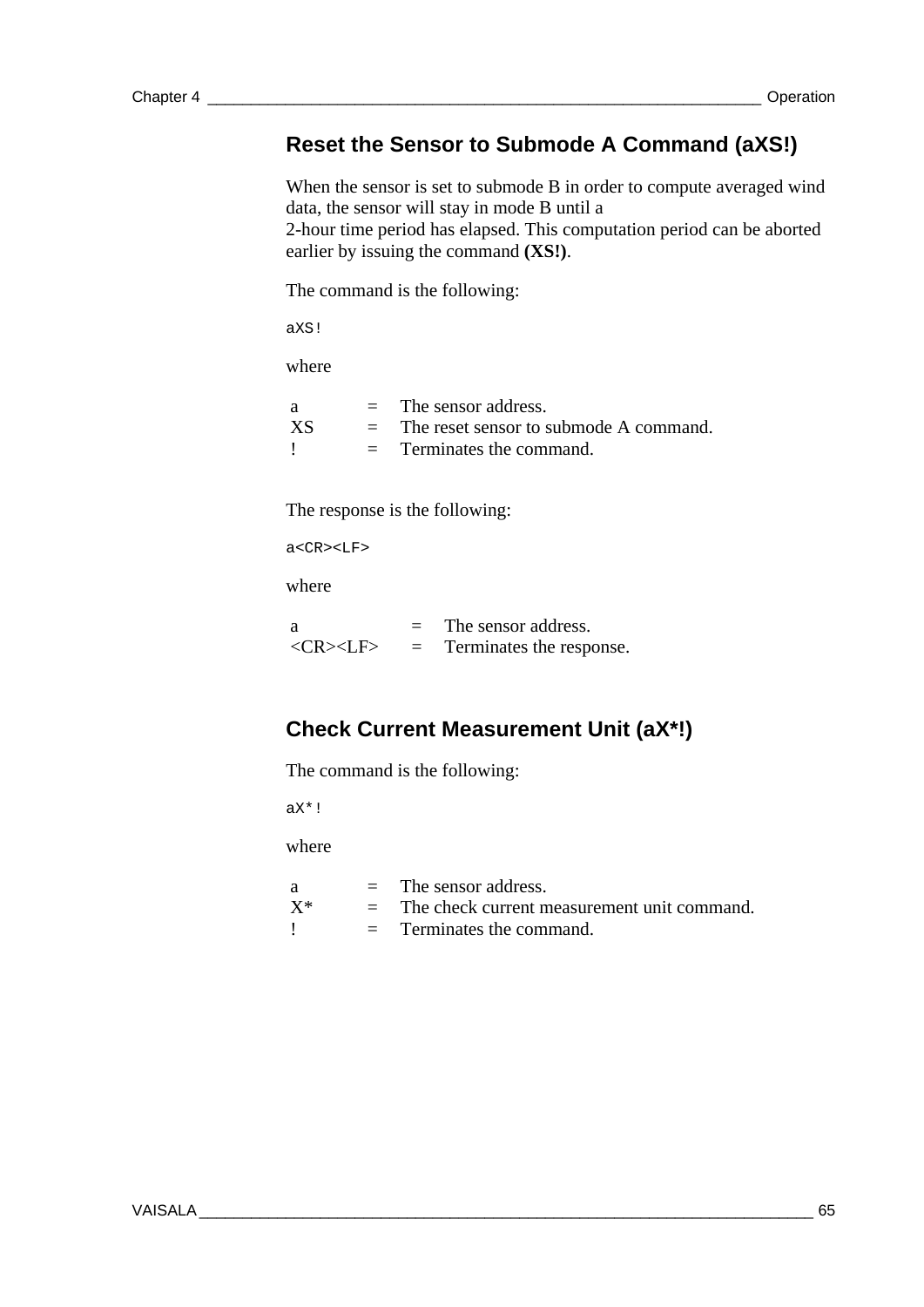The response is the following:

```
a+x<CR><LF> 
where 
a = The sensor address.
x = Currently active wind speed unit. The options
                   are: 
                              0 =mph
                               1 = kt2 = km/h3 = m/s\langle CR \rangle \langle LF \rangle = Terminates the response.
```
# **SDI-12 TIMING**

The [Figure 12](#page-66-0) on page [67](#page-66-0) shows a timing diagram for an SDI-12 command and its response. The tolerance for all SDI-12 timing is  $\pm 0.40$ milliseconds. The only exception to this is the time between the stop bit of one character and the start bit of the next character. The maximum time for this is 1.66 milliseconds, with no tolerance.

- A data recorder transmits a break by setting the data line to spacing for at least 12 milliseconds.
- The sensor will not recognize a break condition for a continuous spacing time of less than 6.5 milliseconds. The sensor will always recognize a break when the line is continuously spacing for more than 12 milliseconds.
- When receiving a break, a sensor must detect 8.33 milliseconds of marking on the data line before it looks for an address.
- A sensor must wake up from a low-power standby mode and be capable of detecting a start bit from a valid command within 100 milliseconds after detecting a break.
- After a data recorder transmits the last character of a command, it must relinquish control of the data line within 7.5 milliseconds following the end of the stop bit. (Tolerance: +0.40 milliseconds.)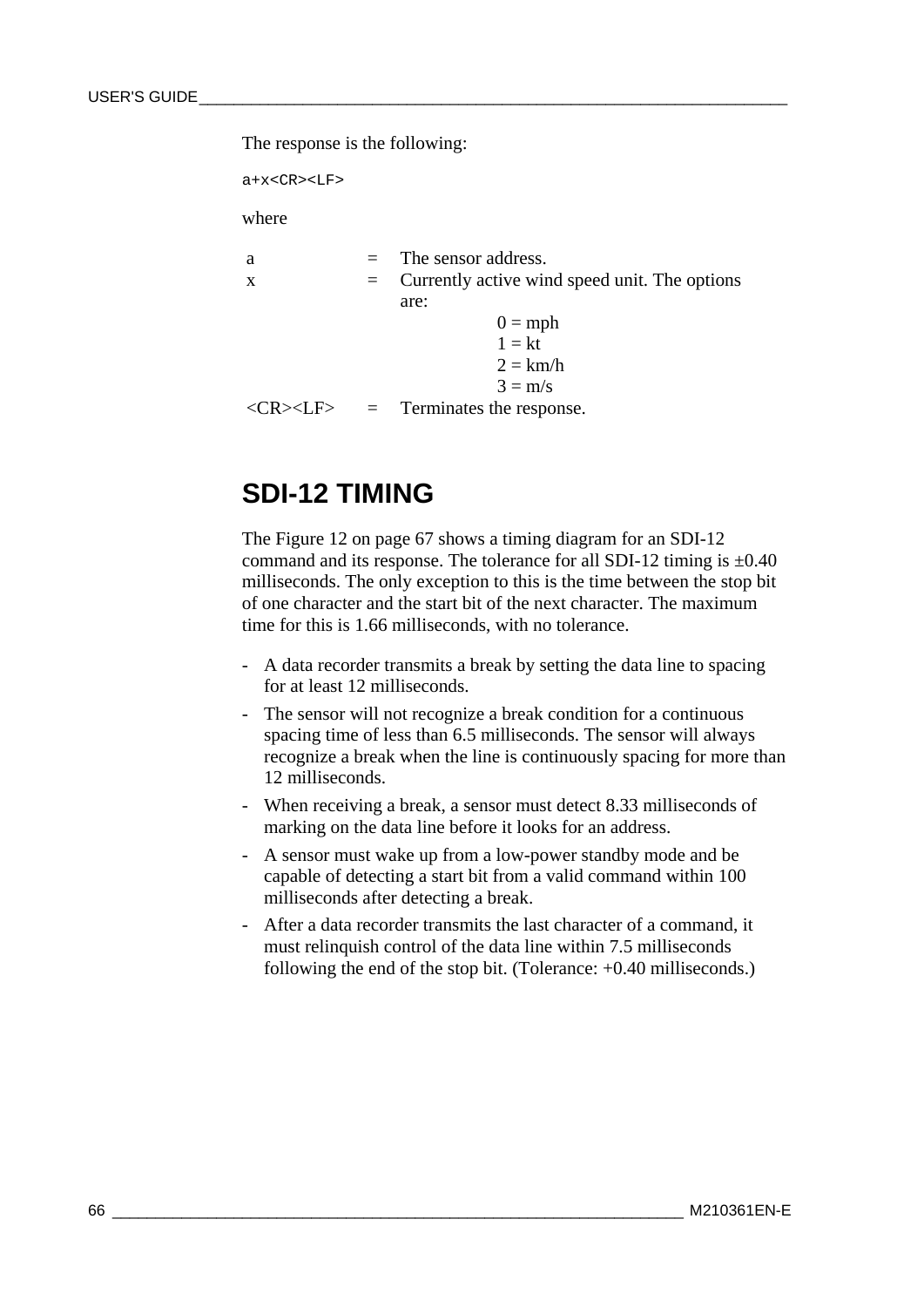

#### <span id="page-66-0"></span>**Figure 12 Timing Diagram**

- After receiving the break and the command, the addressed sensor sets the data line to marking at 8.33 milliseconds and then send the response. (Tolerance: -0.40 milliseconds.) The start bit of the first response byte must start within 15 milliseconds after the stop bit of the last byte of the command. (Tolerance: +0.40 milliseconds.)
- After a sensor transmits the last character of a response, it must relinquish control of the data line within 7.5 milliseconds. (Tolerance: +0.40 milliseconds.)
- No more than 1.66 milliseconds of marking are allowed between the end of the stop bit and the start bit (e.g., between characters) on any characters in the command or the response. (No tolerance.) This permits a response to an M command to be sent within a 380-millisecond window.
- Sensors must return to a low-power standby mode after receiving an invalid address or after detecting a marking state on the data line for 100 milliseconds. (Tolerance: +0.40 milliseconds.)
- When a recorder addresses a different sensor, or if the data line has been in the marking state for more than 87 milliseconds, the next command must be preceded by a break.

**NOTE** In addition to being a power consumption state, the low power standby mode is a protocol state and a break is required to leave that state.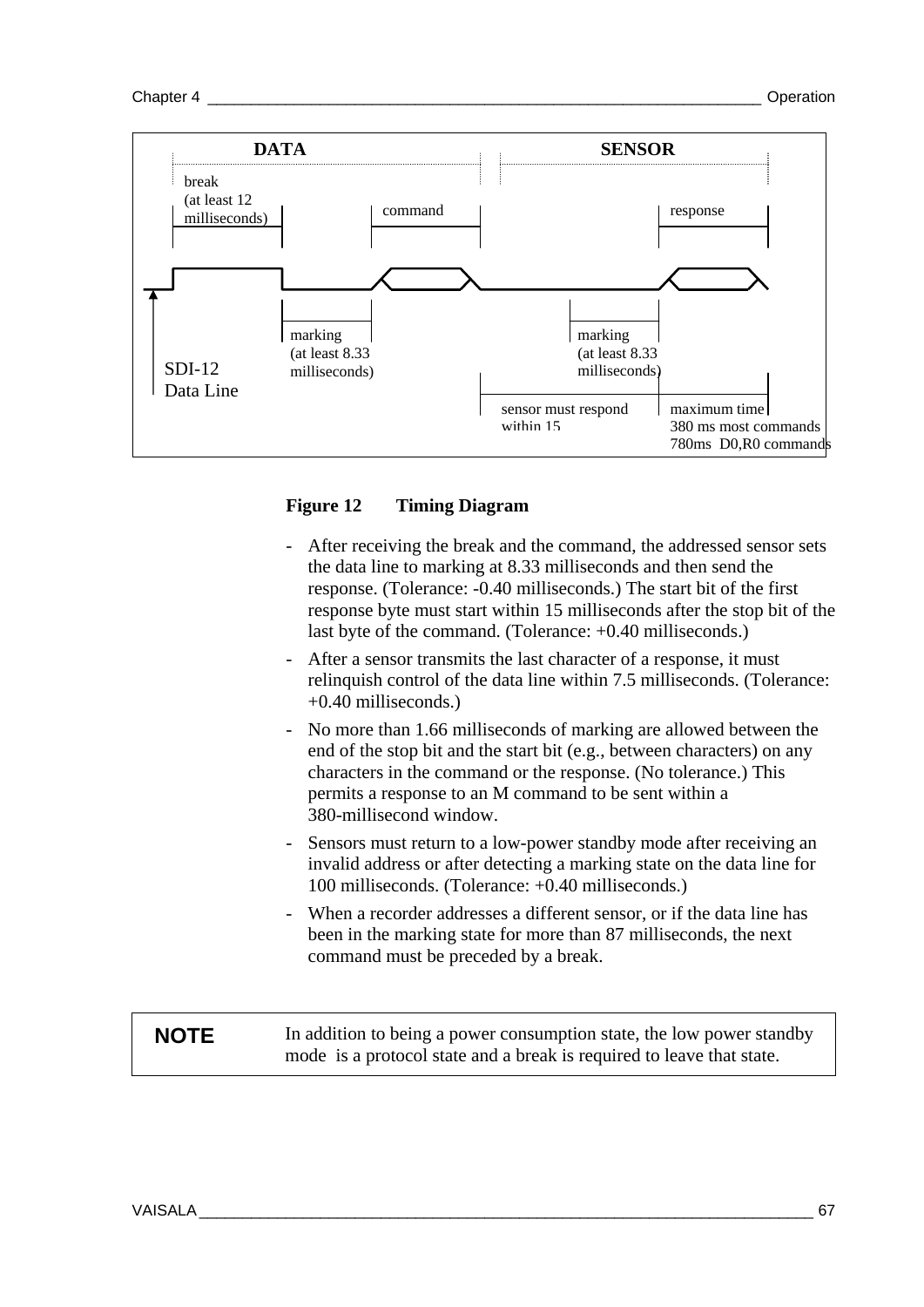This page intentionally left blank.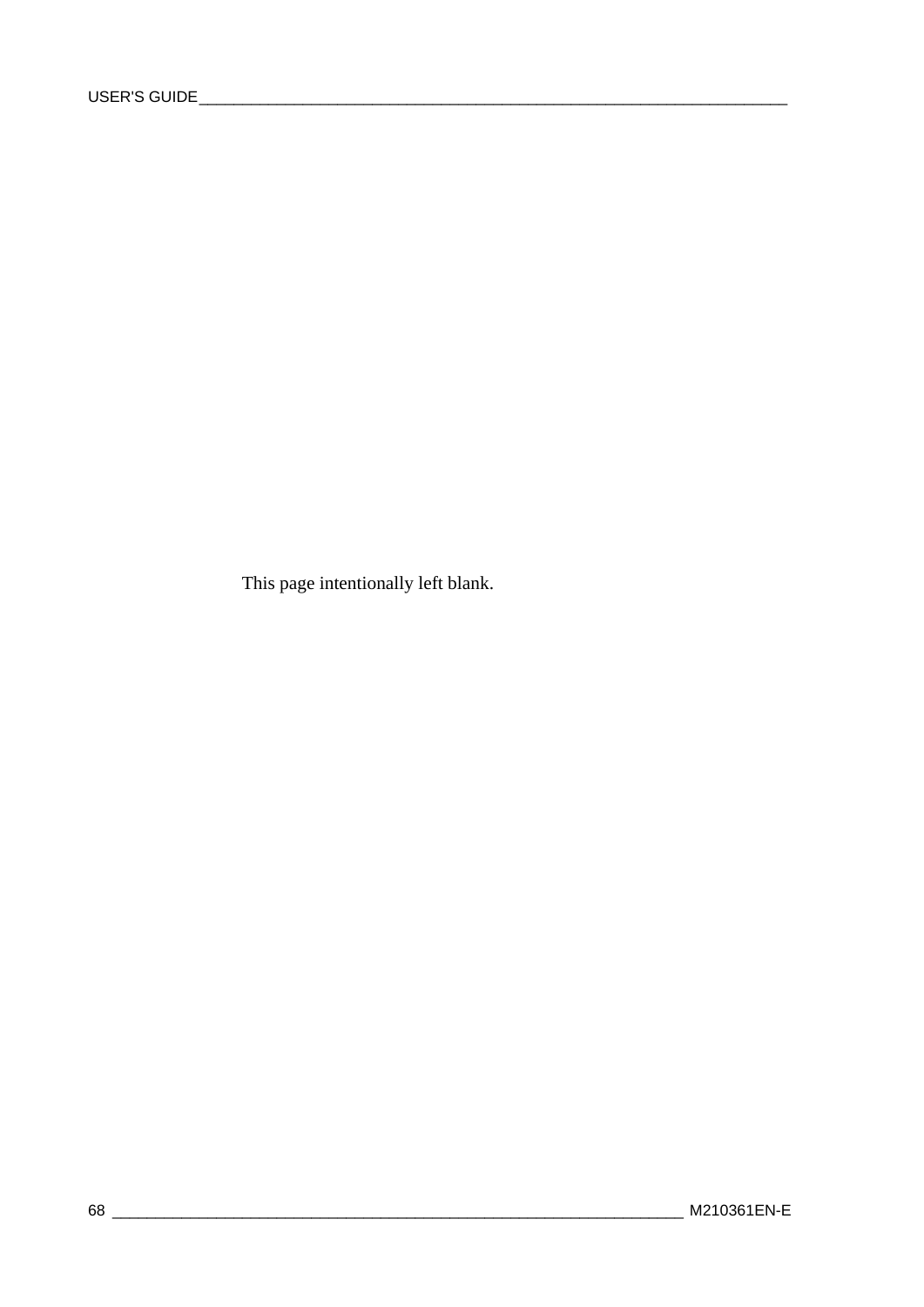# CHAPTER 5 **MAINTENANCE**

This chapter provides you with general maintenance information.

# **Visual Inspection of WS425 Ultrasonic Wind Sensor**

WS425 Ultrasonic Wind Sensor is a very reliable and rugged sensor. It has been wind tunnel tested to over 175 knots for mechanical integrity. However, the transducers are constructed of ceramic material and can be damaged by dropping or hitting the transducers. Likewise, applying enough force to bend the transducer arms will render the anemometer inoperative.

The wind sensor should be kept in its protective foam shipping container until the time for the installation on the wind mast or tower. The verifier should be placed over the sensor when the sensor is installed on the tower. This provides protection to the transducers and validates that the mechanical spacing of the transducers is within specifications.

Some cautions and inspection criteria are listed below:

- 1. Do not rotate the transducers. Rotating the transducers will destroy the array of the ultrasonic wind sensor. A soldering spot can be seen on each ceramic transducer. The soldering spots on the ceramic transducer must be oriented outside the array. For the correct alignment, see [Figure 13 on pag](#page-69-0)e 70. Do not rotate the transducer if the soldering spot is not in the correct location. Replace the wind sensor.
- 2. Do not pull the transducers. Pulling the transducers will destroy the array of the ultrasonic wind sensor. The black RTV sealant can be seen between the bottom of each transducer and the transducer mounting arm. The RTV sealant must be free of damage and it must provide a good seal between the transducer and the transducer mounting arm. If this seal is damaged, water may enter the wind sensor.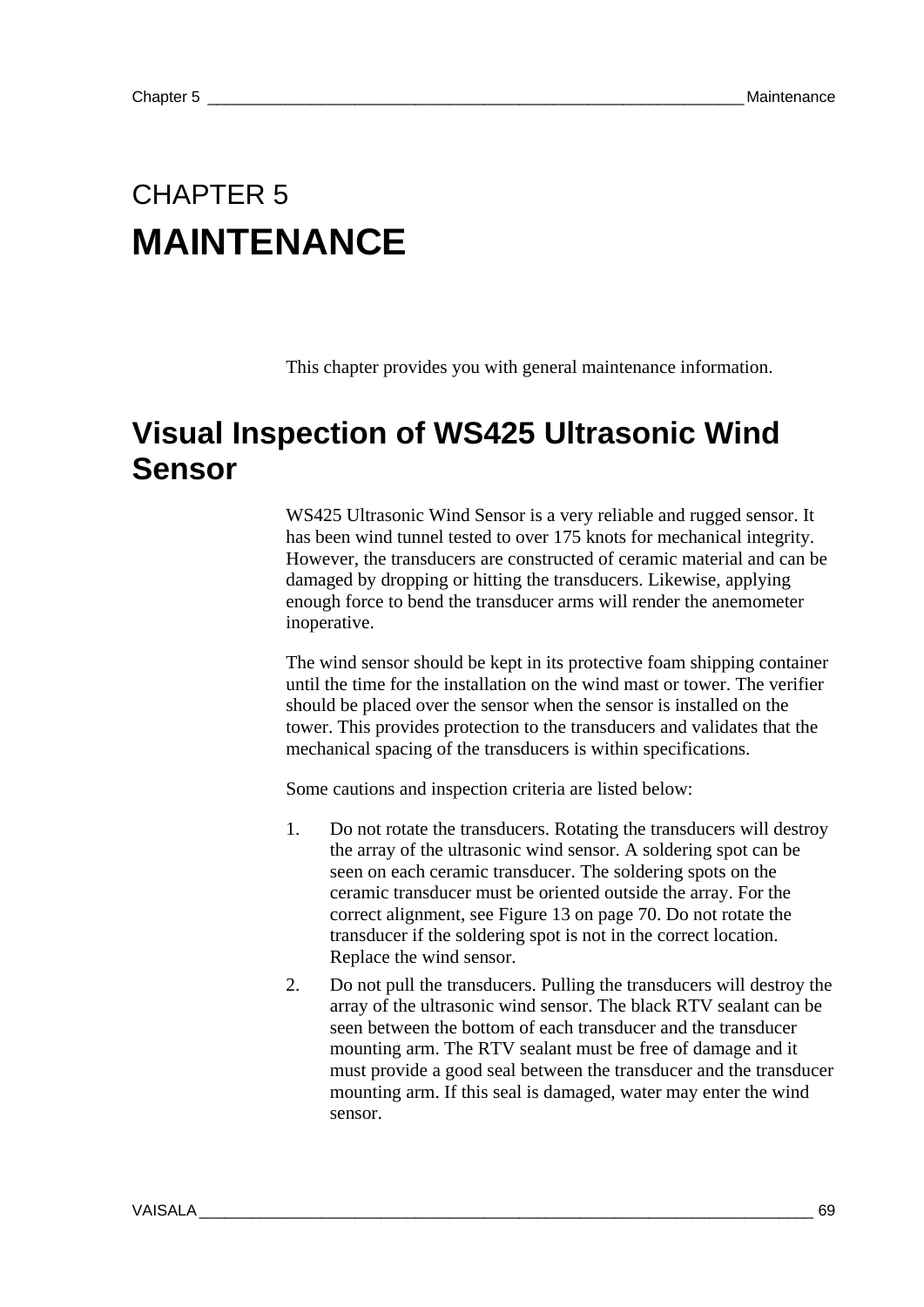- 3. Do not strike or bend the transducers. Striking or bending the transducers will destroy the array of the ultrasonic wind sensor. All the transducers should be parallel to each other. For the correct alignment, see [Figure 13 below](#page-69-0).
- 4. The verifier should slide over the transducers without excessive force. This validates that the mechanical spacing of the transducers is within specifications.
- 5. Do not scrape or touch the transducers with sharp objects. Cutting the silicon rubber sleeve on the transducer affects the acoustical matching layer of the transducer and destroys the array of the ultrasonic wind sensor. The silicon rubber transducer sleeve must not be damaged.

<span id="page-69-0"></span>

**Figure 13 Solder Spot and Sensor Handling**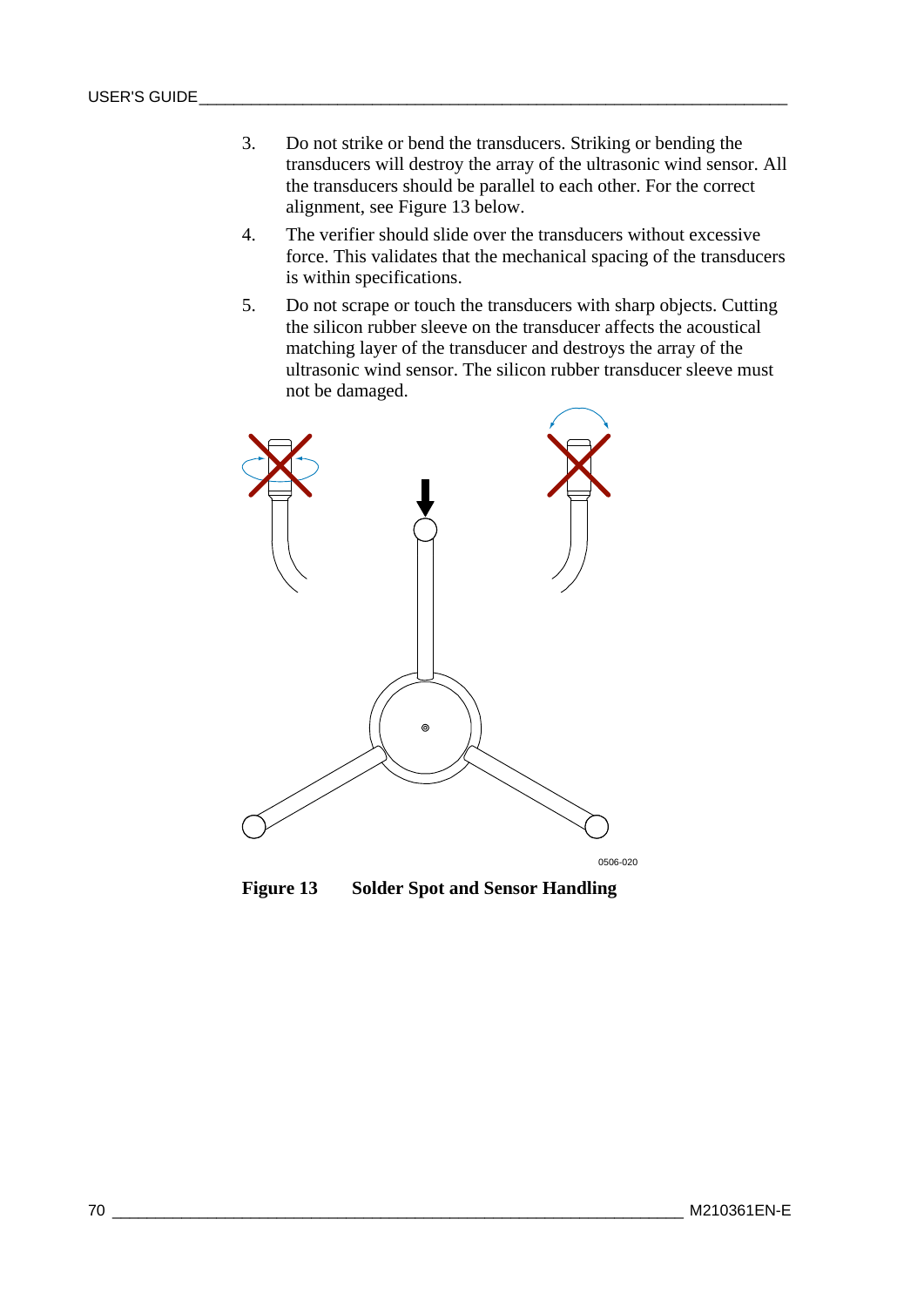# <span id="page-70-0"></span>**Periodic Testing**

Section [Measuring Principle](#page-14-0) on page [15](#page-14-0) explains that the sensor measures how long it takes for an ultrasonic signal to travel from transmitter to receiver. Therefore, the accuracy of the sensor depends on the accuracy of two factors:

- The distance between the ultrasonic transmitter and receiver. This requires a measurement of the transducer arm trueness.
- The time-of-flight measurement circuit, which uses a crystal oscillator for its time reference.

**NOTE** The crystal oscillator is used by the communications circuit for the bit rate generator. If you use the serial communication modes and the oscillator loses accuracy, the sensor stops communicating. Thus, the sensor cannot send erroneous values produced by faulty timing.

> Perform periodic testing to detect slow deterioration of the sensor before it significantly affects accuracy. Perform the test either in the field or in a laboratory. The periodic test uses the verifier, which is a small echo-free chamber . The verifier is shown in [Figure 14 on pag](#page-71-0)e 72.

The test consists of the following steps:

- 1. Slip the verifier over the three transducers (see [Figure 14 on pag](#page-71-0)e 72).
- 2. In outdoor conditions, secure the zero wind flow by covering the sensor and verifier.
- 3. The sensor must read less than 0.5 miles per hour (0.22 m/s) with the verifier in place.

**NOTE** Some random data samples may be lost during the zero verifier test. This, however, does not indicate that the sensor is faulty.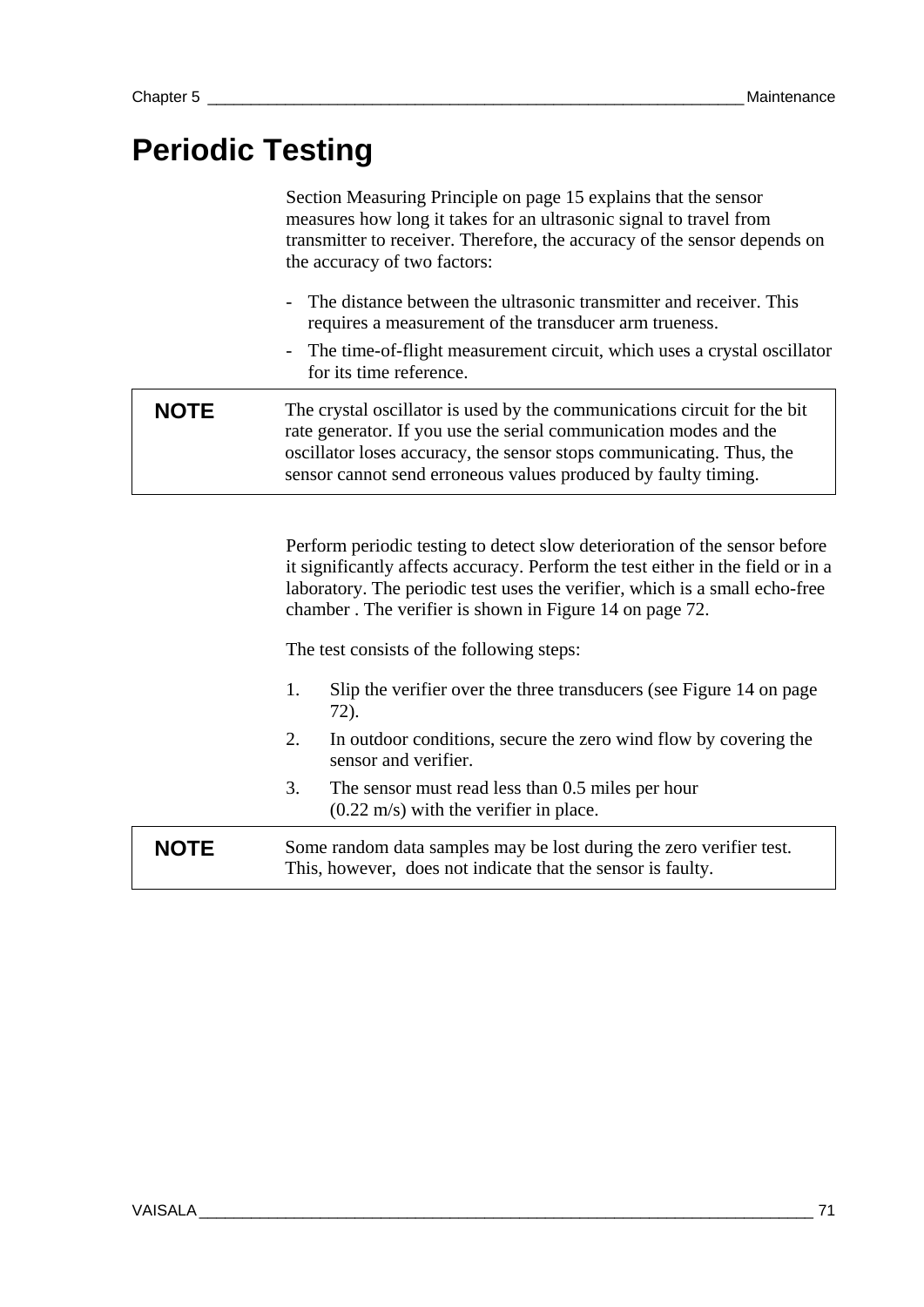

0003-016

<span id="page-71-0"></span>Figure 14 Verifier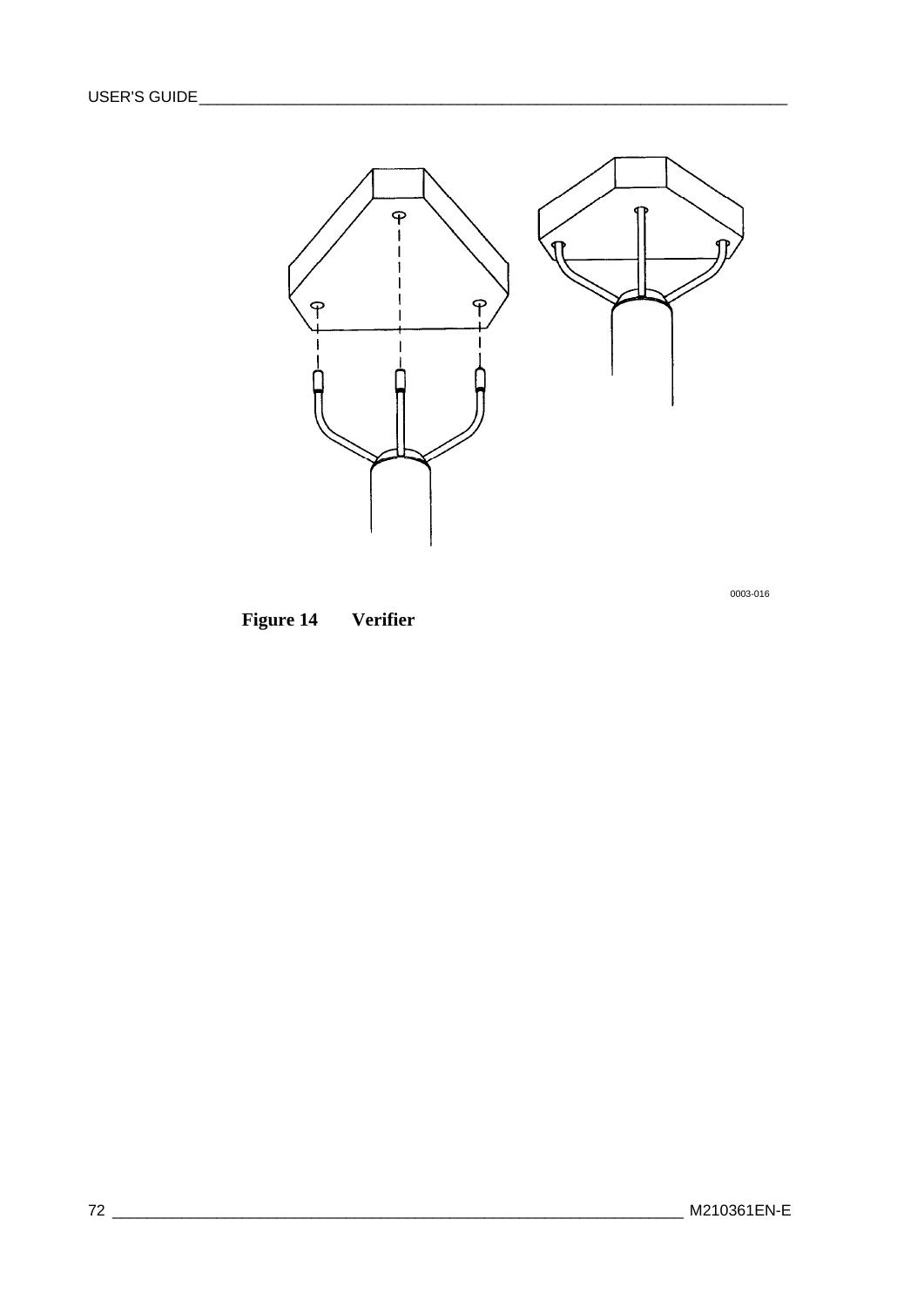# CHAPTER 6 **TROUBLESHOOTING**

This chapter provides you information on common problems.

### **Common Problems**

### **Frequently Asked Questions (FAQ)**

 $Q = Question$ 

 $A=$  Answer

Q:

I am looking for mounting options/products for the WS425 Ultrasonic Wind Sensor. Preferably, a tripod mount. If none is available, are there CAD files so we can design a tripod to fit this sensor?

#### $A$ :

A drawing of an optional sensor adapter is included in [Chapter 3](#page-20-0) section [Installation Procedure on pa](#page-20-1)ge 21. This adapter fits onto an 1" IPS standard pipe. Following the dimensions of the adapter, you may prefer to design your own sensor mounting. See also a dimensional drawing of the sensor in [Appendix A](#page-80-0) on page [81](#page-80-0). Please make sure that no obstacles are near the sensor, especially at the level of the ultrasonic transducers.

#### $Q:$

We intend to install a WS425 to a radio link tower. Is the sensor sensitive to RF frequencies generated by GSM link antennas ?

#### $A$ :

A radio link tower is an extremely demanding RF environment for any measurement device. The WS425 sensor has undergone electromagnetic compatibility tests in two different laboratories and is compliant with requirements of MIL-STD-461B and EN 61000-4-3. The tested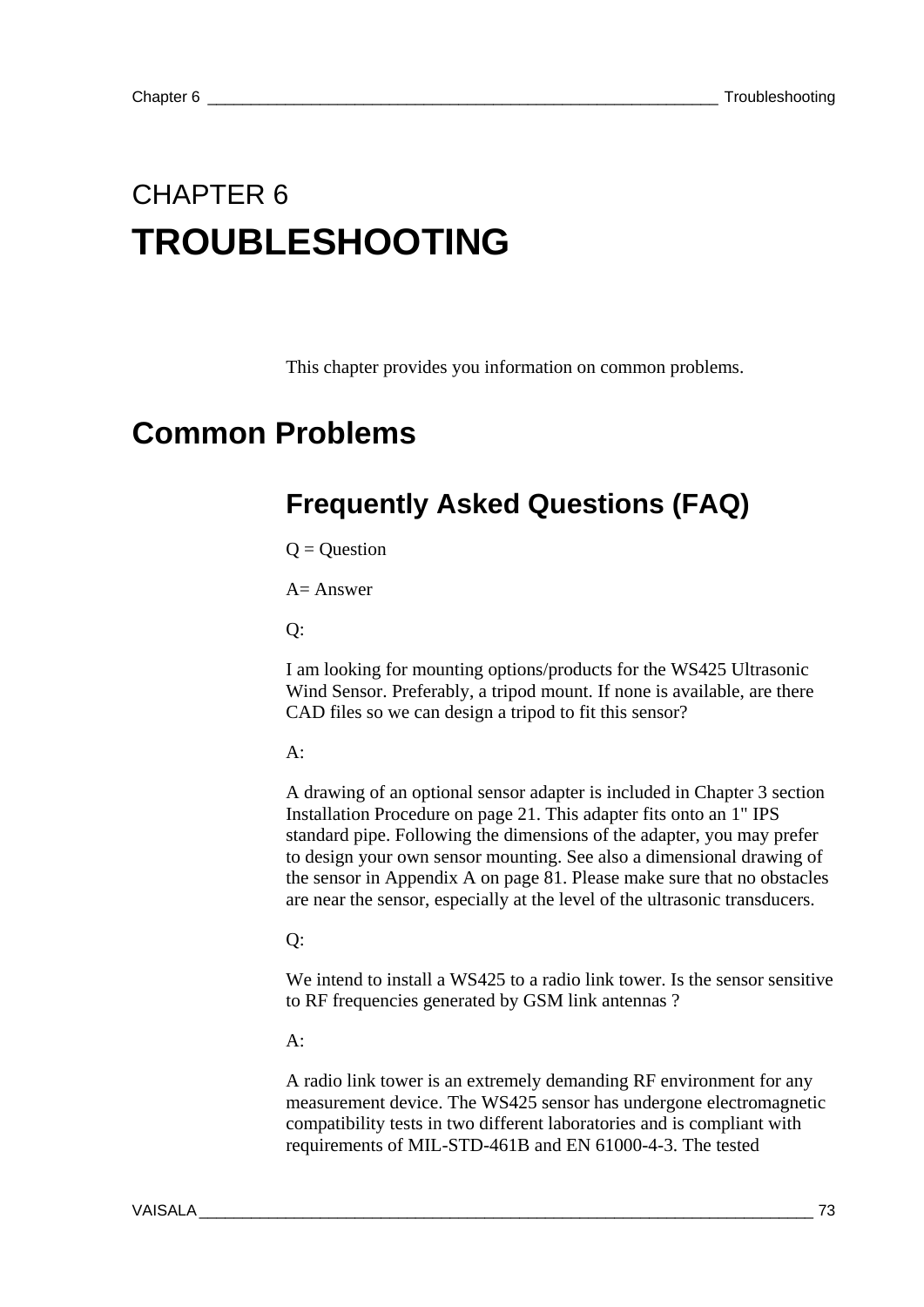frequency range spanned from 10 kHz to 10 GHz. The tested sensors were only disturbed by frequencies occurring at the band from 95kHz to 107kHz, which is the range that the sensor uses for the ultrasonic measurement. Radio communication devices do not operate at this band.

Despite the heavy testing, the GSM link equipment may cause interference to an ultrasonic sensor due to extremely high electromagnetic field levels around the transmission antenna. In this type of installation, a small displacement of the sensor may completely remove an interference problem that occurs at a certain point of the mast. Trial and error is really the only way of finding out whether RF disturbance will be an issue.

### Q:

I have tried out my WS425. When I turn the power on the sensor is not sending any data. I used an RS-232 checker but the Tx line is not active (no data is coming to my PC).

### $A$ :

By default, the sensor is set to a command-response mode (polling mode). This means that the sensor is waiting for a data request command from the data logger. If you want the sensor to automatically send data through the serial line, you need to open a maintenance connection to your WS425 sensor and configure parameter number 5, Output Interval, to have a non-zero value. In order to open a maintenance connection, see the attached procedure on the next page.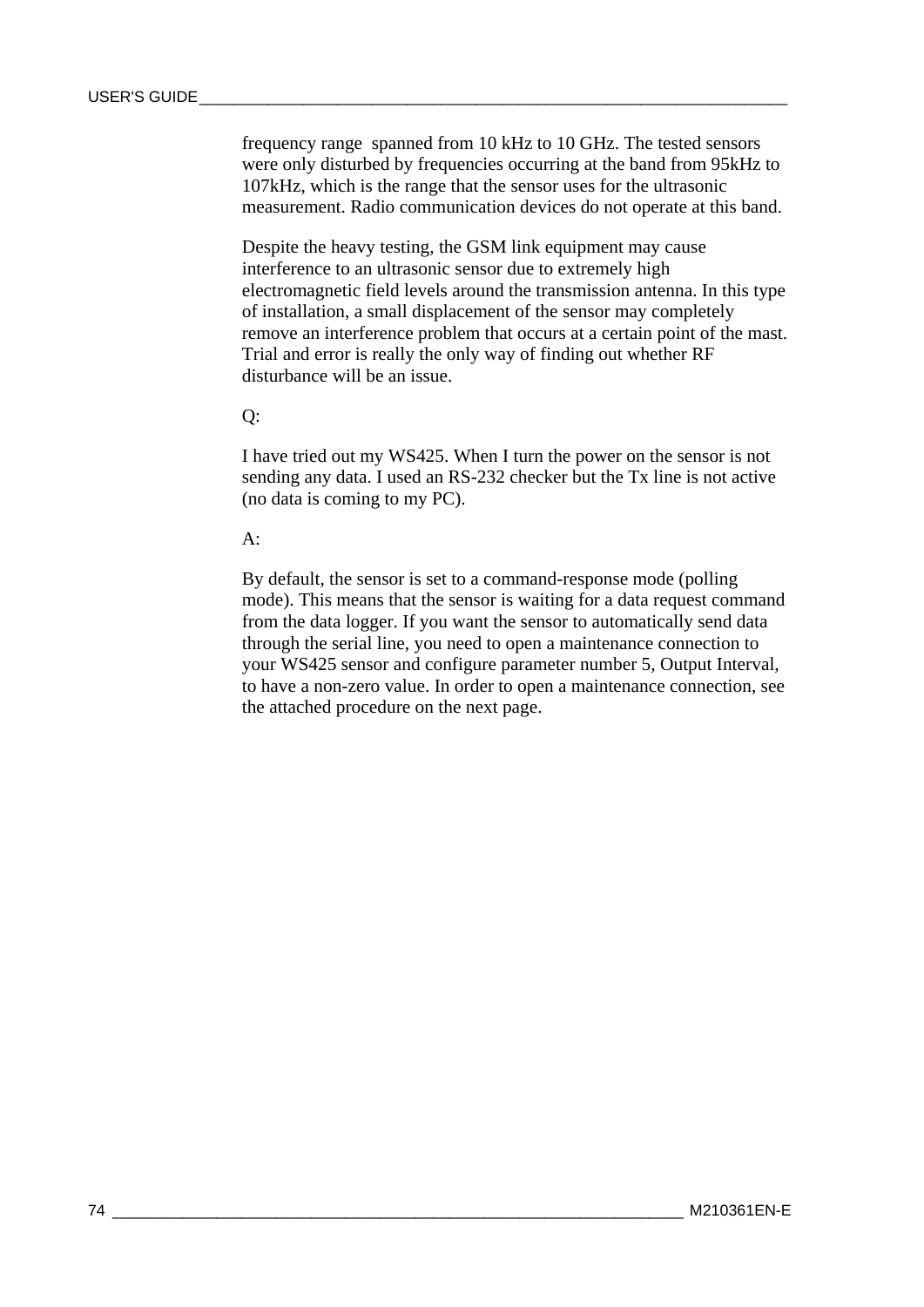### **Instructions for Opening a Serial Terminal Connection to WS425**

1. Connect an RS-232 cable between your terminal computer, power supply and your sensor. If you are using a Vaisala RS-232 cable with code ZZ45203, the cable colors are the following:

Connections to power supply:

| Black (WS425 pin 1)<br>Brown (WS425 pin 11) | Ground<br>$+12$ VDC                      |
|---------------------------------------------|------------------------------------------|
| Connections to terminal PC:                 |                                          |
| $Red$ (WS425 pin 9)                         | RxD (PC 9-pin serial<br>port, pin n:o 2) |
| Blu (WS425 pin $10$ )                       | TxD (PC 9-pin serial<br>port, pin n:o 3) |
| Yellow (WS425 pin 8)                        | GND (PC 9-pin serial<br>port, pin n:o 5) |

- 2. Open the Windows HyperTerminal program. From HyperTerminal, select **File** - **Properties** and click **Configure**. Set communication parameters 9600,8,N,1 and **Flow Control** as None.
- 3. From HyperTerminal, select **View Font**. Set **Font** as Terminal.
- 4. Select **Call Disconnect**. Then select **Call Connect**.
- 5. Switch the sensor power supply on and off. Make sure that the sensor is completely powered down before reconnecting the power supply (Many power supplies store energy and need time to be discharged completely). During the first 5 seconds after the sensor starts up, the serial line settings will remain as 9600, 8, N, 1. After this, the programmed communication parameters will become effective.

You have 5 seconds time to type: open<Enter>

Make sure that the sensor is already on when you type the first letter. If you do not succeed, try several times and check your connections.

6. After a successful **OPEN** command, the sensor should display a configuration menu. You can now adjust the settings.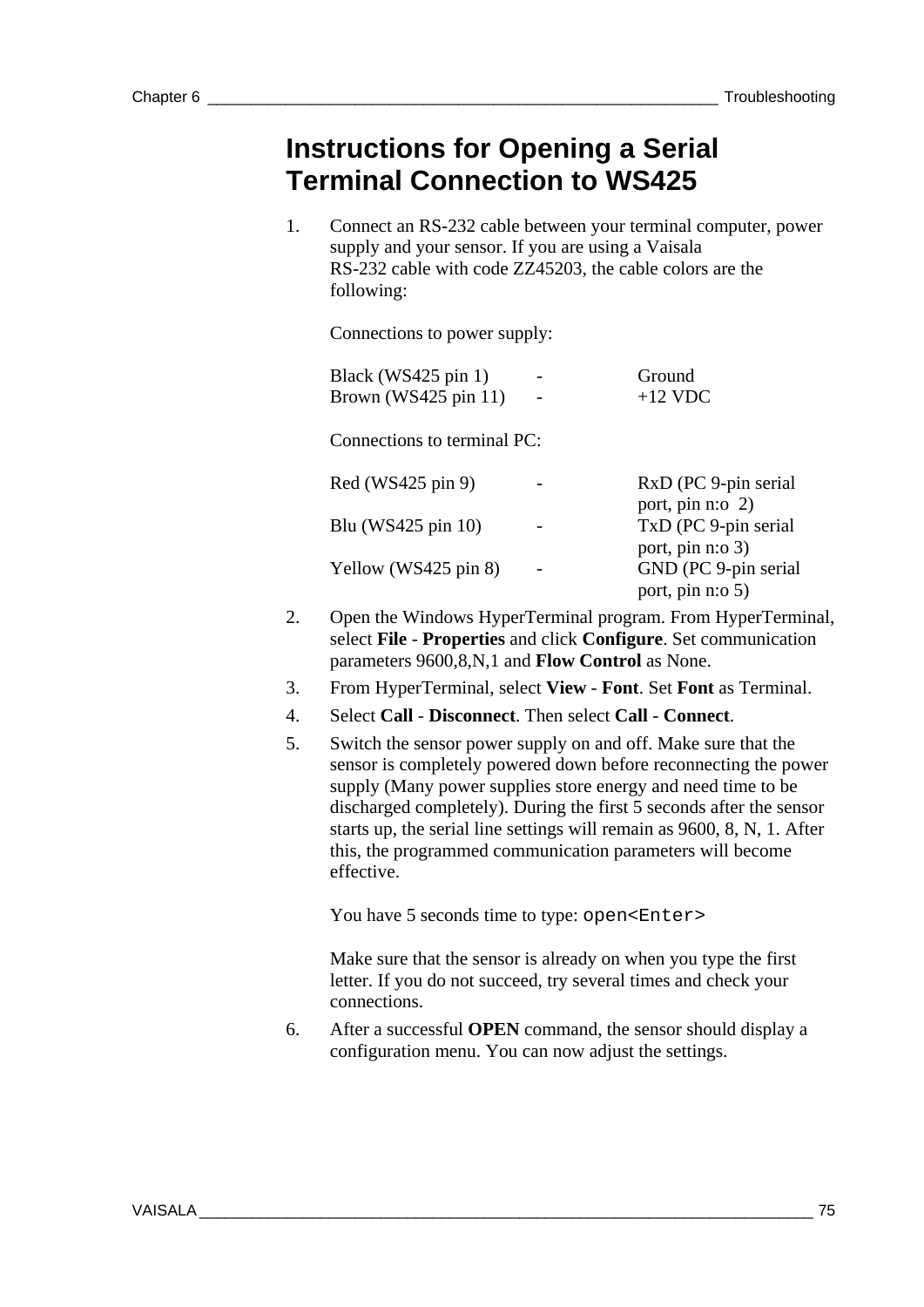### **Technical Support**

For technical questions, contact the Vaisala technical support:

| E-mail       | helpdesk@vaisala.com |
|--------------|----------------------|
| Phone (int.) | +358 9 8949 2789     |
| Fax          | $+358989492790$      |

### **Return Instructions**

If the product needs repair, please follow the instructions below to speed up the process and avoid extra costs.

- 1. Read the warranty information.
- 2. Write a Problem Report with the name and contact information of a technically competent person who can provide further information on the problem.
- 3. On the Problem Report, please explain:
	- What failed (what worked / did not work)?
	- Where did it fail (location and environment)?
	- When did it fail (date, immediately / after a while / periodically / randomly)?
	- How many failed (only one defect / other same or similar defects / several failures in one unit)?
	- What was connected to the product and to which connectors?
	- Input power source type, voltage and list of other items (lighting, heaters, motors etc.) that were connected to the same power output.
	- What was done when the failure was noticed?
- 4. Include a detailed return address with your preferred shipping method on the Problem Report.
- 5. Pack the sensor into the original shipping container. The sensor warranty will be void if another packing method is used.
- 6. Send the box to the nearest Vaisala Service depot, see [Vaisala](#page-76-0)  [Service Centers on pa](#page-76-0)ge 77.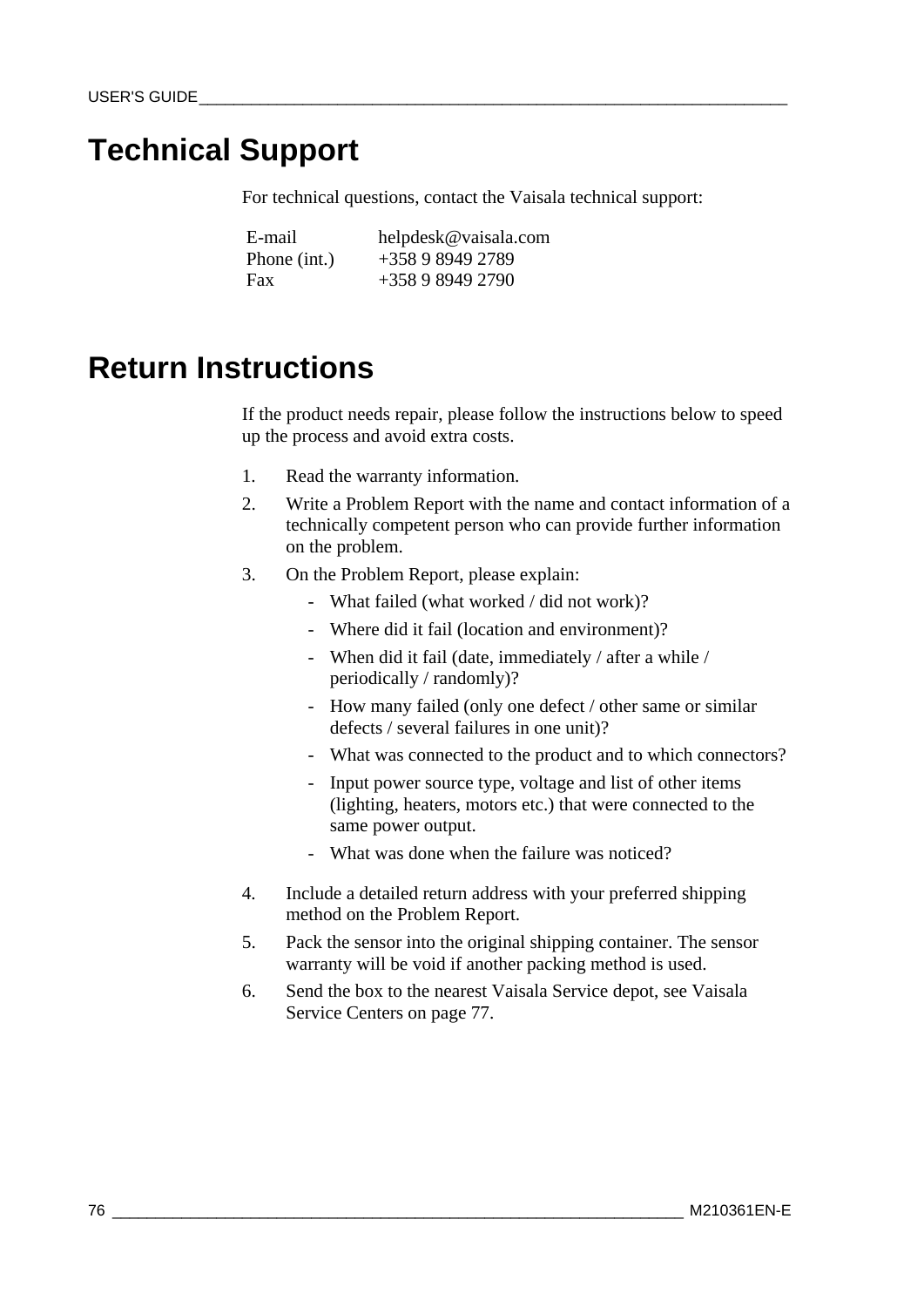### <span id="page-76-0"></span>**Vaisala Service Centers**

### **NORTH AMERICAN SERVICE CENTER**

Vaisala Inc., 10-D Gill Street, Woburn, MA 01801-1068, USA. Phone: +1 781 933 4500, Fax: +1 781 933 8029 E-mail: us-customersupport@vaisala.com

#### **EUROPEAN SERVICE CENTER**

Vaisala Instruments Service, Vanha Nurmijärventie 21 FIN-01670 Vantaa, FINLAND. Phone: +358 9 8949 2658, Fax: +358 9 8949 2295

E-mail: instruments.service@vaisala.com

#### **TOKYO SERVICE CENTER**

Vaisala KK, 42 Kagurazaka 6-Chome, Shinjuku-Ku, Tokyo 162-0825, JAPAN. Phone: +81 3 3266 9617, Fax: +81 3 3266 9655 E-mail: aftersales.asia@vaisala.com

### **BELIING SERVICE CENTER**

Vaisala China Ltd., Floor 2 EAS Building, No. 21 Xiao Yun Road, Dongsanhuan Beilu, Chaoyang District, Beijing, P.R. CHINA 100027. Phone: +86 10 8526 1199, Fax: +86 10 8526 1155 Contact person: Recho Li

### www.vaisala.com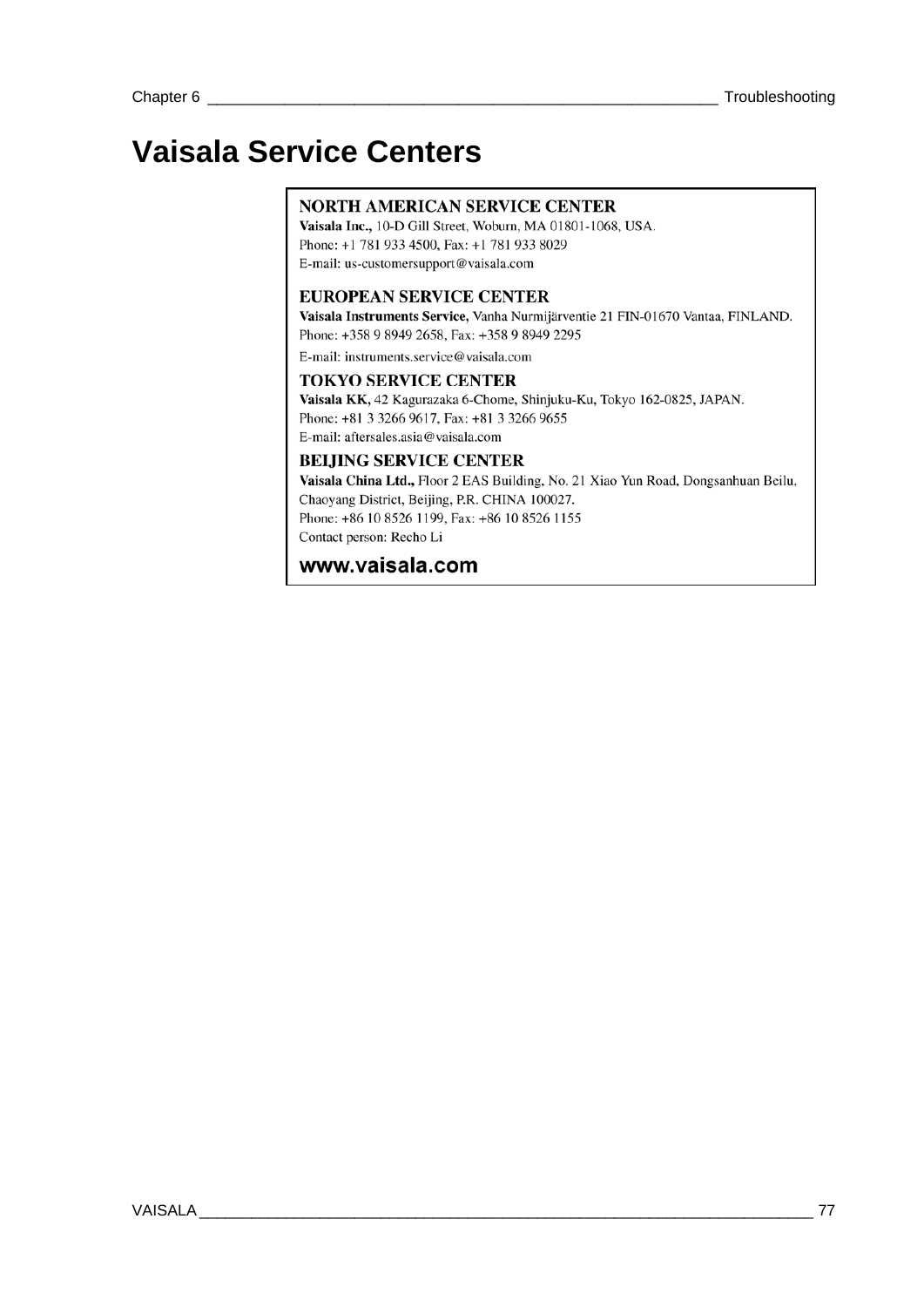This page intentionally left blank.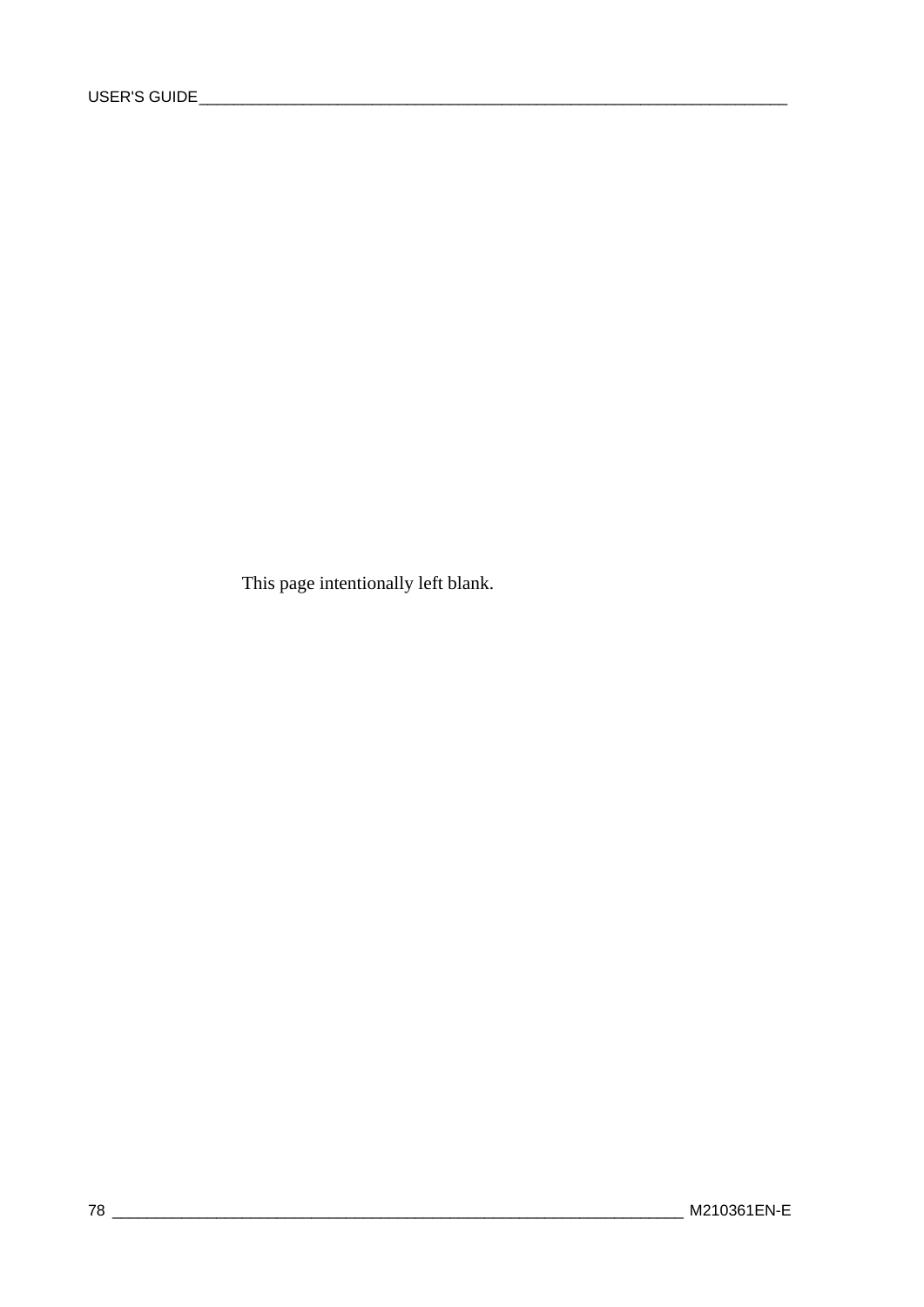# CHAPTER 7 **TECHNICAL DATA**

This chapter gives the technical data on the product.

## **Specifications**

| LAVIC LU                         | Technical opernications                                  |  |
|----------------------------------|----------------------------------------------------------|--|
| <b>Wind Speed</b>                |                                                          |  |
| Measurement range                |                                                          |  |
| serial output                    | 0  65 m/s (0  144 mph, 0  125 knots)                     |  |
| analog output                    | 0  56 m/s (0  124 mph, 0  107 knots)                     |  |
| Starting threshold               | virtually zero                                           |  |
| Delay distance                   | virtually zero                                           |  |
| Resolution                       | 0.1 m/s (0.1 mph, 0.1 knots, 0.1 km/h)                   |  |
| Accuracy (range 0  65 m/s)       | $\pm 0.135$ m/s (0.3 mph, 0.26 knots) or 3 % of reading, |  |
|                                  | whichever is greater                                     |  |
| <b>Wind Direction</b>            |                                                          |  |
| Measurement range                | $0360^{\circ}$                                           |  |
| Starting threshold               | virtually zero                                           |  |
| Delay distance                   | virtually zero                                           |  |
| Resolution                       | $1^{\circ}$                                              |  |
| Accuracy (wind speed over 1 m/s) | $\pm 2^{\circ}$                                          |  |
| <b>Outputs</b>                   |                                                          |  |
| Digital outputs                  |                                                          |  |
| type                             | RS-232, RS422 or RS485, four different message           |  |
|                                  | formats                                                  |  |
| bit rate                         | adjustable from 1200 to 19200 bit/s                      |  |
| available averages               | RS-232: 1 to 9 seconds                                   |  |
| SDI12- Standard Data Interface   |                                                          |  |
| type                             | 3 wires for ground, signal and supply                    |  |
| bit rate                         | fixed 1200 bit/s                                         |  |
| available averages               | 1 to 3600 seconds                                        |  |
| Analog outputs                   |                                                          |  |
| wind speed                       |                                                          |  |
| frequency                        | 5 Hz/mph                                                 |  |
| voltage                          | 8.0 mV/mph                                               |  |
| output impedance                 | 10 kohm                                                  |  |
| wind direction                   |                                                          |  |
| simulated potentiometer          | 0  V <sub>ref</sub> represents 0  359°                   |  |
| reference voltage                | 1.04.0V                                                  |  |
| output impedance                 | 24 kohm                                                  |  |

**Table 16 Technical Specifications**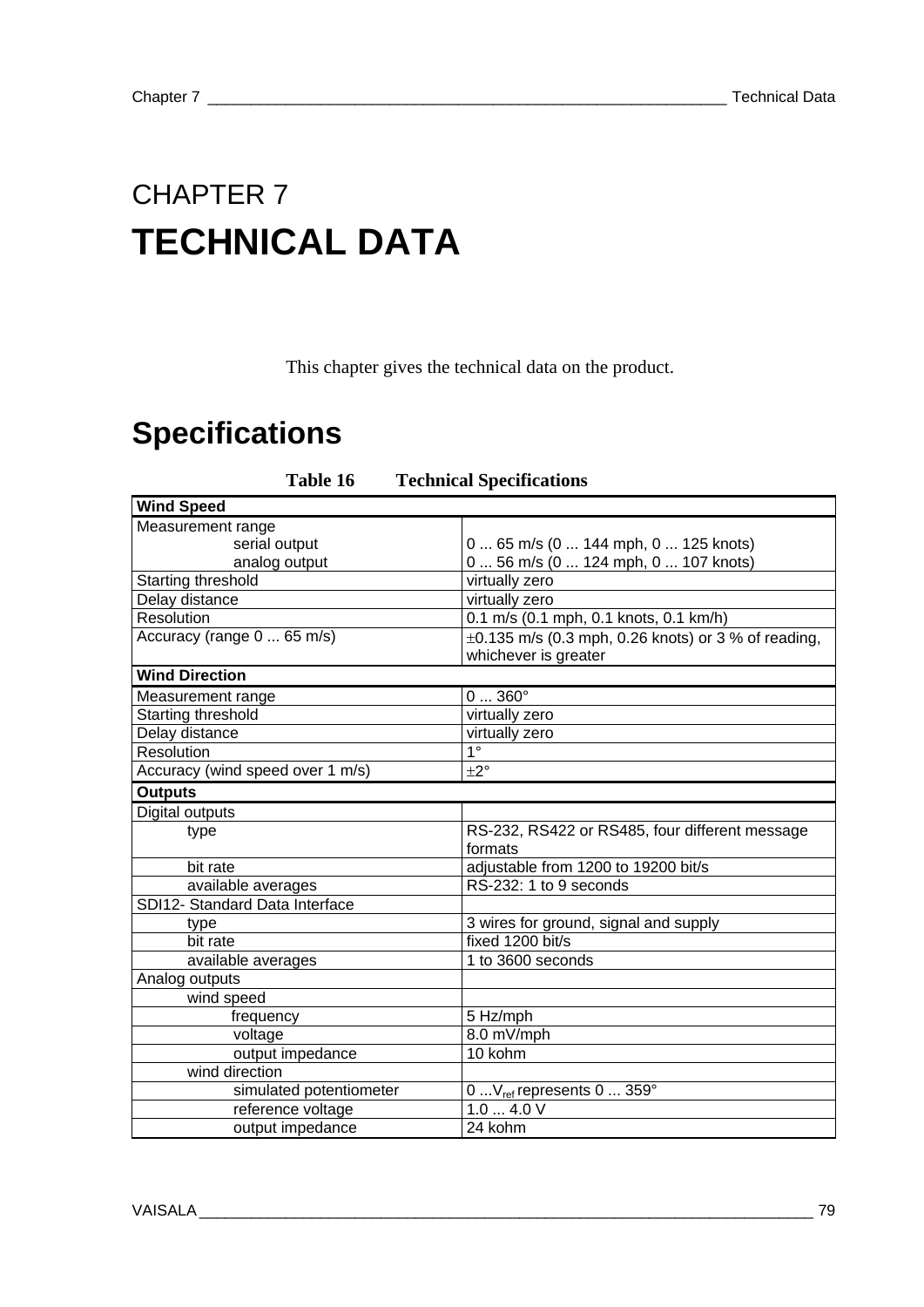| <b>Wind Speed</b>                                                          |                                               |  |  |
|----------------------------------------------------------------------------|-----------------------------------------------|--|--|
| <b>Response Characteristics</b>                                            |                                               |  |  |
| Maximum reading rate                                                       | 1 per second                                  |  |  |
| Sonic measurement time                                                     | 0.2s                                          |  |  |
| Signal processing time                                                     | 0.15s                                         |  |  |
| Response time                                                              | 0.35 s                                        |  |  |
| General                                                                    |                                               |  |  |
| Operating power supply                                                     | 10  15 VDC, 29 mA RMS                         |  |  |
| Heating power supply (for heated model)                                    | 36 VDC ±10 %, 0.7 A                           |  |  |
| Operating temperature                                                      |                                               |  |  |
| WS425 non-heated                                                           | $-40$ +55 °C (-40  +131 °F)                   |  |  |
| WS425 heated                                                               | $-55$ $+55$ °C ( $-67$ $+131$ °F)             |  |  |
| Material                                                                   |                                               |  |  |
| body                                                                       | stainless steel                               |  |  |
| sensor arms                                                                | stainless steel                               |  |  |
| transducer heads                                                           | silicone rubber and PVC                       |  |  |
| <b>Dimensions</b>                                                          | Width<br>Height<br>Depth                      |  |  |
|                                                                            | 355 mm<br>250 mm<br>286 mm                    |  |  |
|                                                                            | $\overline{14}$ "<br>10"<br>$\overline{12}$ " |  |  |
| Weight                                                                     |                                               |  |  |
| WS425 stainless steel                                                      | 1.7 kg (3.7 lbs)                              |  |  |
| Complies with EMC standard EN61326-1:1997 + Am1: 1998; Generic Environment |                                               |  |  |
| <b>Accessories</b>                                                         |                                               |  |  |
| Cable supporting analog outputs, 10 m                                      | ZZ45204                                       |  |  |
| Cable supporting RS-232 outputs, 10 m                                      | ZZ452203                                      |  |  |
| Cable supporting RS-485/422 outputs, 10 m                                  | 010411                                        |  |  |
| Cable supporting SDI-12 outputs, 10 m                                      | WS425CABSDI                                   |  |  |
| Adapter for 30 - 35 mm                                                     | <b>WS425FIX30</b>                             |  |  |
| (11/4") diameter vertical tube                                             |                                               |  |  |
| Adapter for 60 mm                                                          | <b>WS425FIX60</b>                             |  |  |
| (21/4") diameter vertical tube                                             |                                               |  |  |
| Field verifier                                                             | WS425VERIFIER                                 |  |  |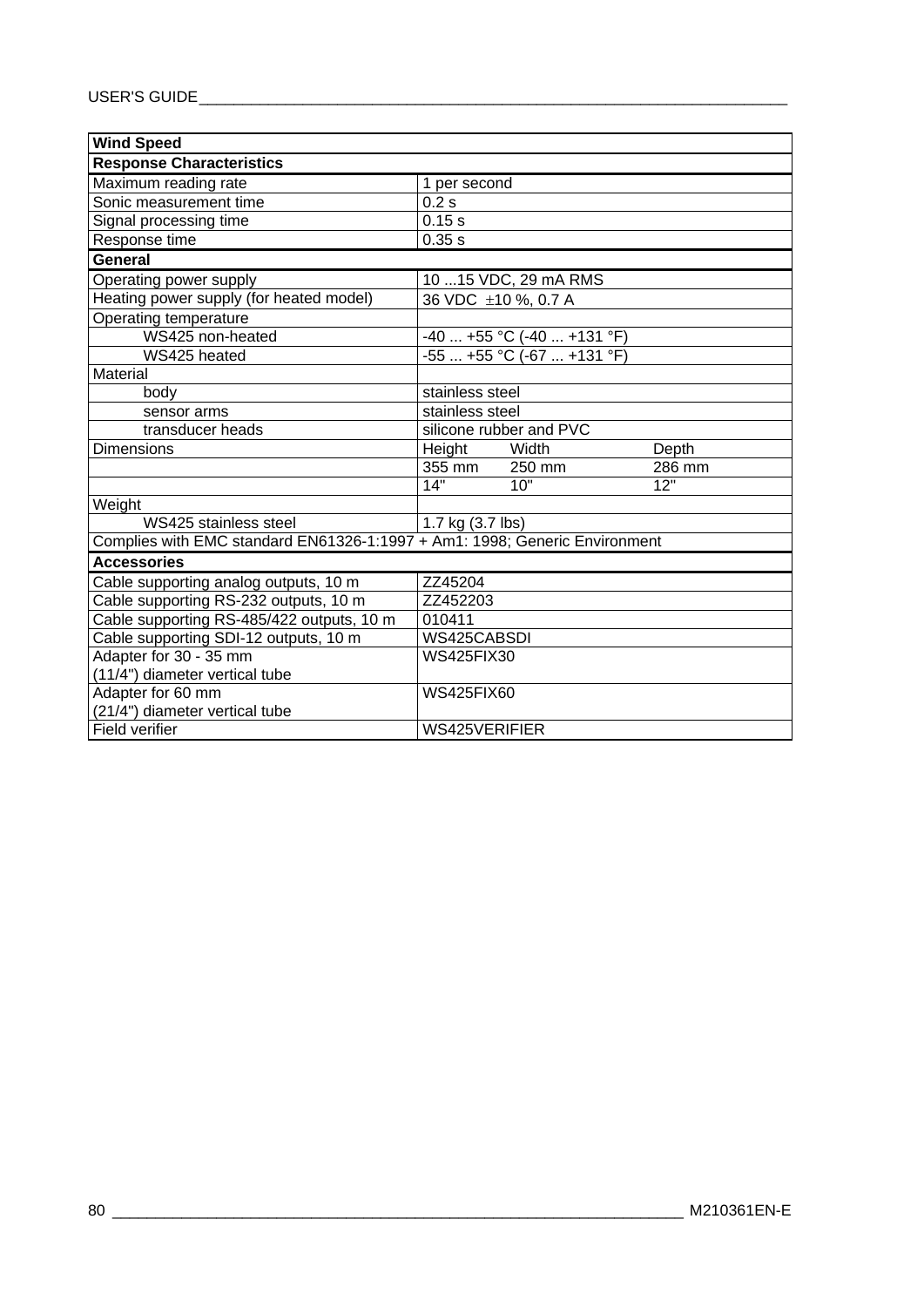# <span id="page-80-0"></span>APPENDIX A **DRAWINGS**



**Figure 15 WS425FIX30 Adapter**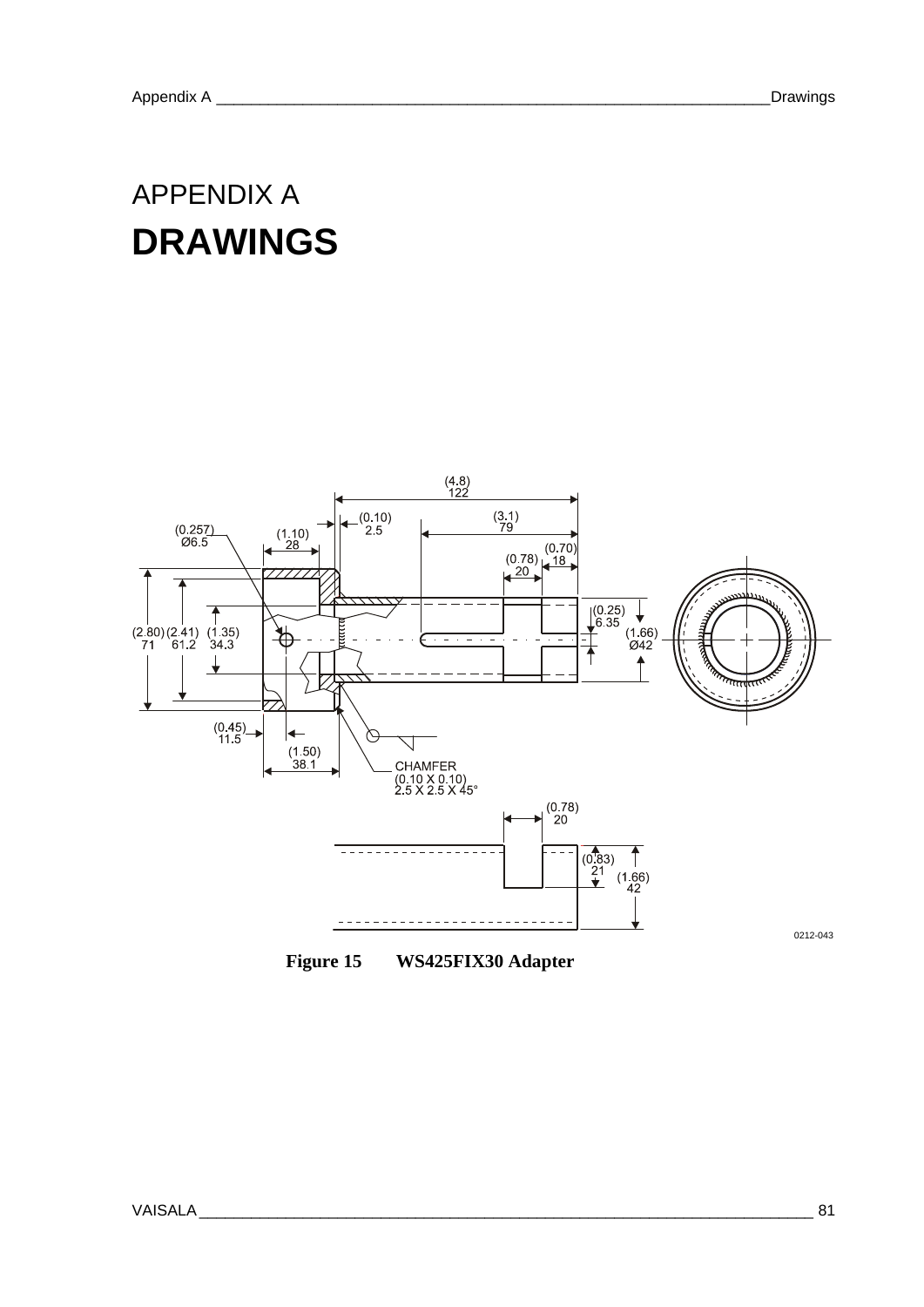

Figure 16

WS425FIX60 Adapter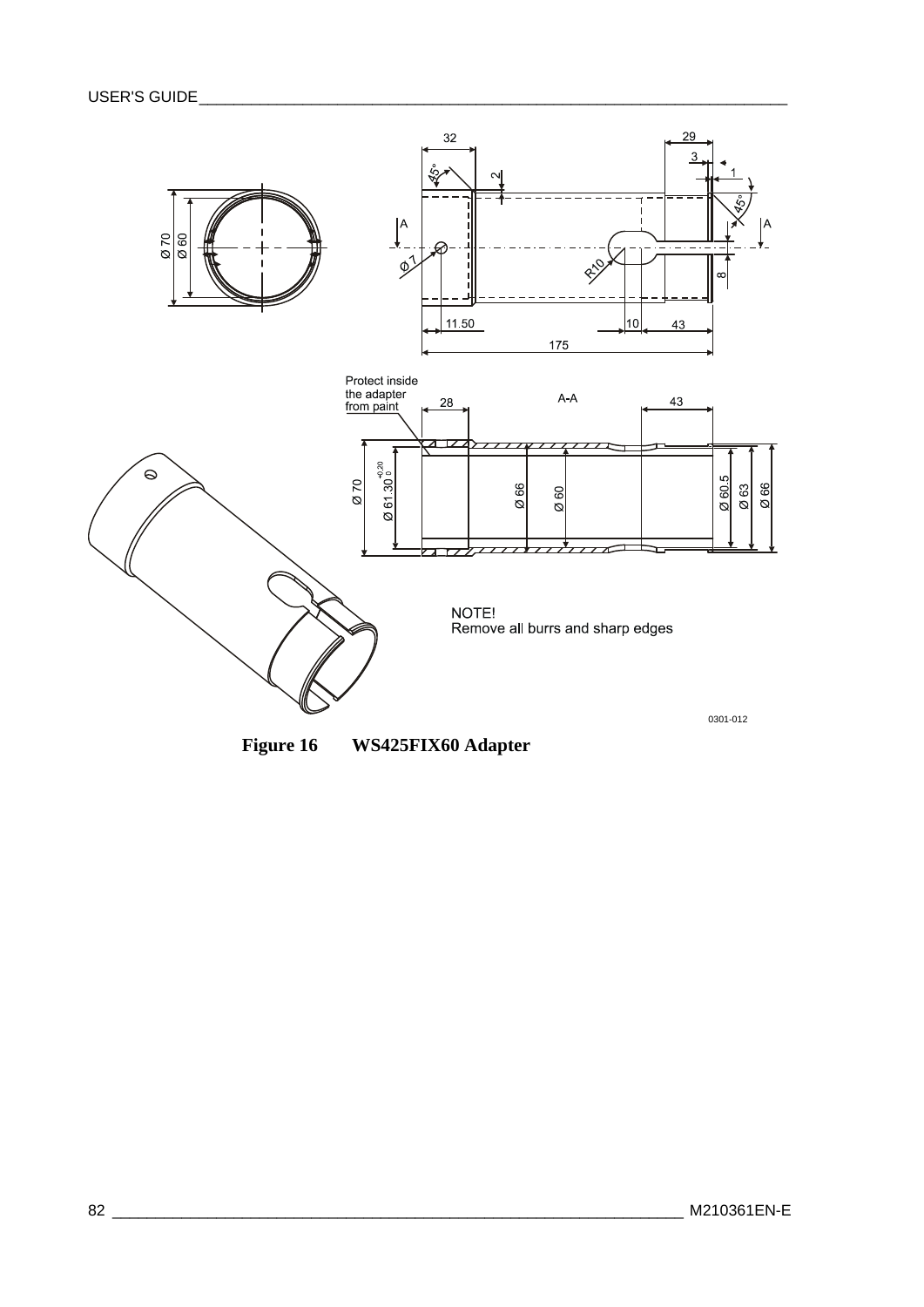

<span id="page-82-0"></span>**Figure 17 WS425FIX60 Adapter** 

The following numbers refer to [Figure 17 above.](#page-82-0)

- $1 =$  Adapter tube
- $2 =$  Fastening clamp
- $3 =$  Fastening bolt
- $4 =$  Allen key